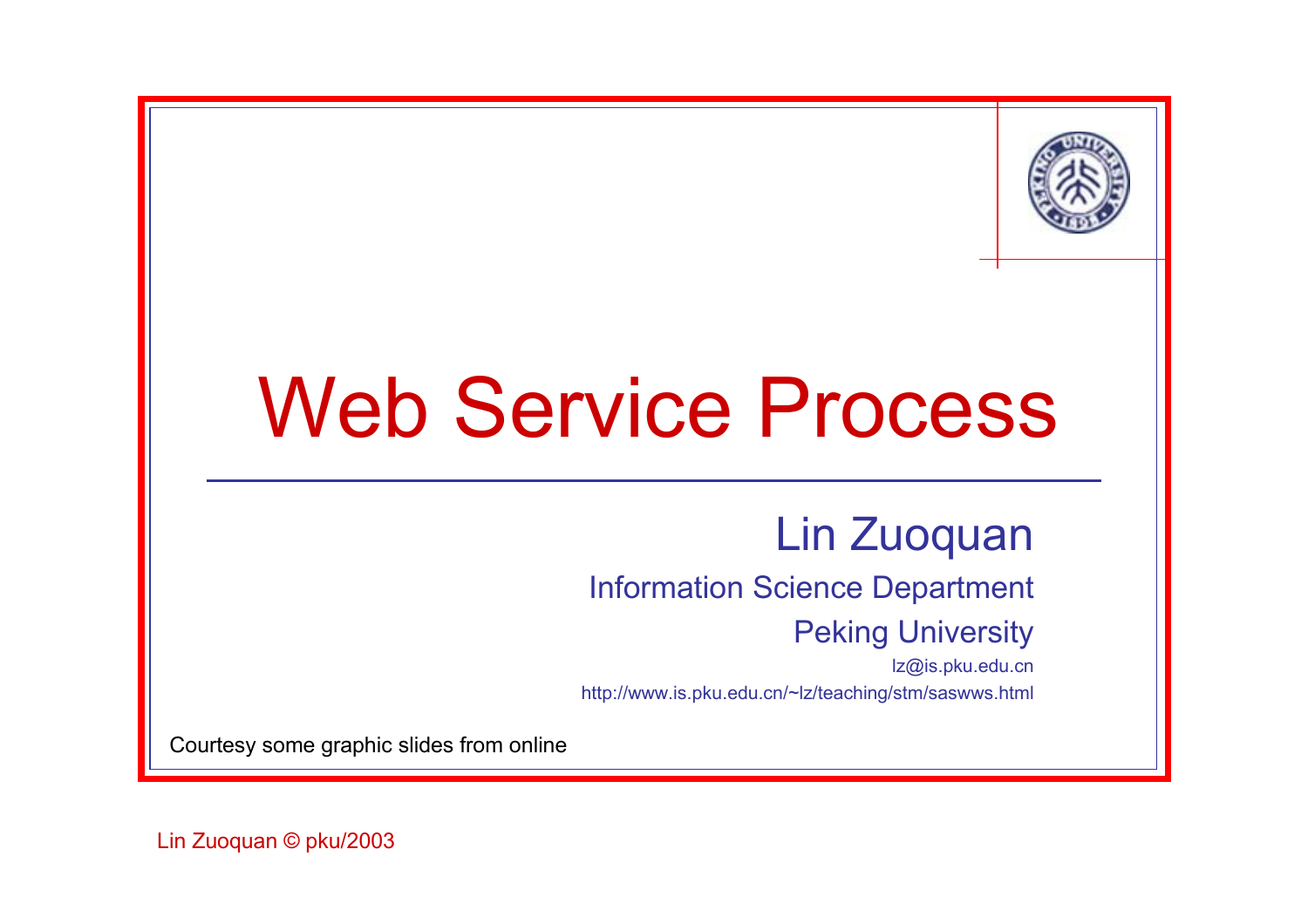#### Outline

**Neb Services Process NS Languages**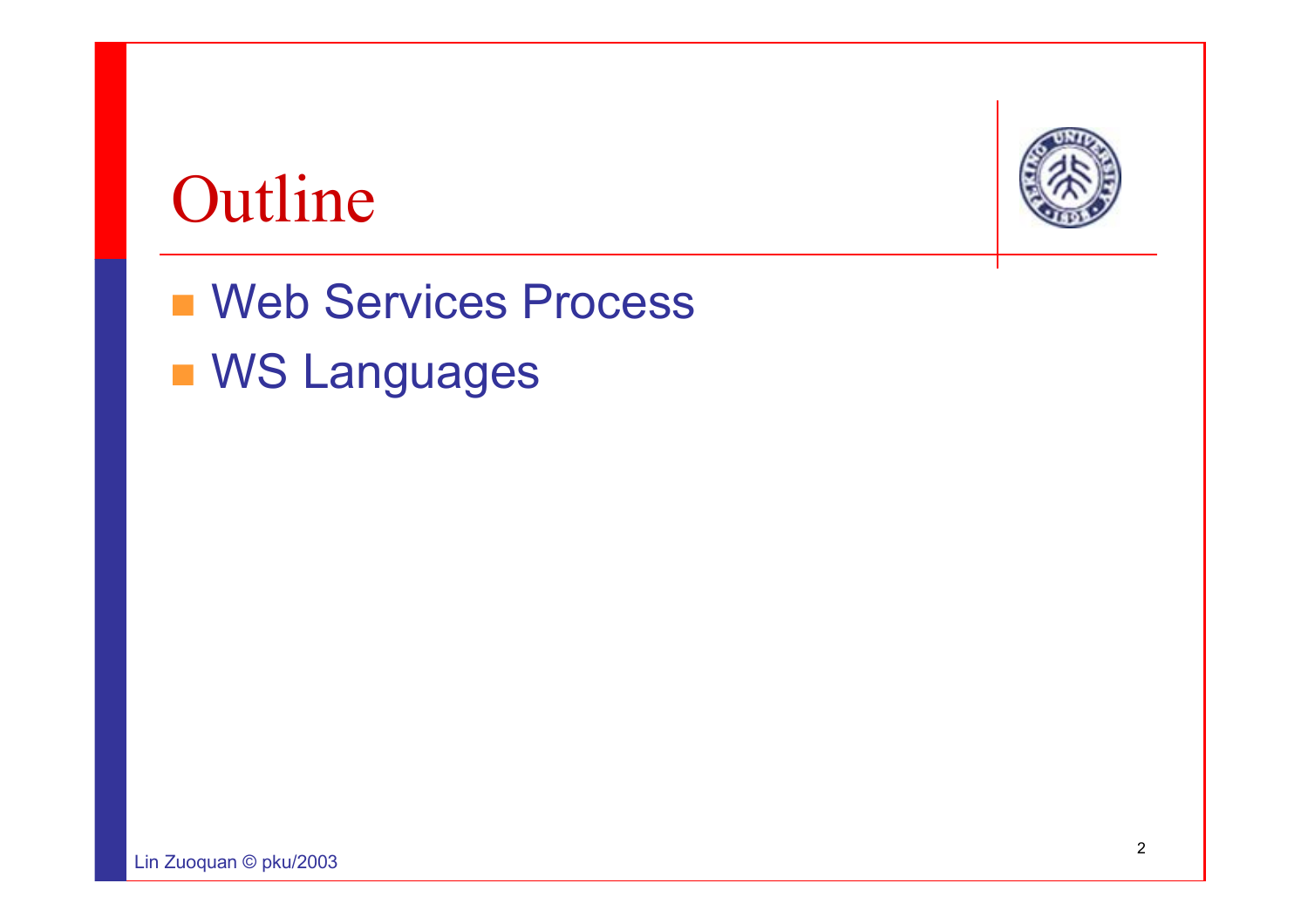# Web Services Process

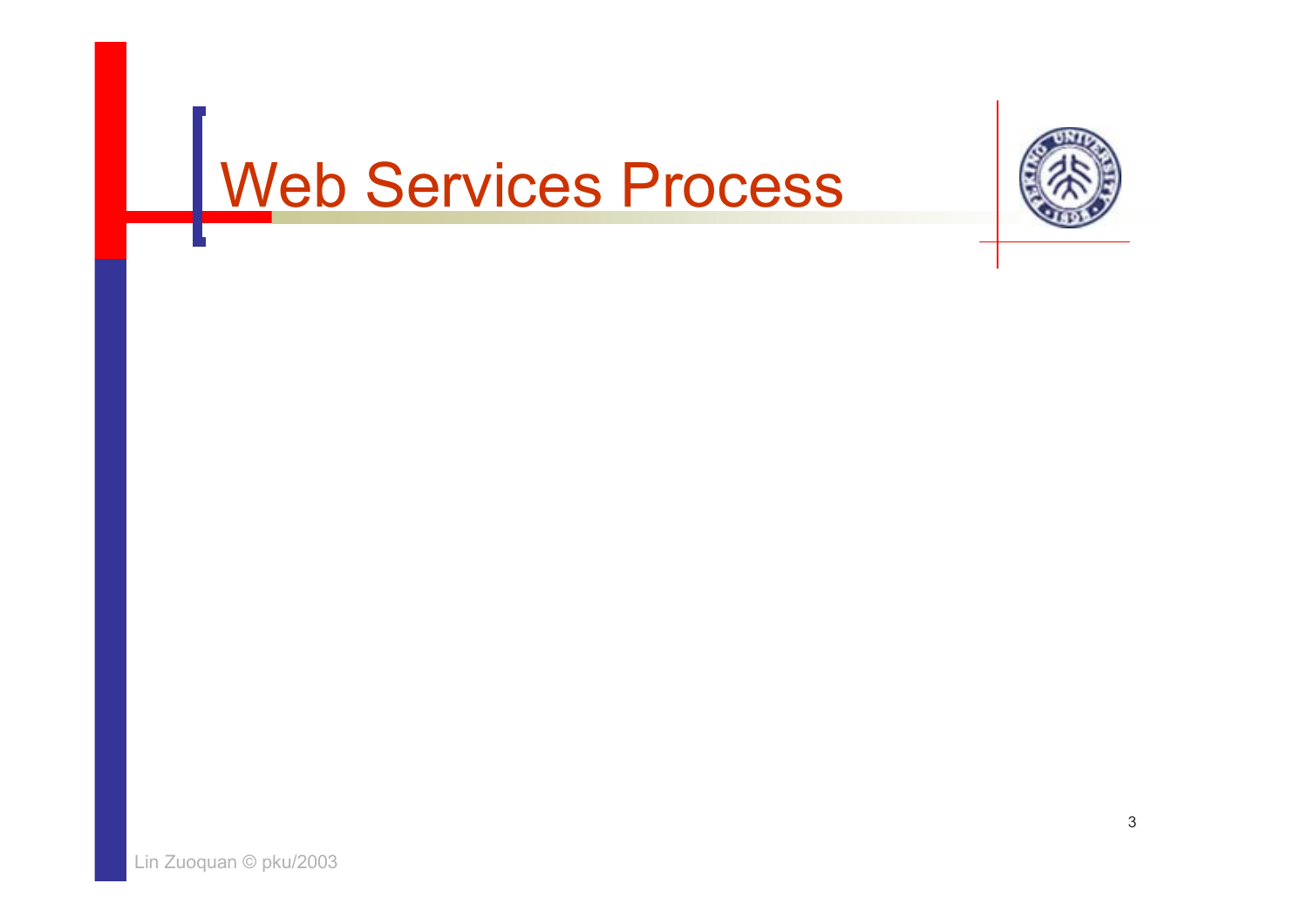

# Some Issues on WSP

- **Service Composition**
- Service Discovery
- Service Coordination and Management
- Uniform Information Exchange Infrastructure
- **Fault Tolerance and Scalability**
- Adaptiveness
- Reliability and Transactions
- **Security**
- **Accountability**
- $\Box$ Testing …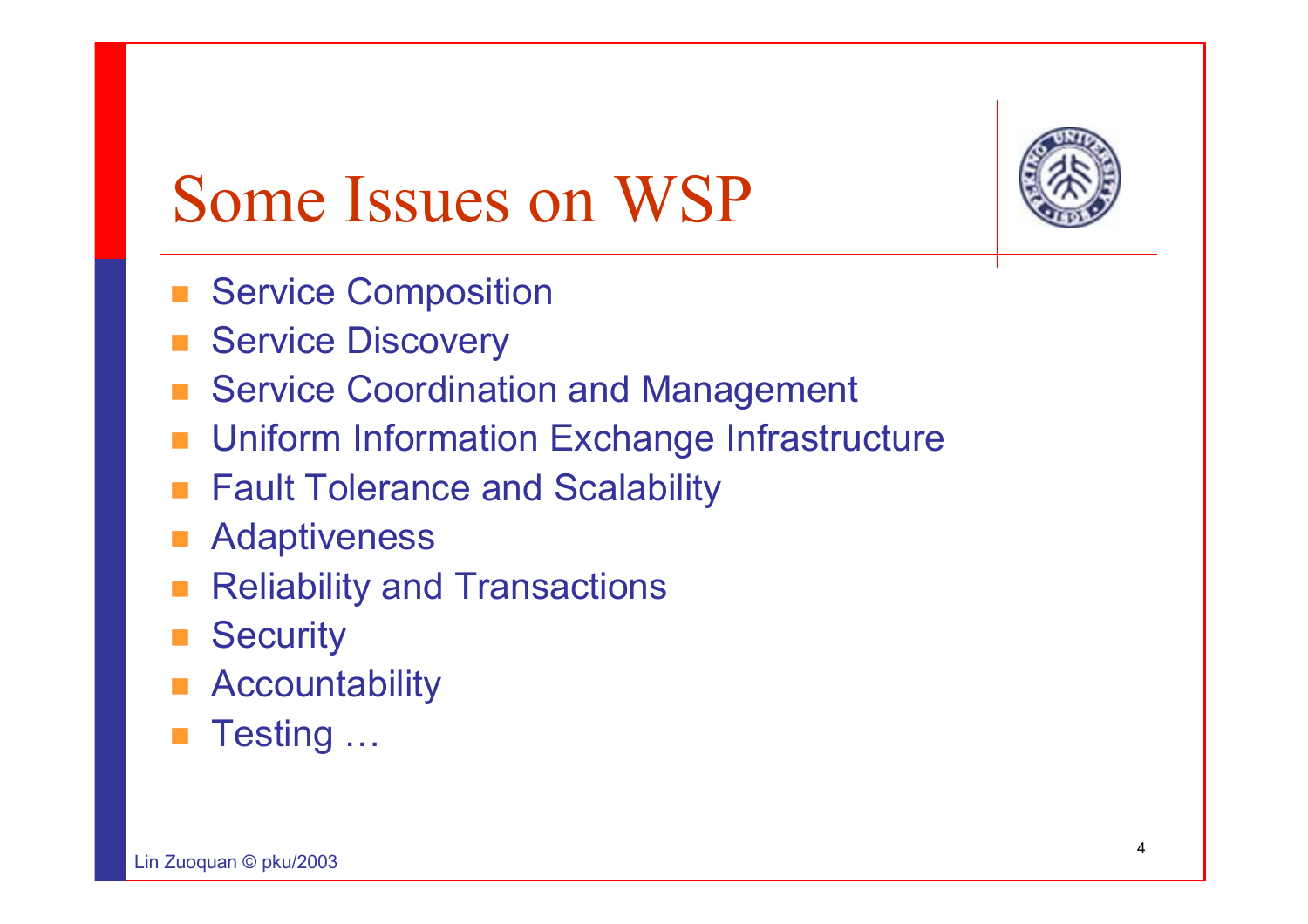## Web Services and Workflow Systems

π Web Services can be orchestrated with hard-coded applications or by using workflows.

Workflow management systems (WfMS) are capable of integrating business objects for setting up e-services (Web Services) in an amazingly short time and with impressively little cost.



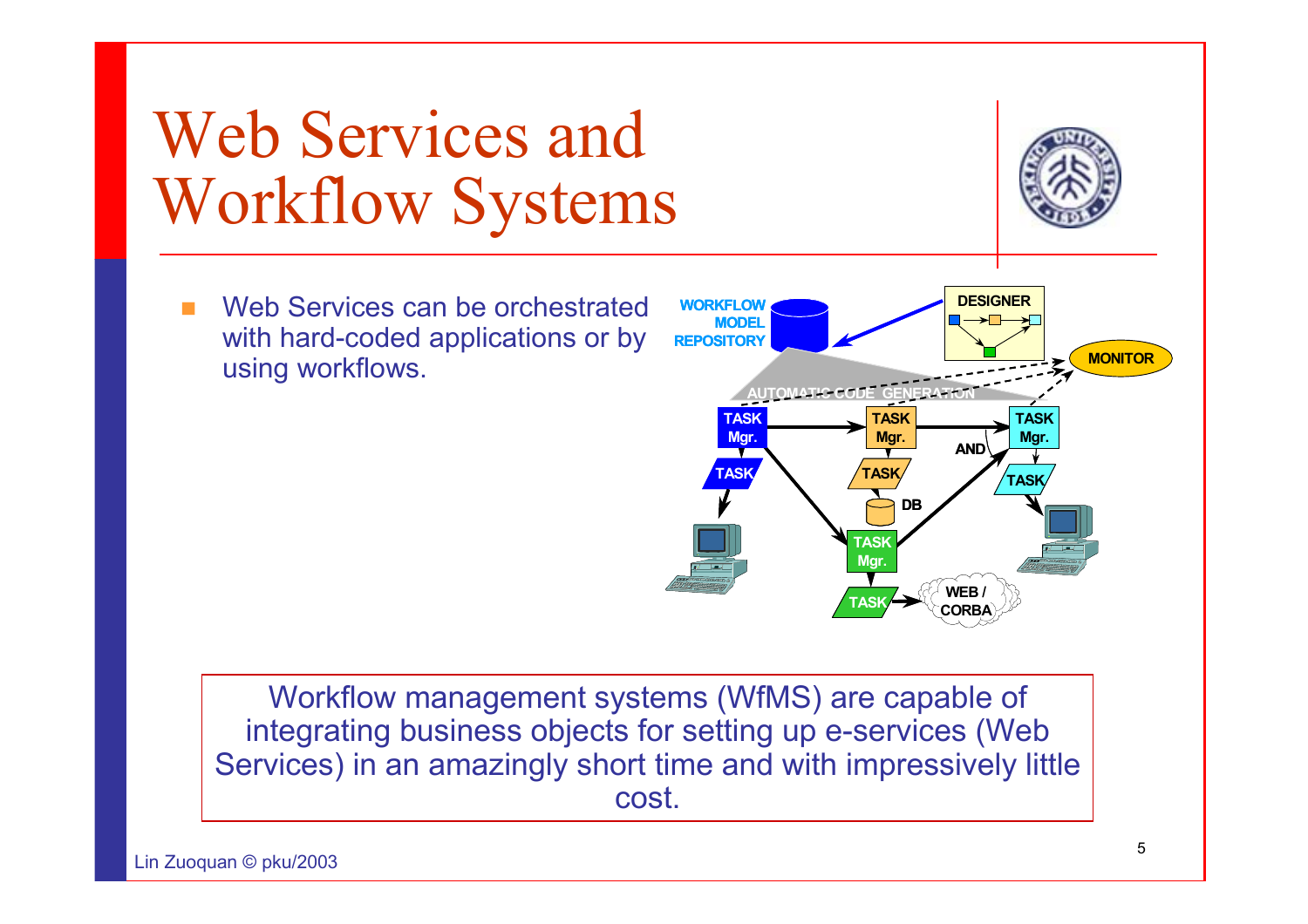

**Workflow** = Automation of a business process, in whole or part, during which documents, information or tasks are passed from one participant to another for action, according to a set of procedure rules (WFMC)

**Interoperability** of workflow products

 $L: \mathbb{Z} \longrightarrow \mathbb{Z}$  and  $R$ 

http://wfmc.org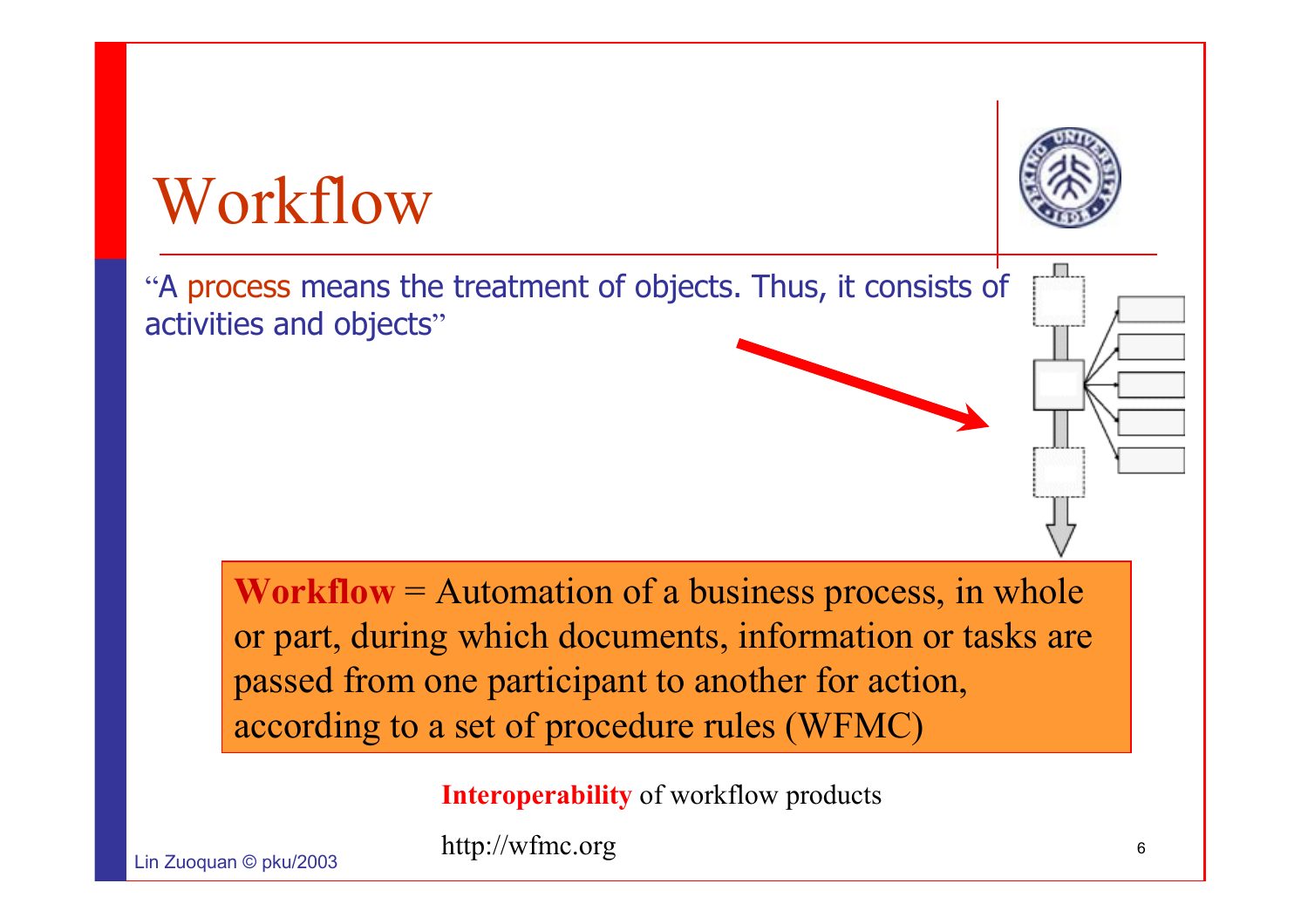#### Relationships among Workflow concepts



used to support an activity)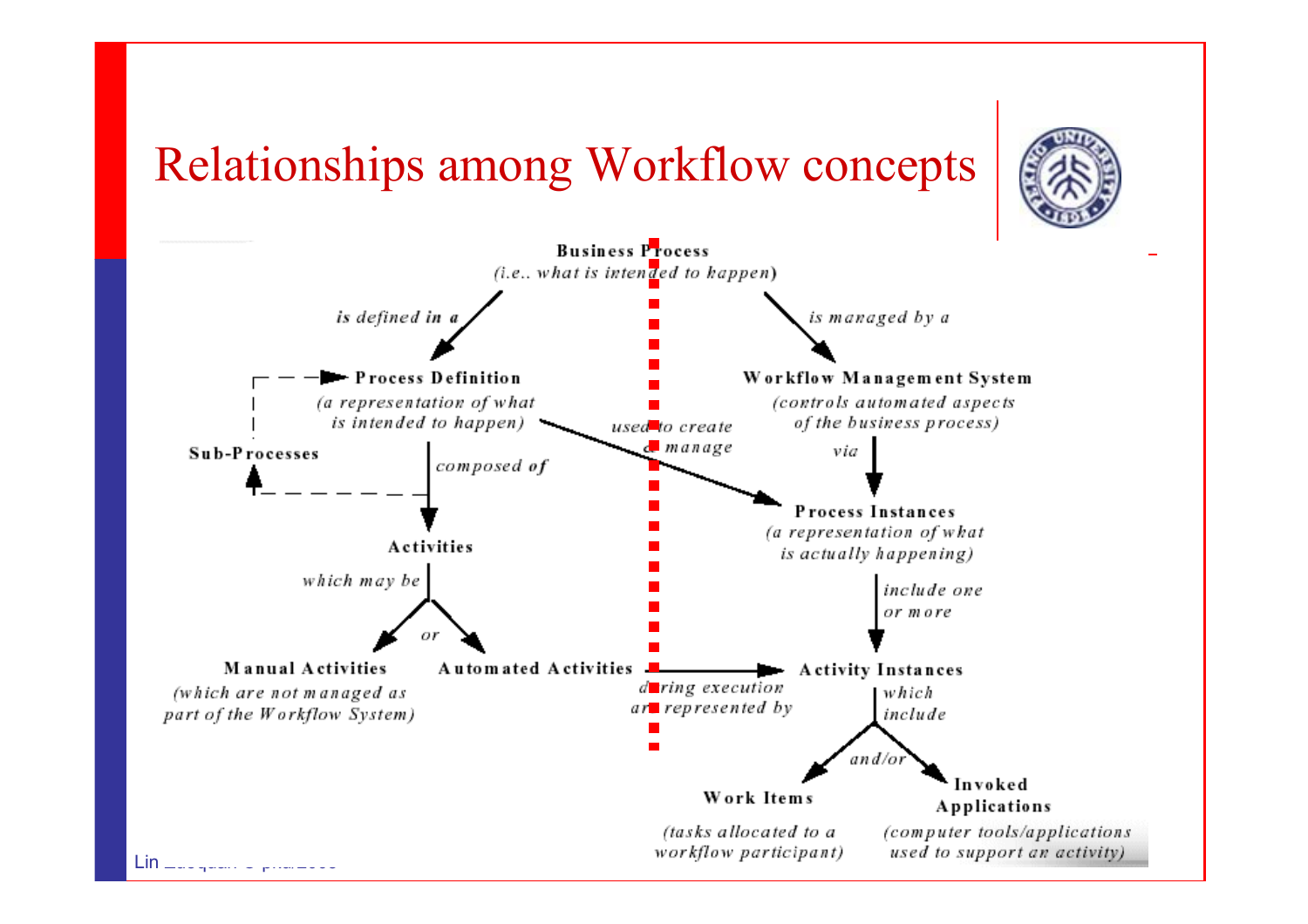

•Route• Decision • People/role

# WS Processes and Workflows

- **Neb Processes/Workflows comprise:** 
	- Web Services/Tasks,
	- П Routing rules,
	- П Decisions,
	- Participants and,
	- Information



A WfMS is a system or set of tools that completely defines, A WfMS is a system or set of tools that completely defines, manages, and executes a workflow or Web Process. manages, and executes a workflow or Web Process.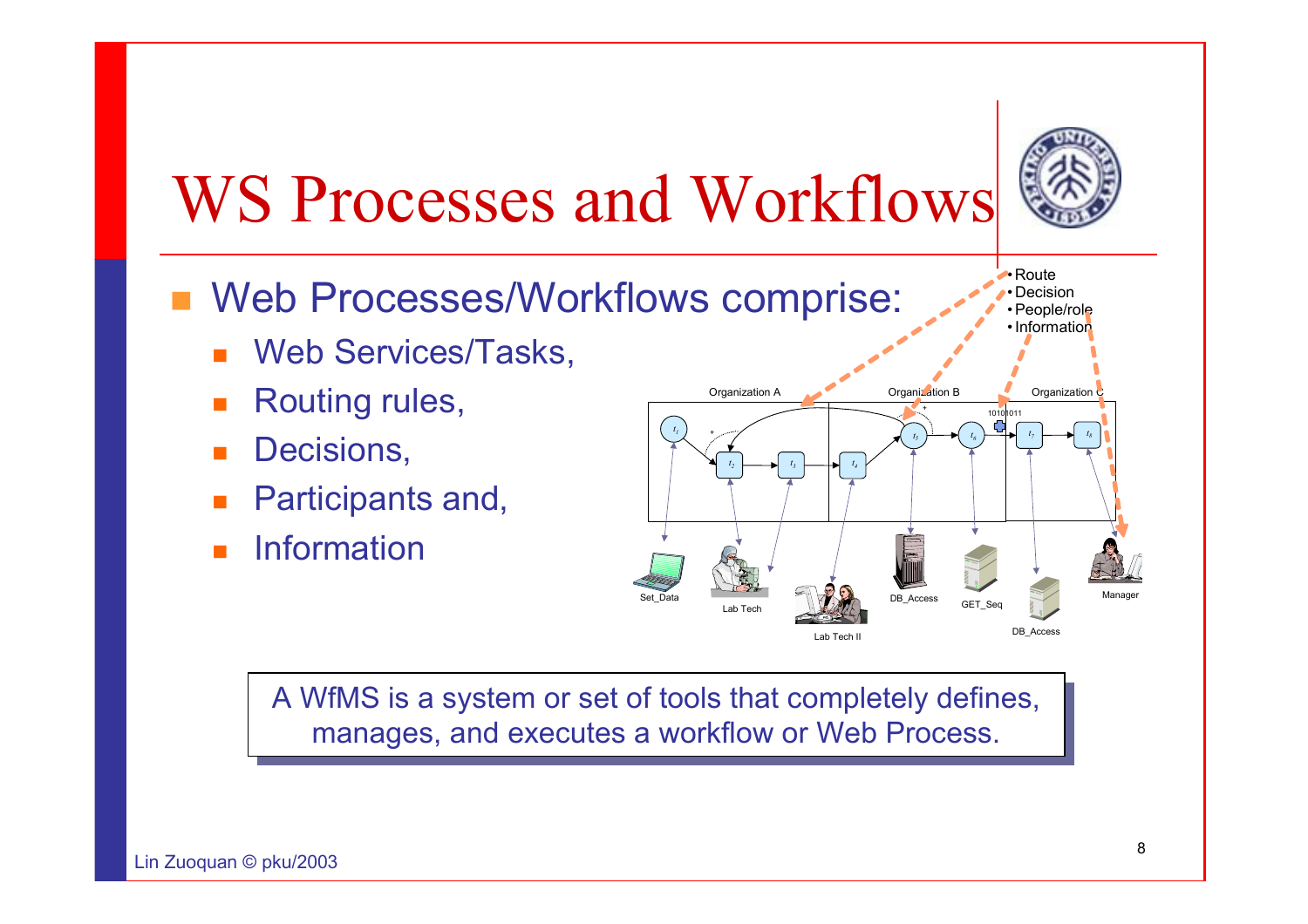#### Processes A simple example



A process is an abstract representation of a business process.

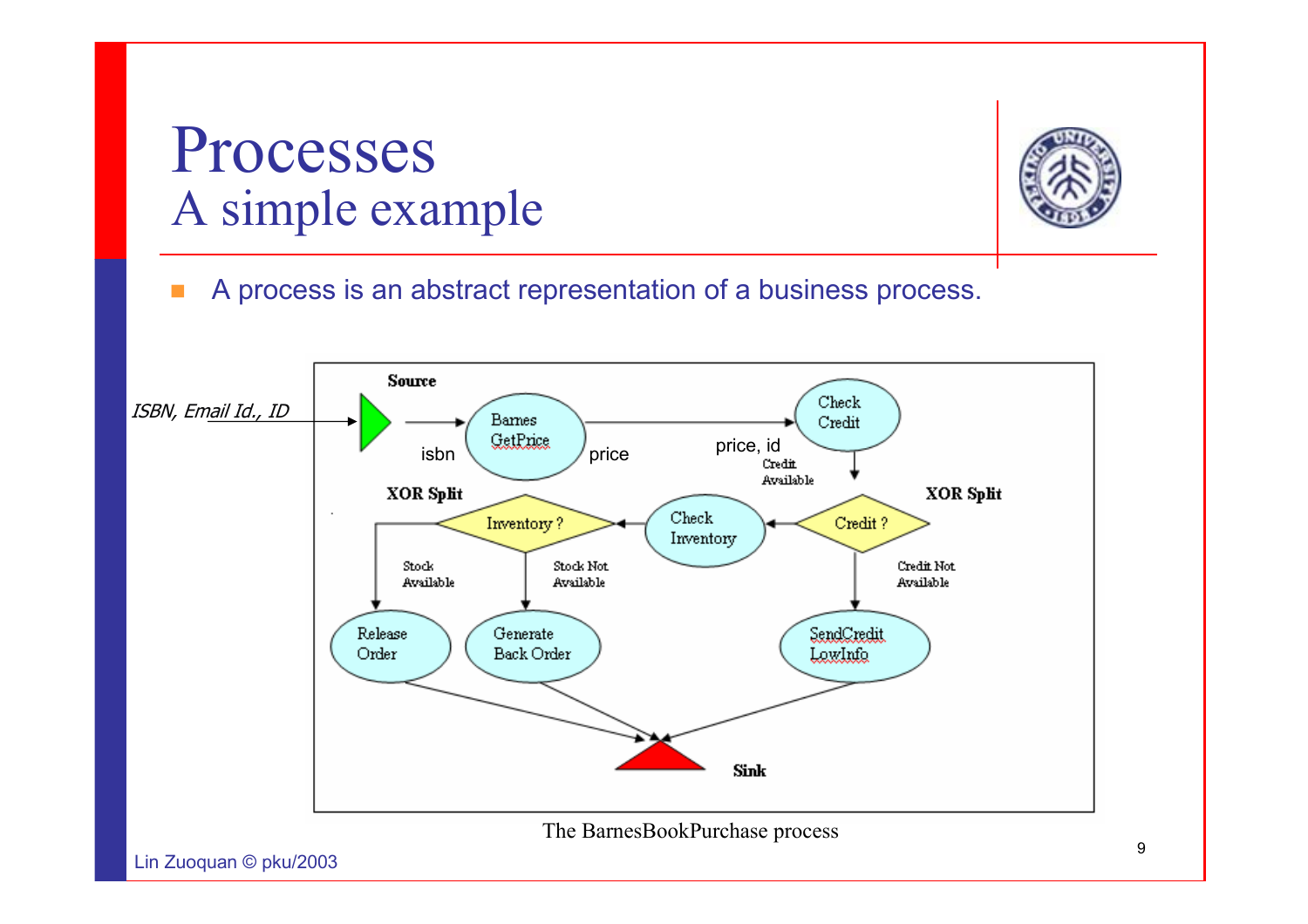#### Processes A more complex example

A Web process can be viewed as a workflow for which the tasks are represented with Web services



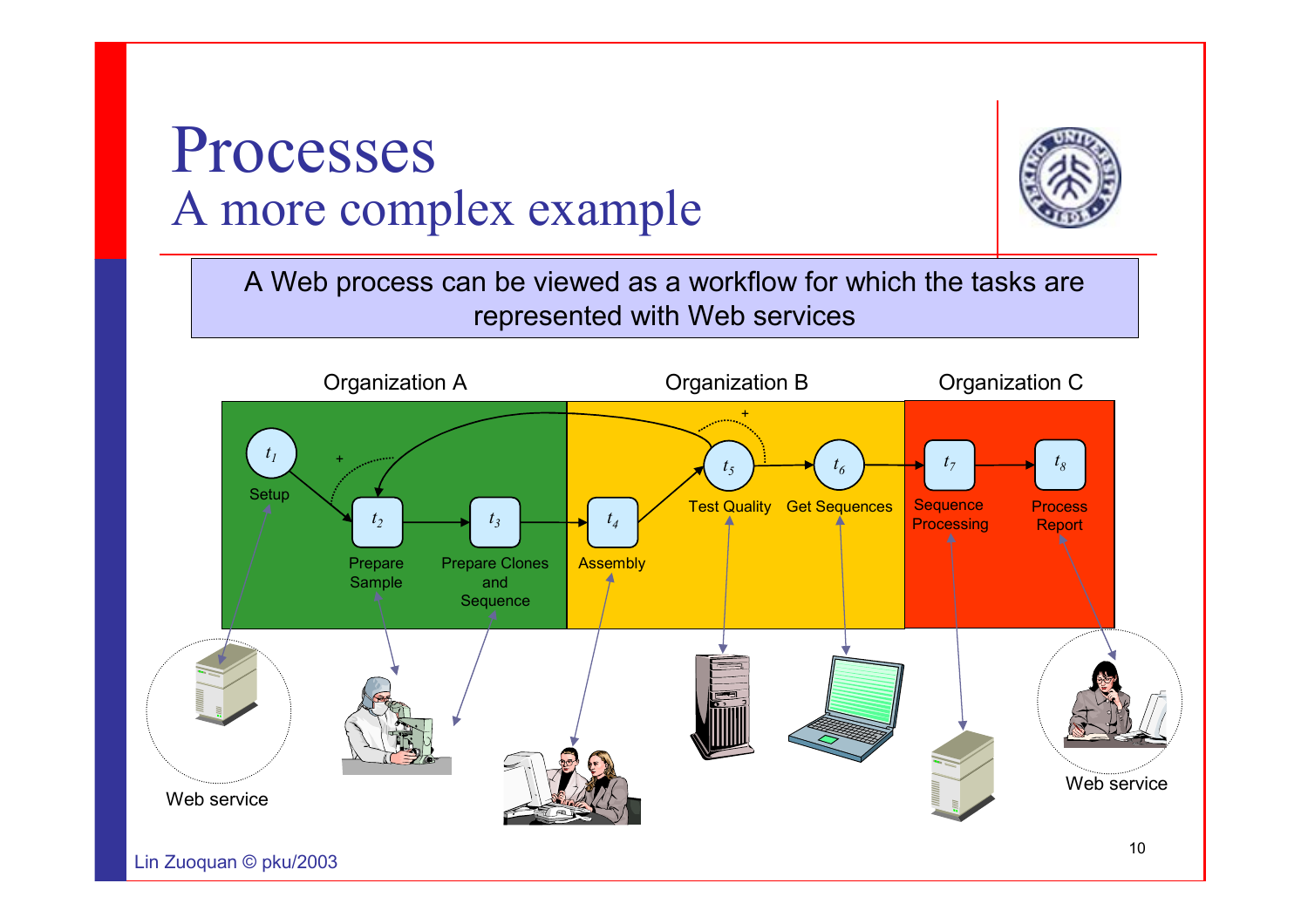Processes Execution



- Once the design of a process is completed, it can be executed.
- **Processes can be executed with hard-coded** applications or by using workflows.
- **Norkflows are enacted with Workflow Management** System (WfMS) or other process orchestration technology.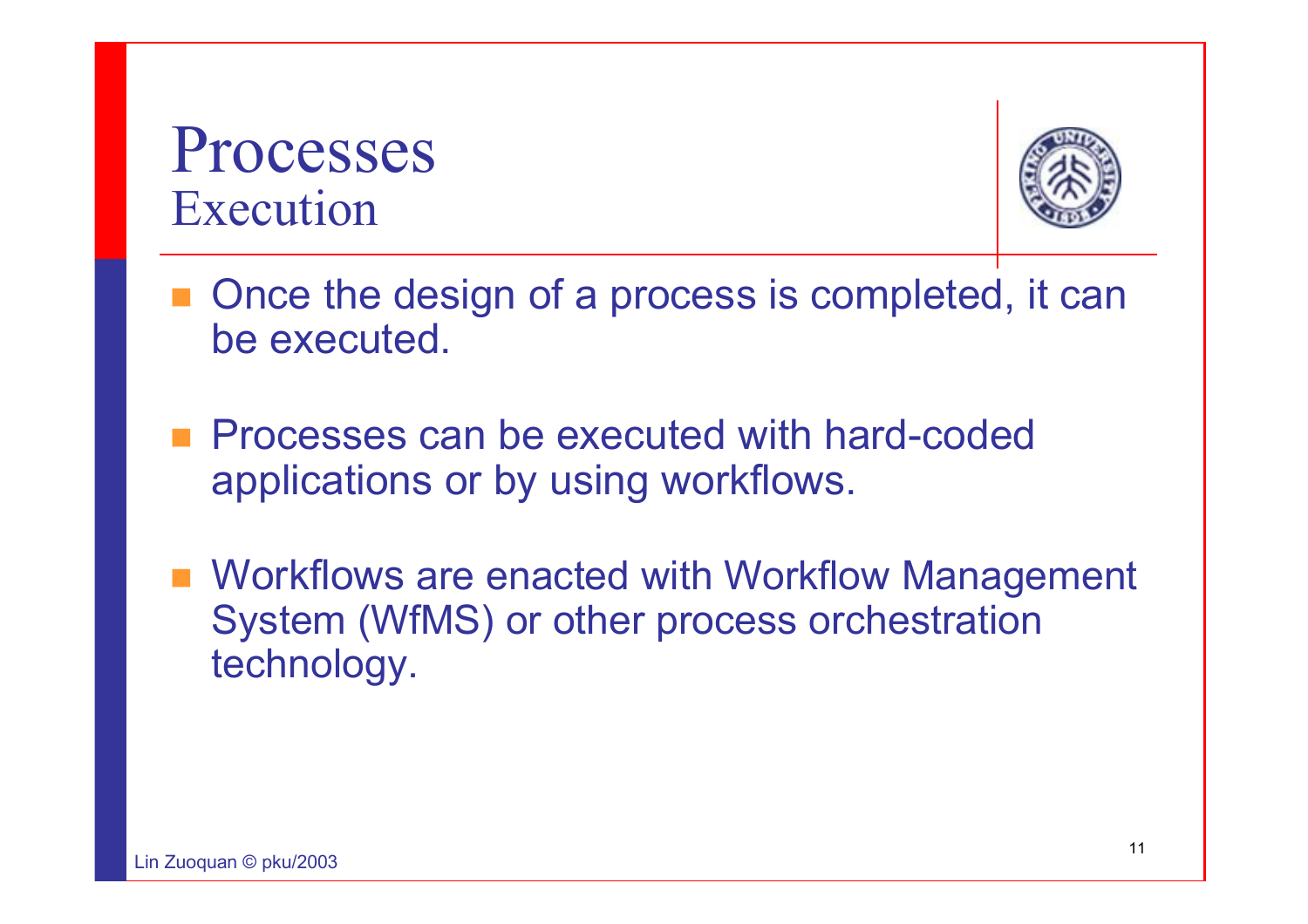

# Process Composition

The composition of cross-organizational Internet-based processes requires new technological developments which include:

- **Discovery of Web Services**
- M. **Integration of Web Services**
- $\mathbf{r}$  **End-to-End Process Analysis**
	- **Correctness/validation, performance**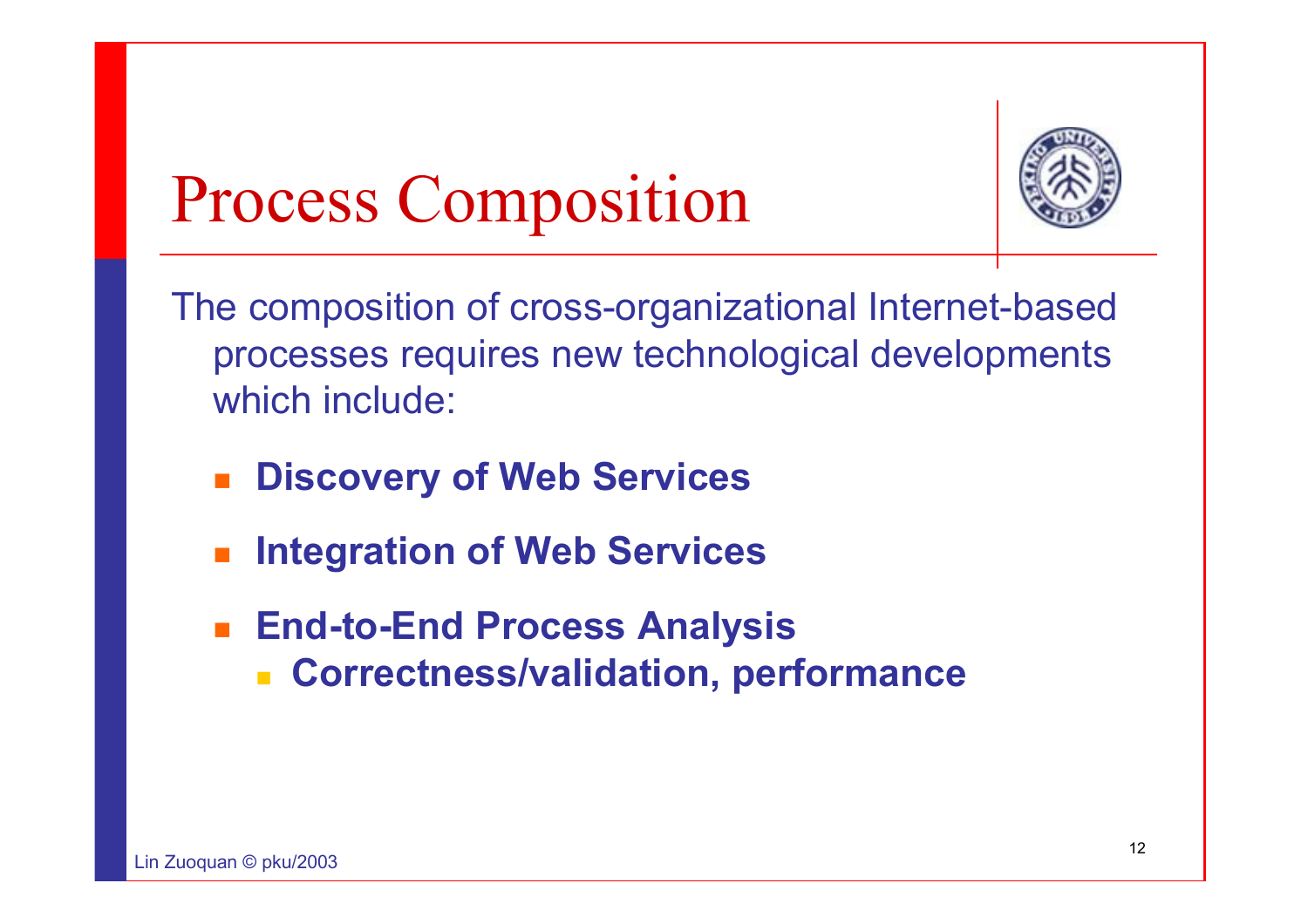#### Composition Classification



- П Proactive Composition & Reactive Composition
	- **Proactive: offline composition of available services** 
		- When: services are stable and always running
		- **Example: ticket reservation service**
	- Reactive: dynamically creating a composite service.
		- When: composite service not often used and service processes not stable.
		- Example: tour manager where the itinerary is not predefined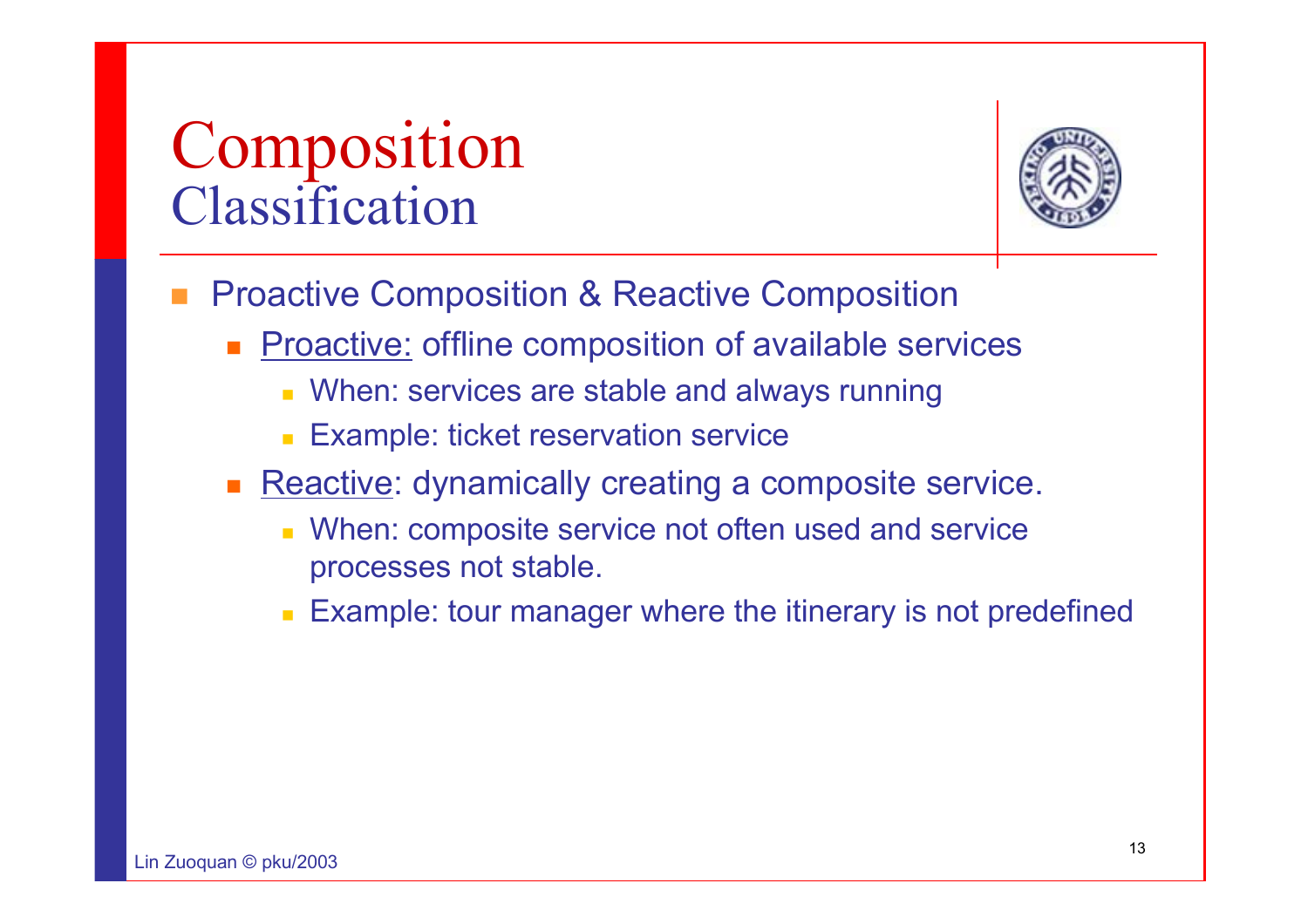

## Classification(contd)

#### Mandatory & Optional-Composite Services

- Mandatory: all subcomponents must participate to yield a result
	- Example: service that calculates the averages of stock values for a company.
- **Deparaded Deptional:** subcomponents are not obligated to participate for a successful execution.
	- Example: services that include a subcomponent that is an optimizer.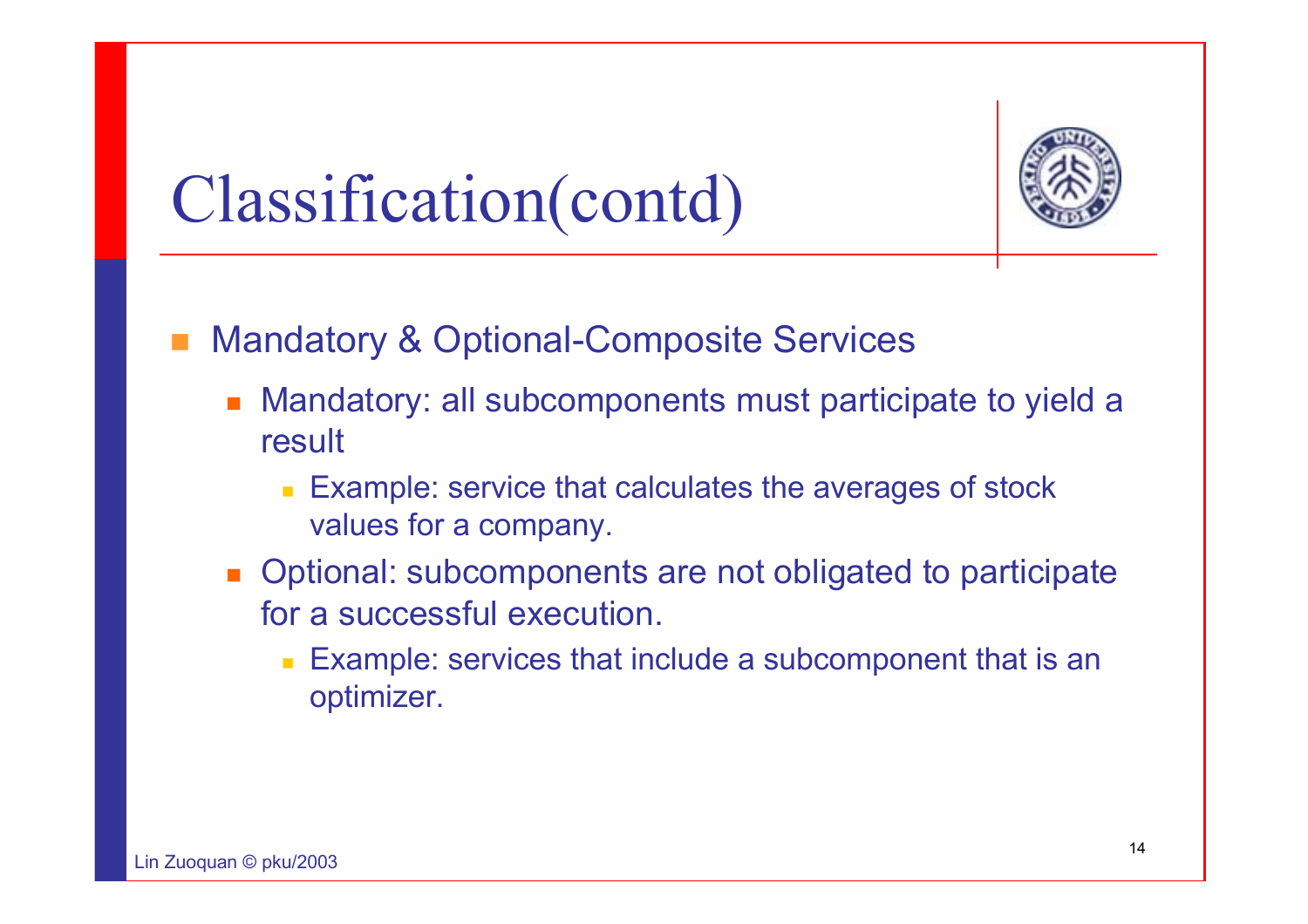

### Web Frameworks

#### **Core Elements of Web Frameworks**

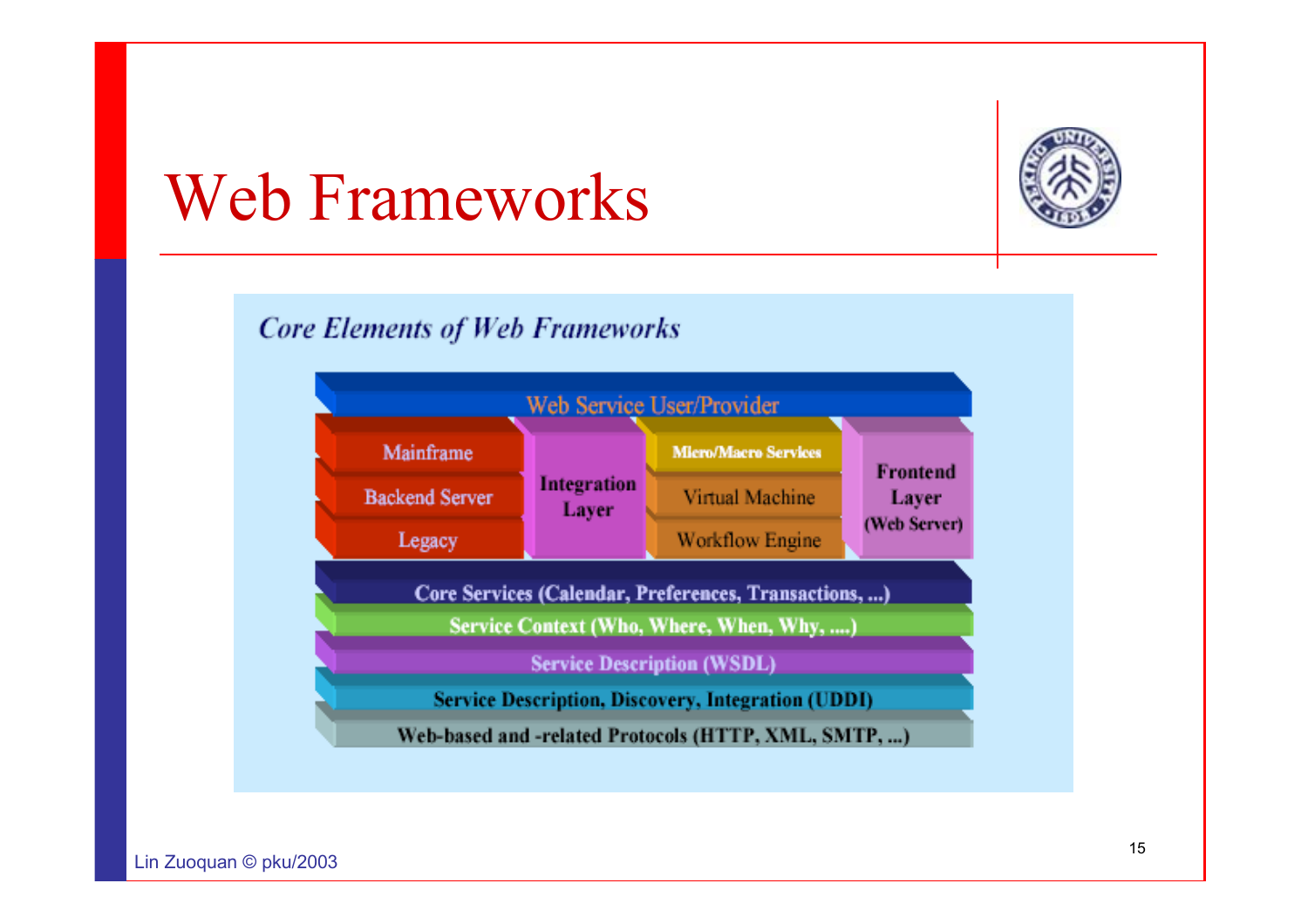#### Metamodel

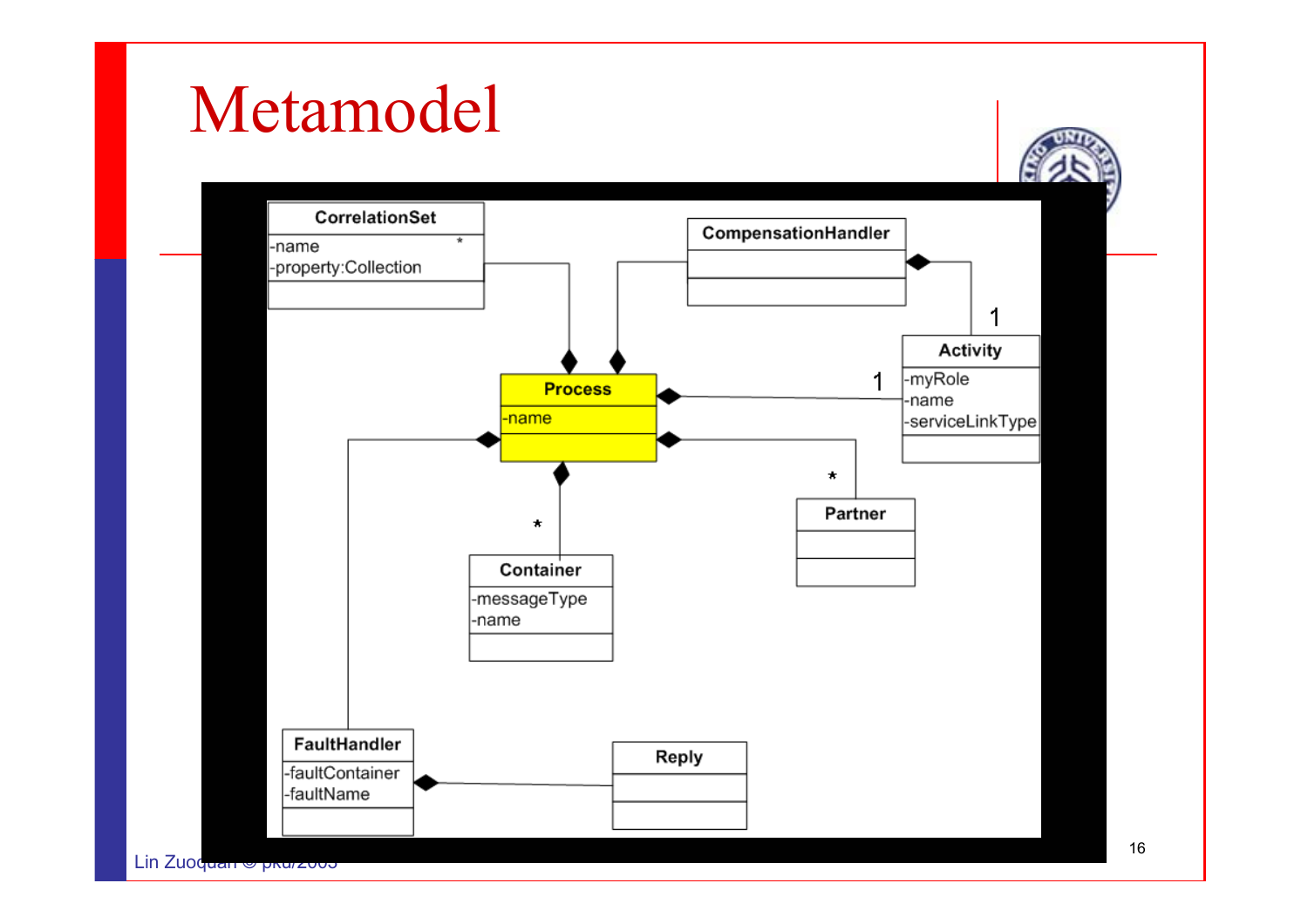



- WSFL (Web Services Flow Language)
- BPML (Business Process Modeling Language)
- ebXMI BPSS (Business Process Specification Schema)
- XLANG
- BPEL4WS (Business Process Execution Language for Web Services)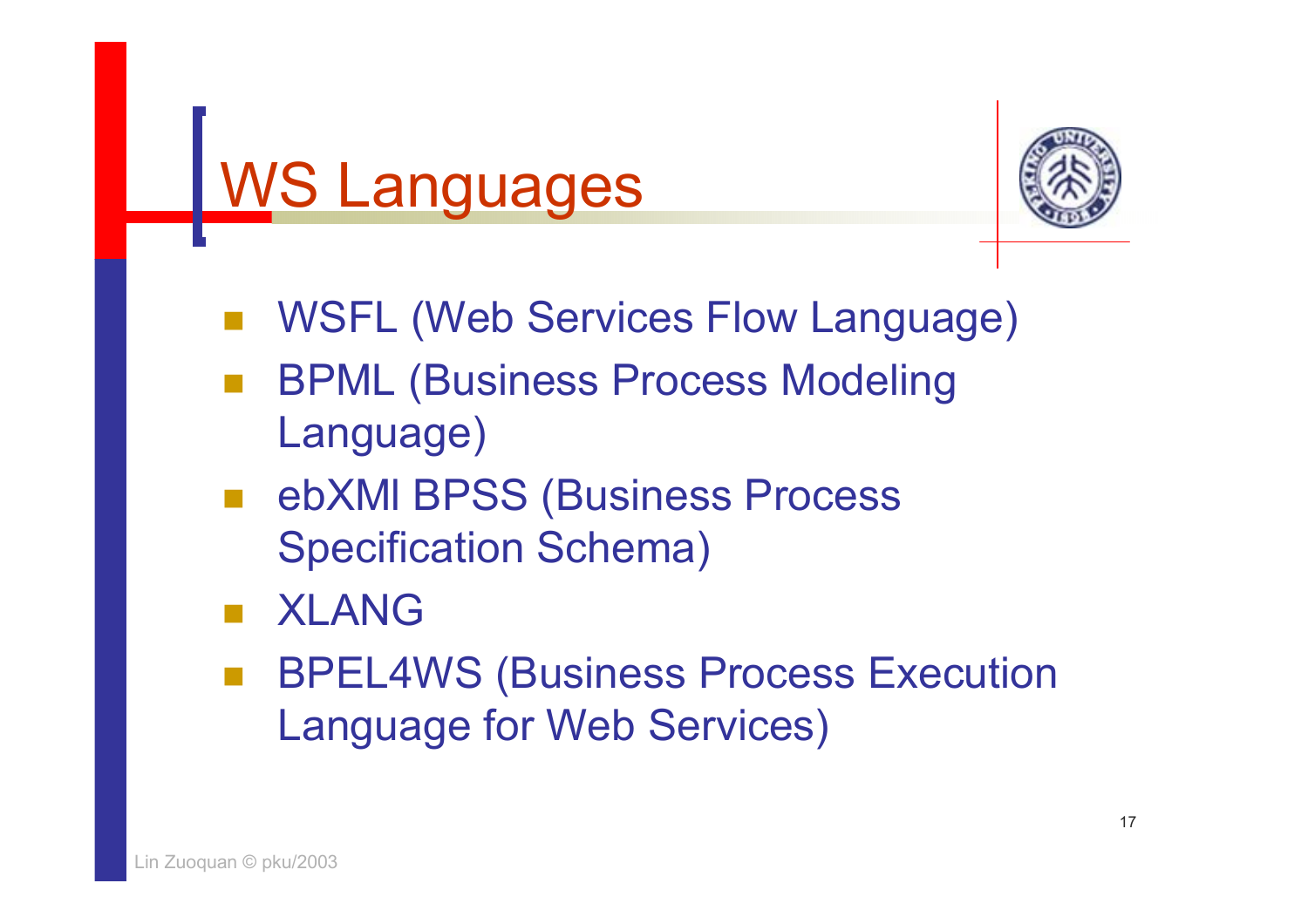

# WSFL in brief

- WSFL is an XML language for the description of WS **Composition**
- It is possible to produce web services by composing web services
	- a. Intra-enterprise web services might collaborate to present a single Web Service Interface to the public
	- Web services from different enterprises might collaborate to perform business to business collaborate to perform business to business transactions
- **Service Flow described how service-to-service Flow described how service-to-service** communications, collaborations and flows are performed.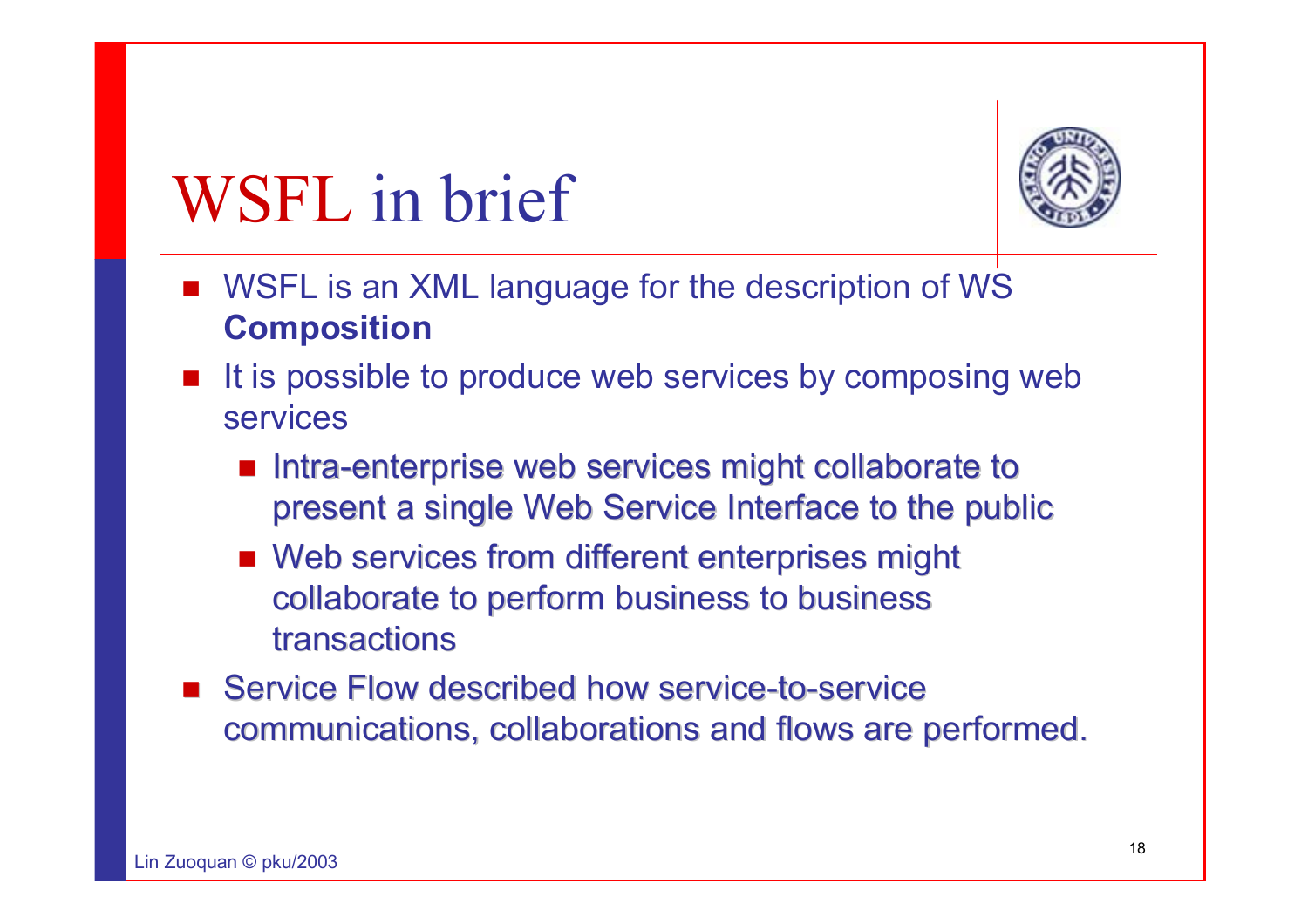### WSFL



■ Composition of Service

- Flow Model execution sequence of activities
- Global Model interactions of services
- **Recursive Composition scalability**
- **If is layered on the top of WSDL**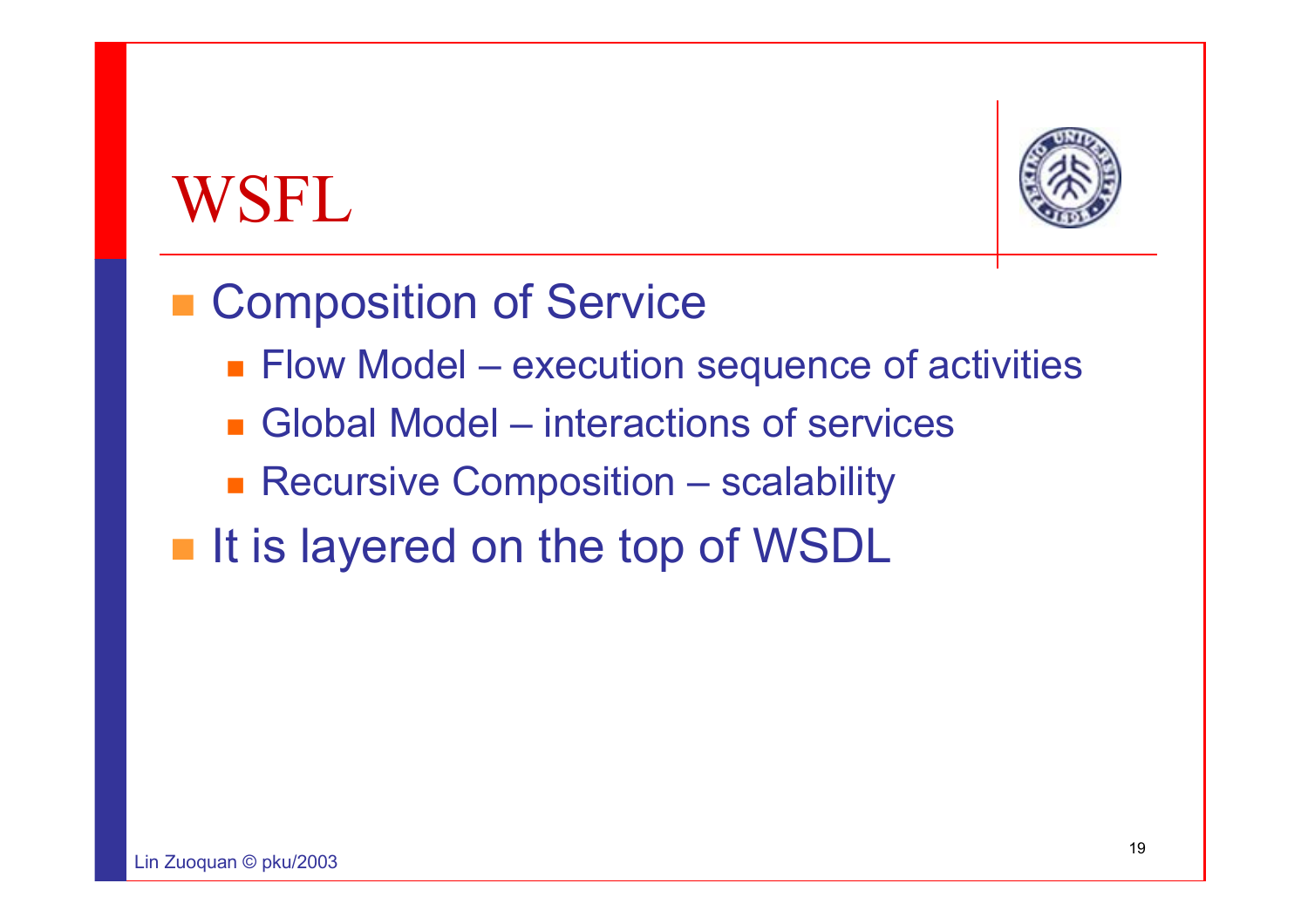#### Workflow Business Process Modeling



- **(Business) Process**: any collection of activities that when combined accomplish a given business objective. E.g., processing an order.
- $\mathbf{r}$  **Flow Model**: the actual XML representation of the **Directed Graph** that models the business process and use to compose Web services as defined by WSDL (synonyms : flow composition, orchestration, and choreography).
- $\mathcal{L}_{\mathcal{A}}$  **Global Model**: a set of the necessary links that specify how messages can be sent between the Web services in the flow model as the flow is executed.
- п **Recursive Composition**: recursively compose WSFL business processes within existing WSFL business processes ( flexibility and fine granularity).
- $\mathcal{L}_{\mathcal{A}}$ **Service Provider:** the party responsible for performing a particular activity within a process (using WSDL).
- $\mathcal{L}_{\mathcal{A}}$ **Service Provider Type**: the type defined by a *Web Service Interface* (using WSDL).
- $\mathbf{r}$  **Control Link**: a control link is the WSFL equivalent to the directed edge; i.e., the workflow processor walks through each of the activities in the process.
- $\blacksquare$  **Data Link**: the data link is the mechanism that the workflow processor uses to control the flow of data through the process.
- $\mathcal{L}_{\mathcal{A}}$  **Transition Conditions**: a transition condition is a true or false statement that the processor may use to determine the current state of any particular activity.
- $\mathbf{r}$  **Lifecycle Interface**: the WSDL-defined Web service interface that describes the basic set of operations that all WSFL Web services support within a particular Web services application.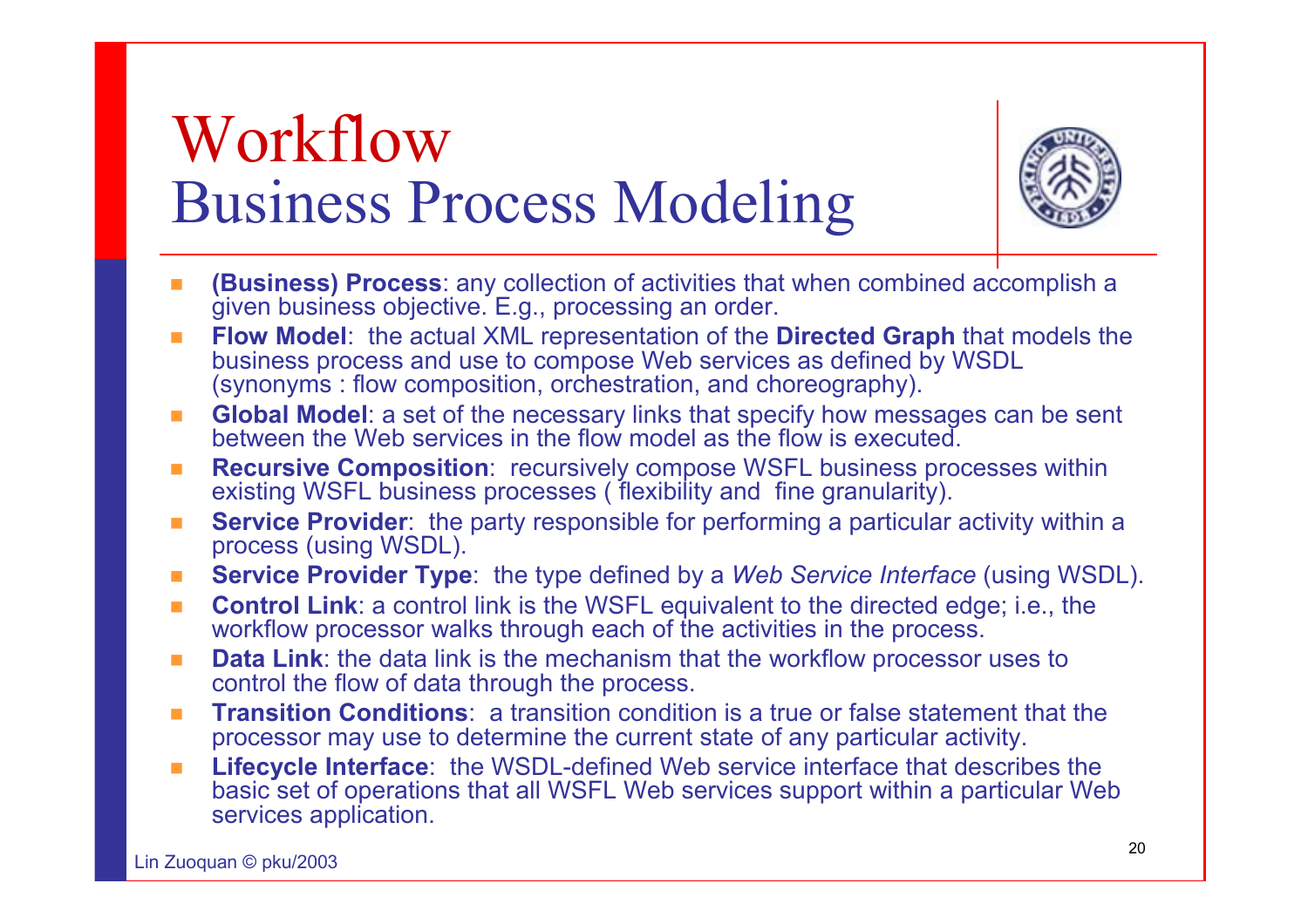

## A business process

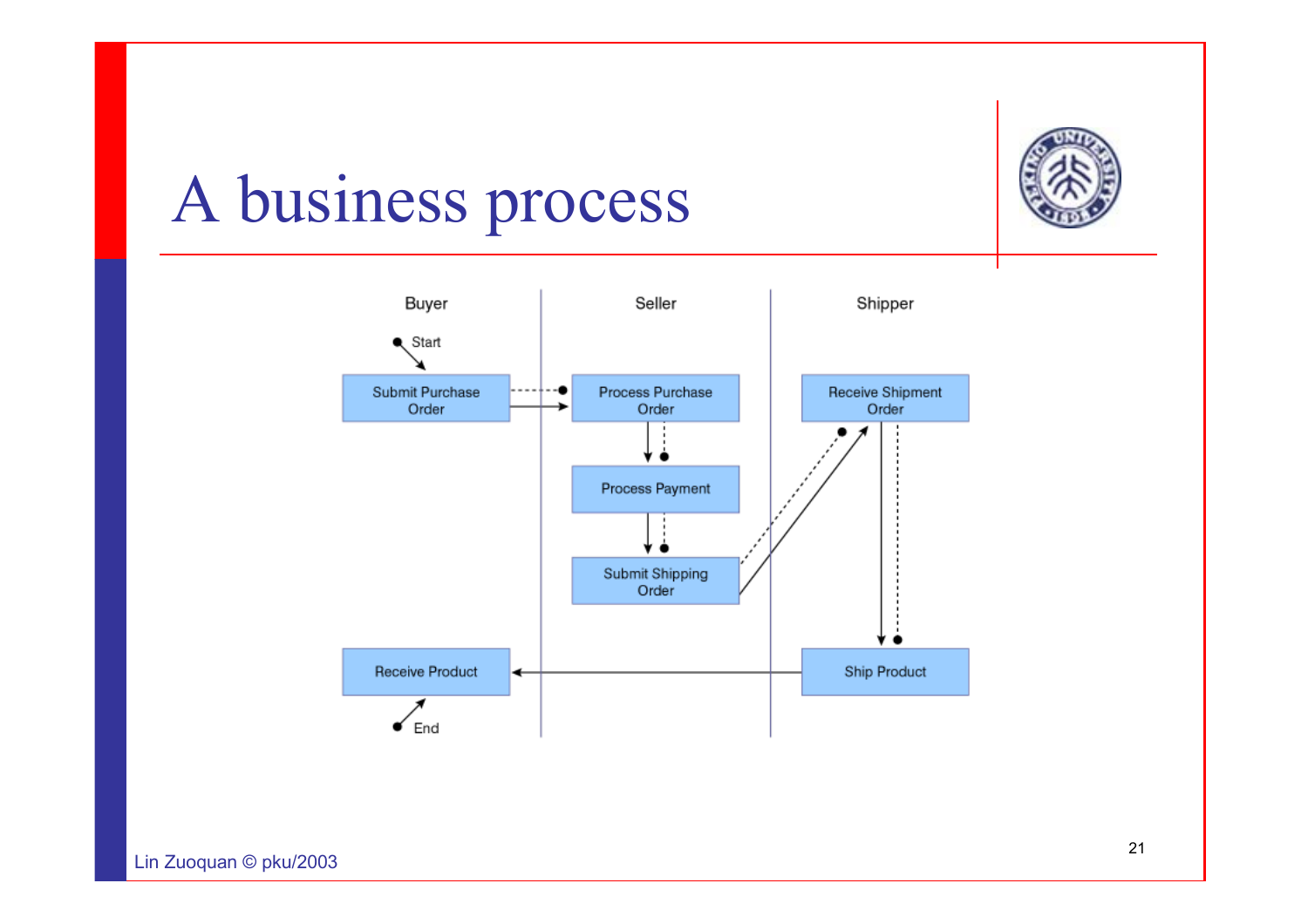

# Getting into the flow

```
&It; activity name="submitPO">
 &It; performedBy serviceProvider="buyer"/>
 &It;implement>
   &It; export>
    <target portType="totalSupplyPT" operation="submitPO"/&gt;
   </export&gt;
 </implement&gt;
</activity&gt;
&It; activity name="processPO">
 &It;performedBy serviceProvider="seller"/>
 &It;implement>
  &It; export>
   <target portType="receivePO" operation="receivePO"/&gt;
  </export&gt;
 </implement&gt;
&It;/activity>
&It; controlLink source="submitPO" target="processPO"/>
```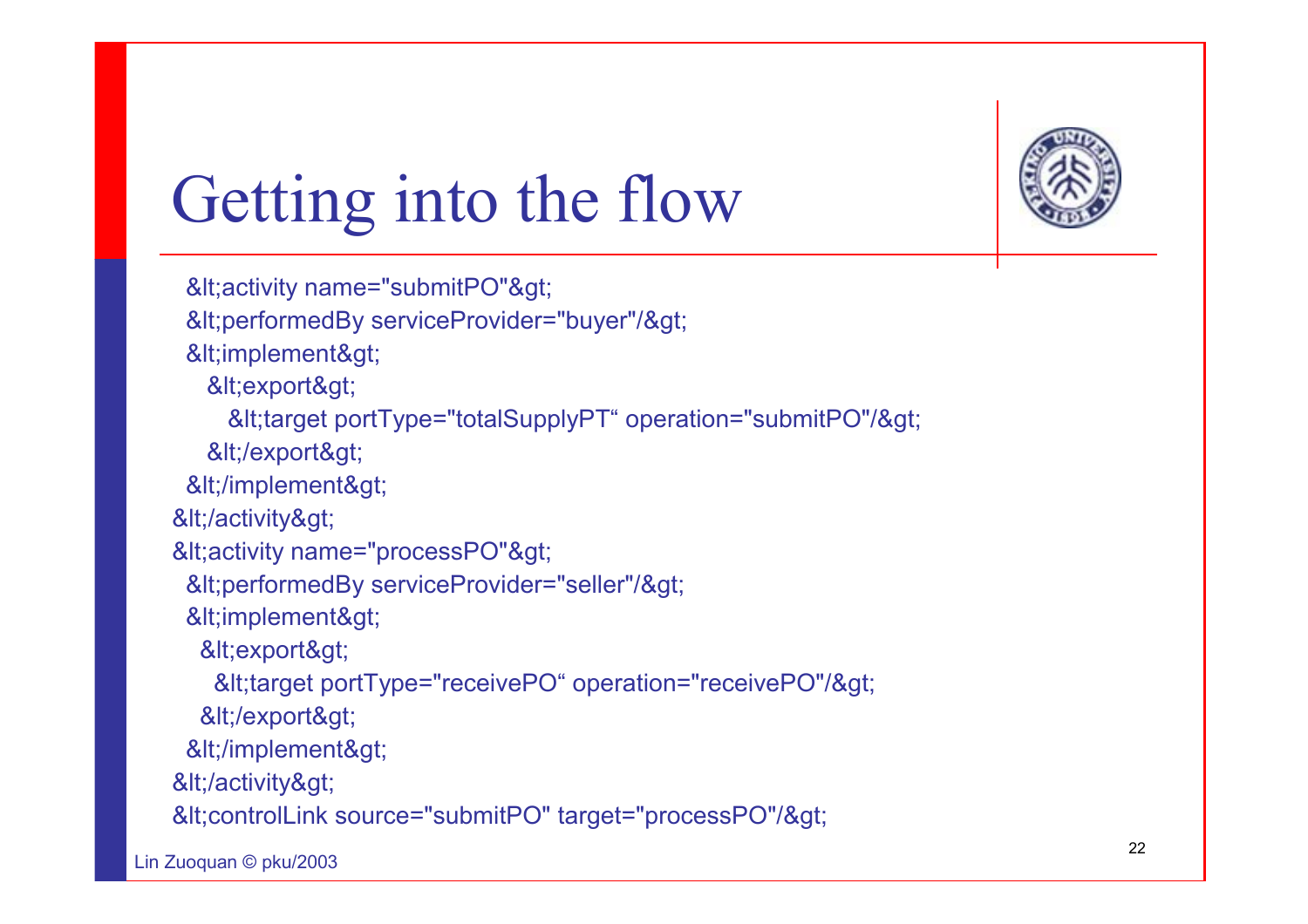

## BPML in brief

#### **Service Service** BPML (http://www.bpmi.org)

- BPML is a workflow definition language with no references to web services or their composition
- П Data format is XML since process language contains XPATH expressions
- **Very elaborate process model that includes concepts for** 
	- $\mathbf{r}$  Inter-workflow communication (message exchange between ongoing workflow instances )
	- **Participants**
	- Closed and open transactions
	- **Compensation**
	- recovery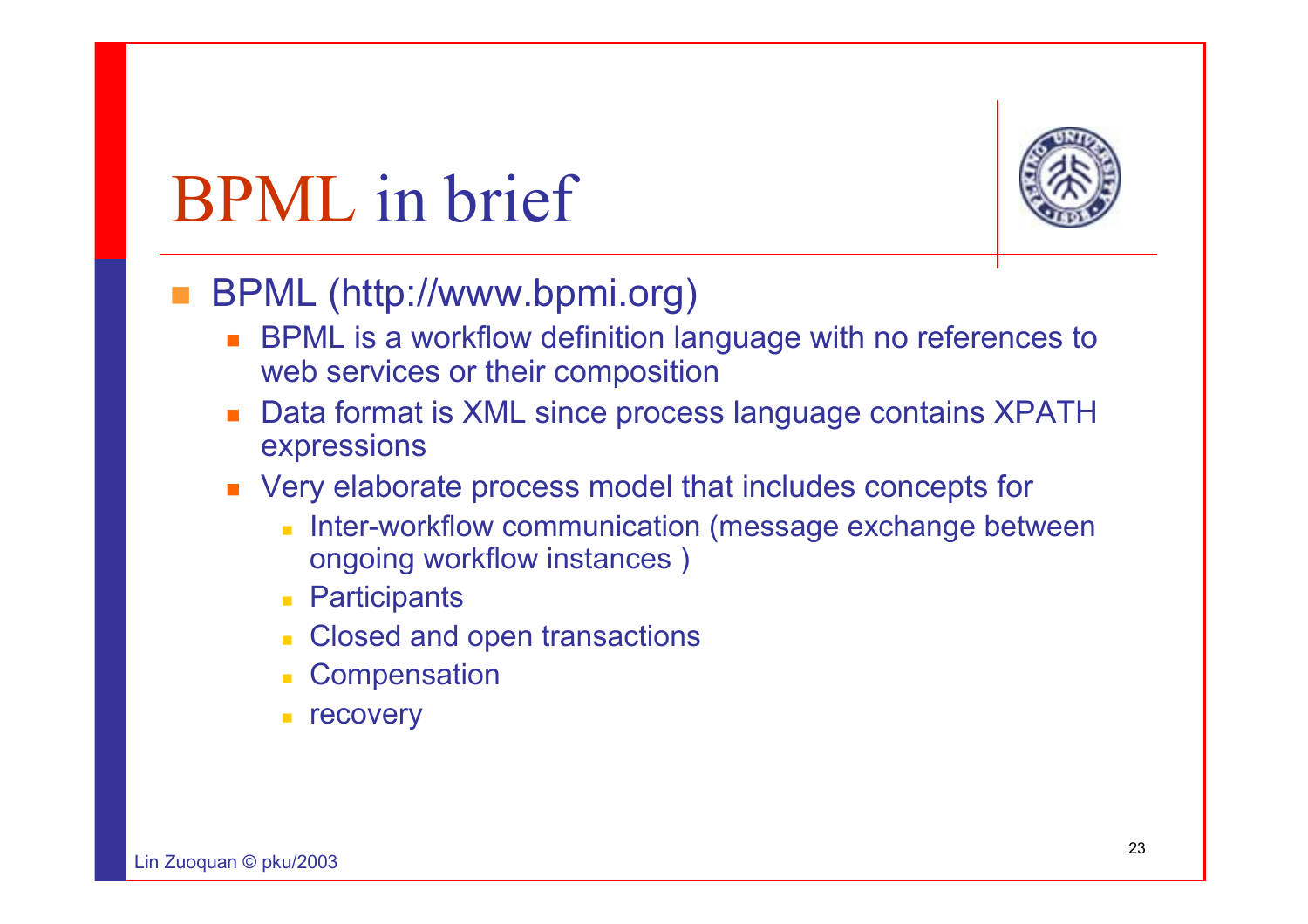

# Example

```
<process name = "TrackTrouble">
<supports abstract = "Customer"/>
<message name = "troubleReportinput" type = "request">
      <xsd:element name = "service" type = "Service"/>
      <xsd:element name = "trouble" type = "xsd:string"/>
</message>
<message name = "troubleReportoutput" type = "response">
      <xsd:element name = "cookie" type = "TrackTrouble"/>
</message>
<message name = "getStatusinput" type = "request"/>
<message name = "getStatusOutput" type = "response">…</message>
<sequence name = "reportAndTrack">
      <operation name = "report Trouble">
                  <participant name = "reportTroubleForm"/>
                  <input name = "trobleReportinput"/>
                  <output name = "trobleReportOnput">
                             <assigned target = "cookie" select = "TrackTrouble/text()"/>
                  </output>
      </operation>
```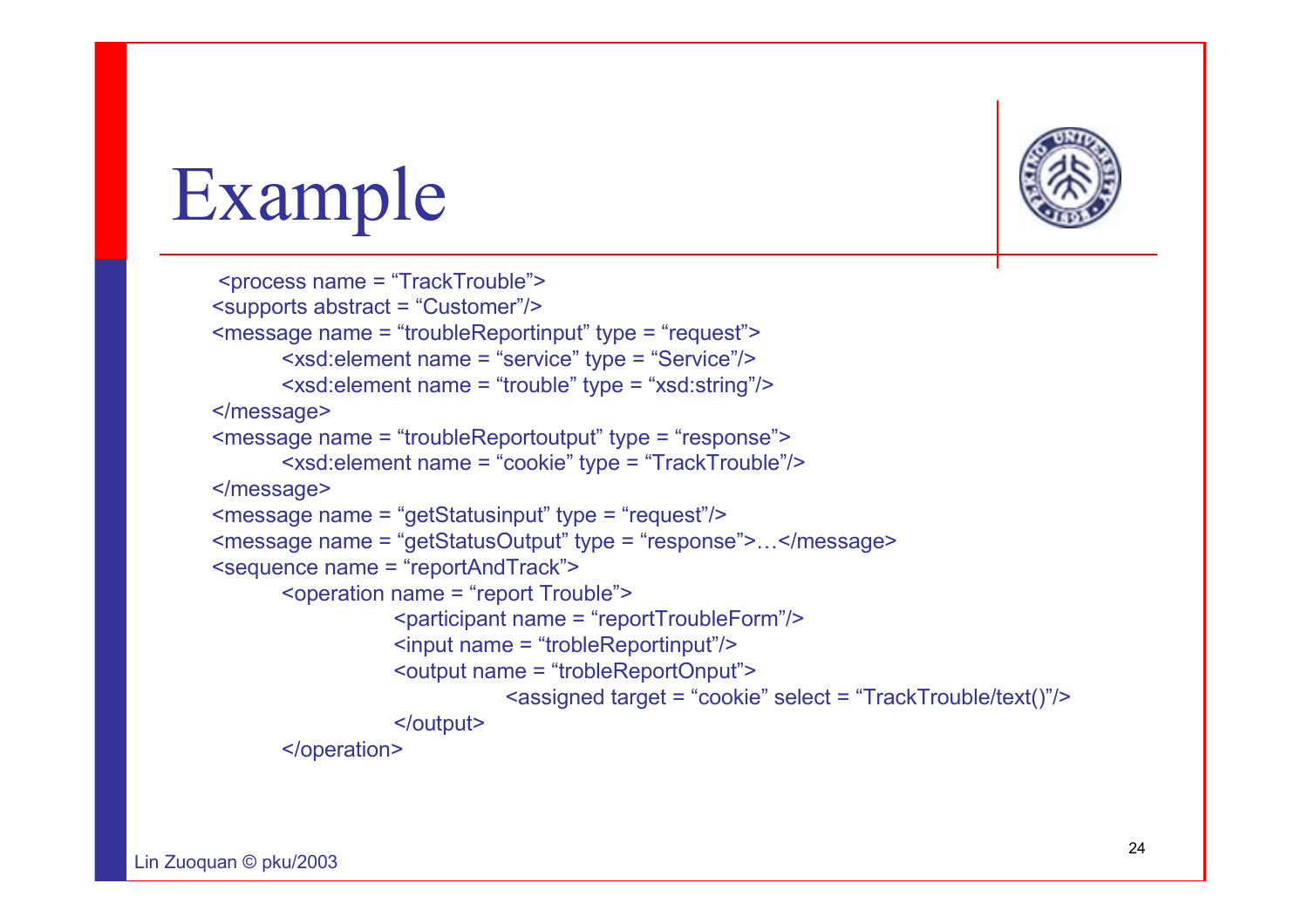

# Example (contd.)

```
<operation name = "findProvider">
                     <participant select = "troublereportinput/service"/>
                     <output message = "getproviderinput"/>
                     <input message = "getproviderOutput"/>
        </operation>
        <operation name = "createticket">
                     <participant select = "getProviderOutput/provider"/>
                     <output message = "openTicketinput">
                                  <assign select = "troubleReportinput/trouble"/>
                                  <assign select = "trackTrouble/text()" target = "customer"/>
                     </output>
                     <input message = "openTicketOutput"/>
        </operation>
        <consume name = "notifyCustomer">
                     <input message = "ticketClosed"/>
        </consume></sequence>
</process>
```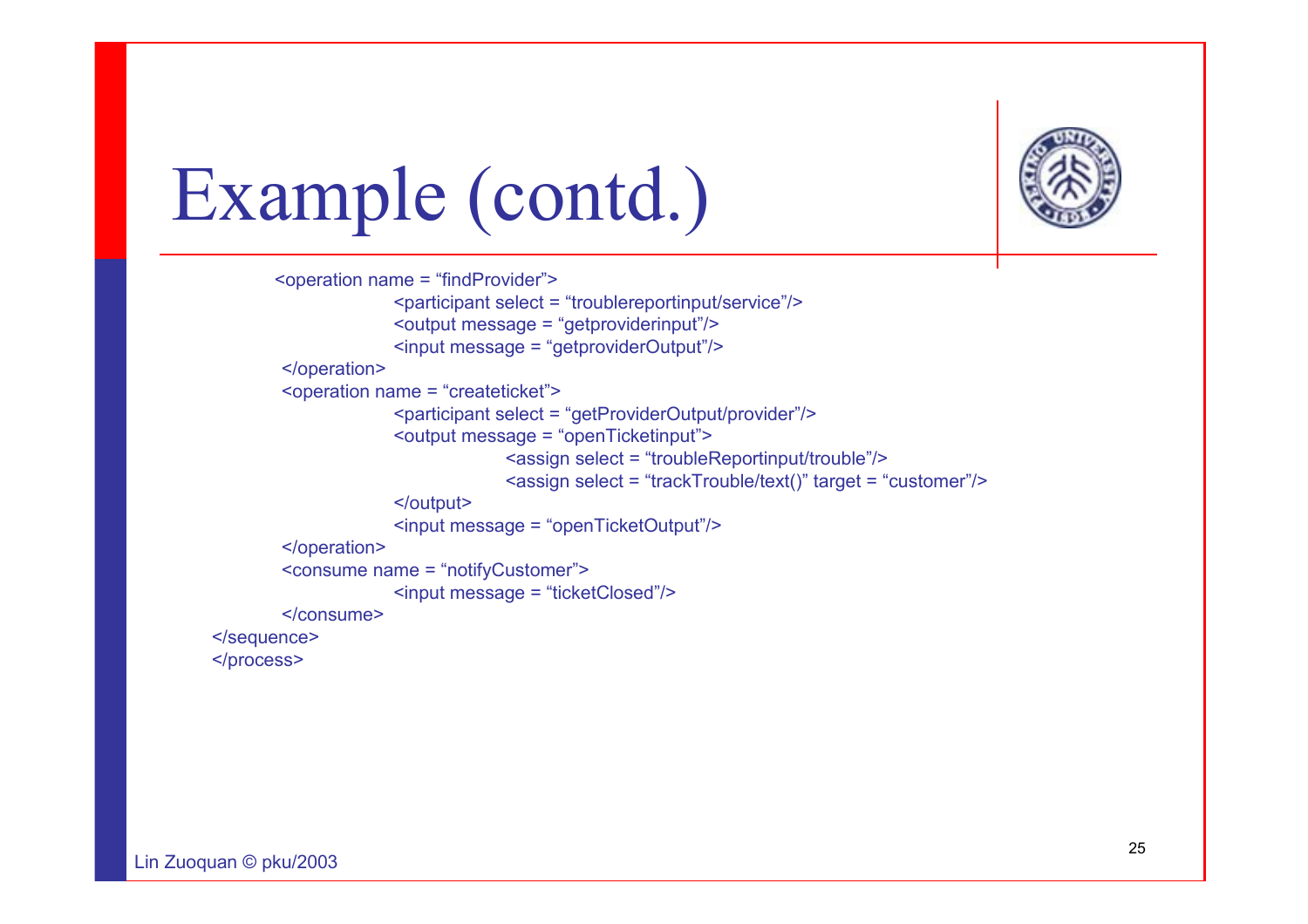

# ebXML in brief

#### ■ ebXML BPSS (http://www.ebxml.org)

- Look under "Specifications"
- ebXML BPSS is a Process Specification Language
- **Specific emphasis on document exchange** 
	- Business data messages
	- Acknowledgement messages
- **Nessage activities** 
	- Non-repudiation
	- **Confidential**
	- **Encrypted**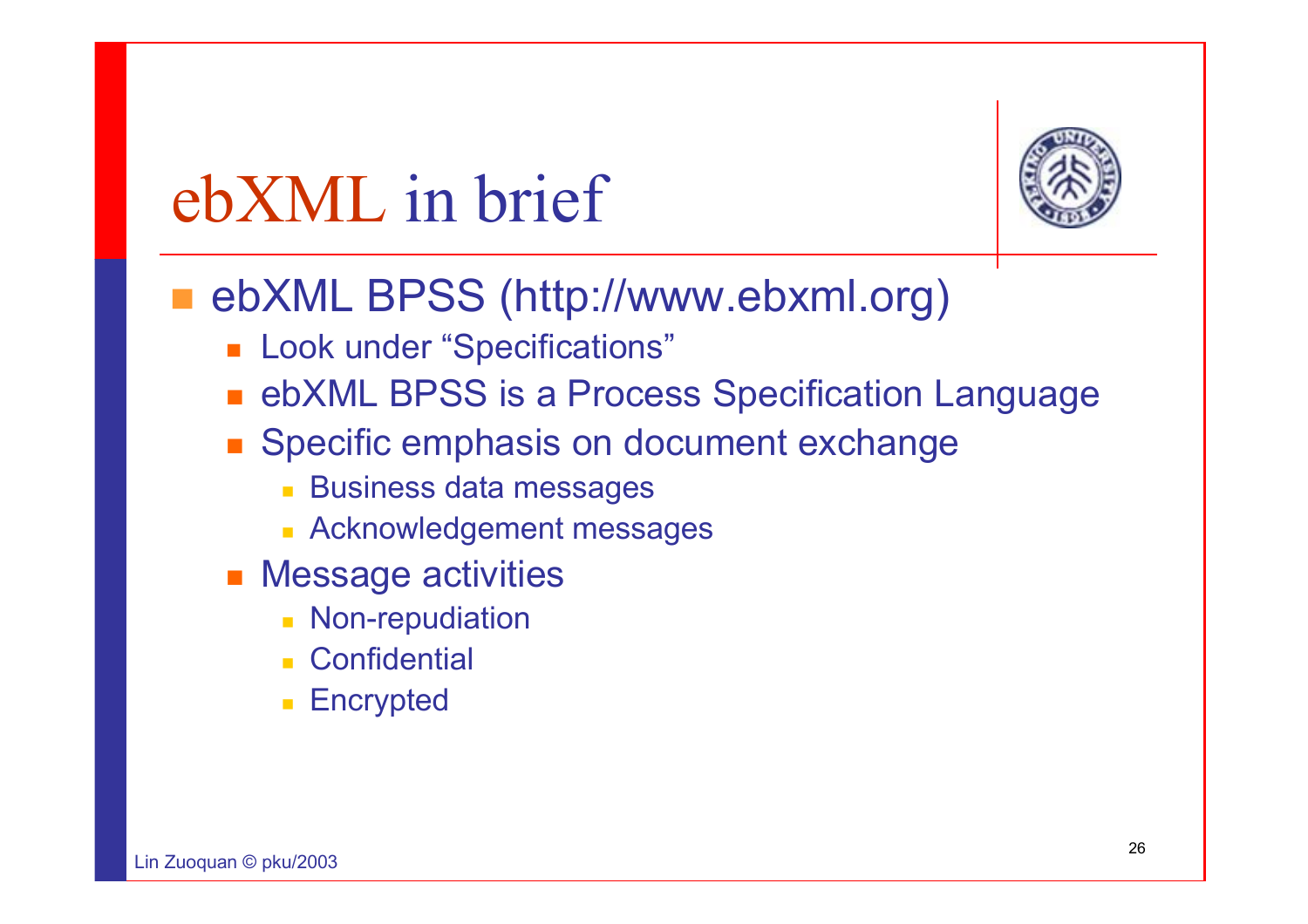#### ebXML



#### ■ A joint global initiative by

- **UN/ CEFACT** United Nations Center For Trade Facilitation And Electronic Business
- **DASIS** Organization for the Advancement of Structured Information Standards
- United Nations Center for Trade Facilitation and Electronic Business
	- Sets worldwide policy and technical development in trade facilitation and electronic business
	- Developed international EDI standard, UN/ EDIFACT
- The initiative leverages from the success of EDI in large businesses, and intends reaching small and medium enterprises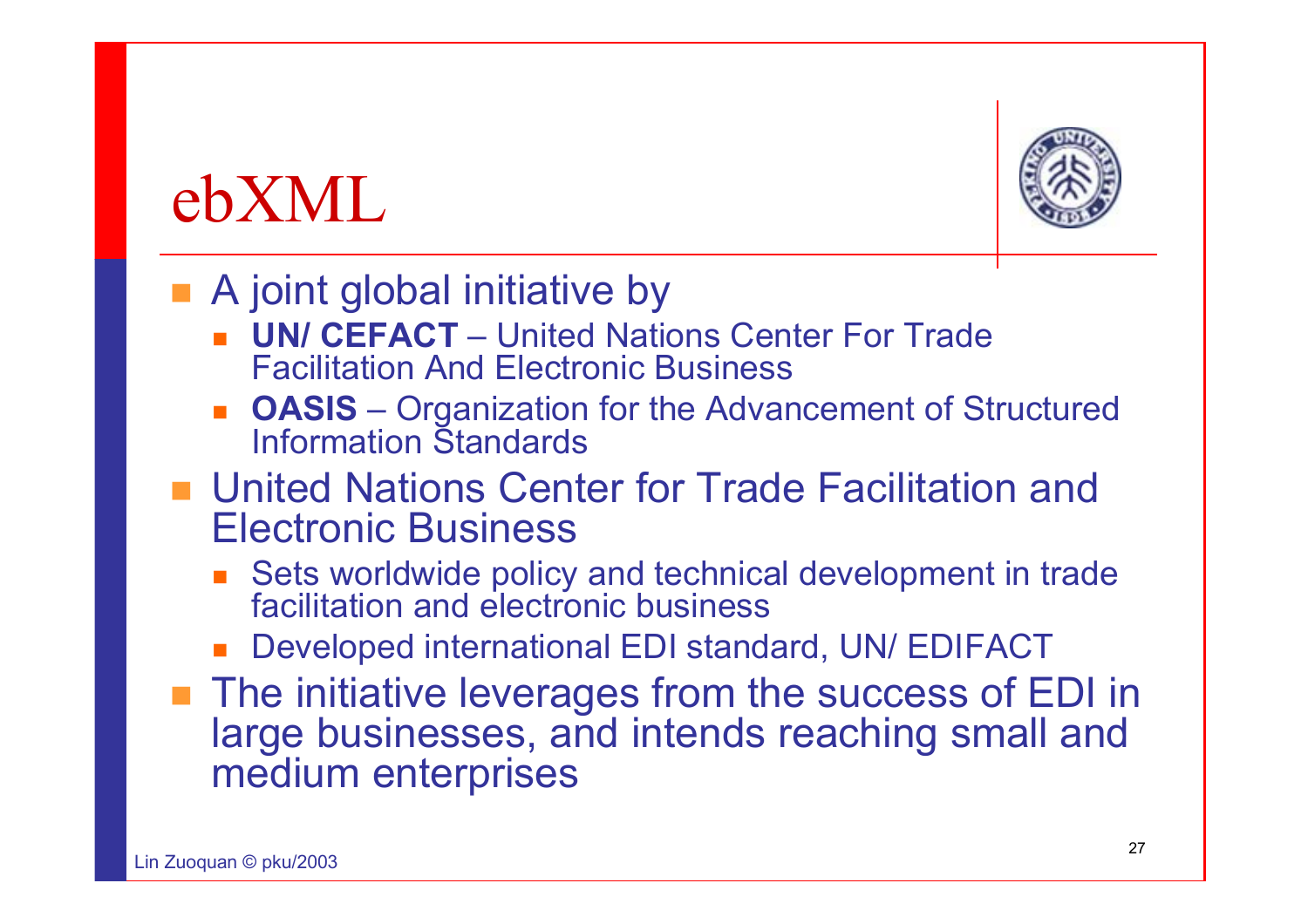#### ebXML Architecture



- **Business Process Specification Schema (BPSS)** Business processes are not fixed!
- **Trading Partner Information** 
	- П **Collaboration Protocol Profile CPP**
- **Trading Partner Agreement** 
	- П **Collaboration Protocol Agreement CPA**
- **Registry/Repository**
- **Messaging Service**
- **Core Components**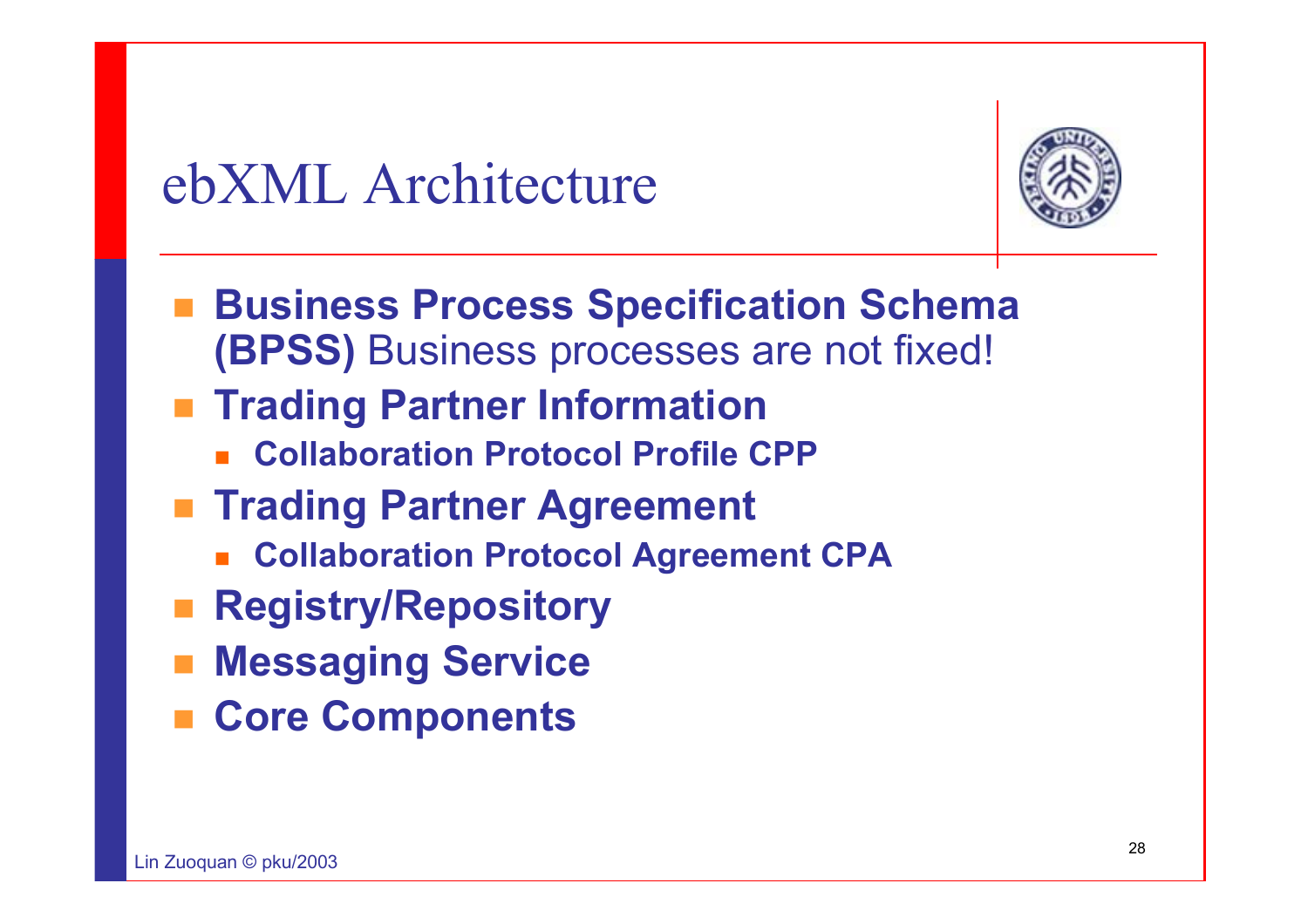#### An Overview of Functional Components ebXML

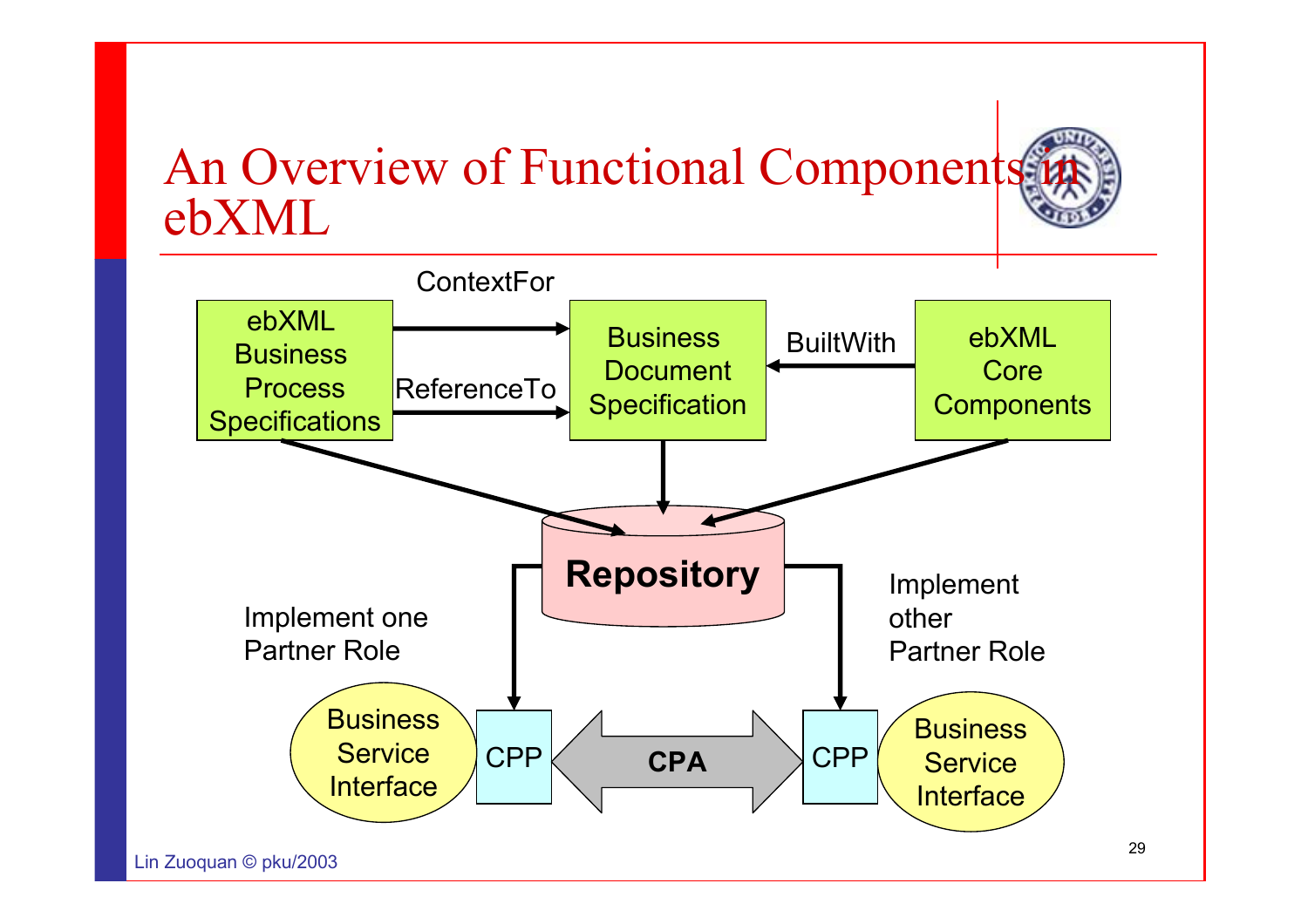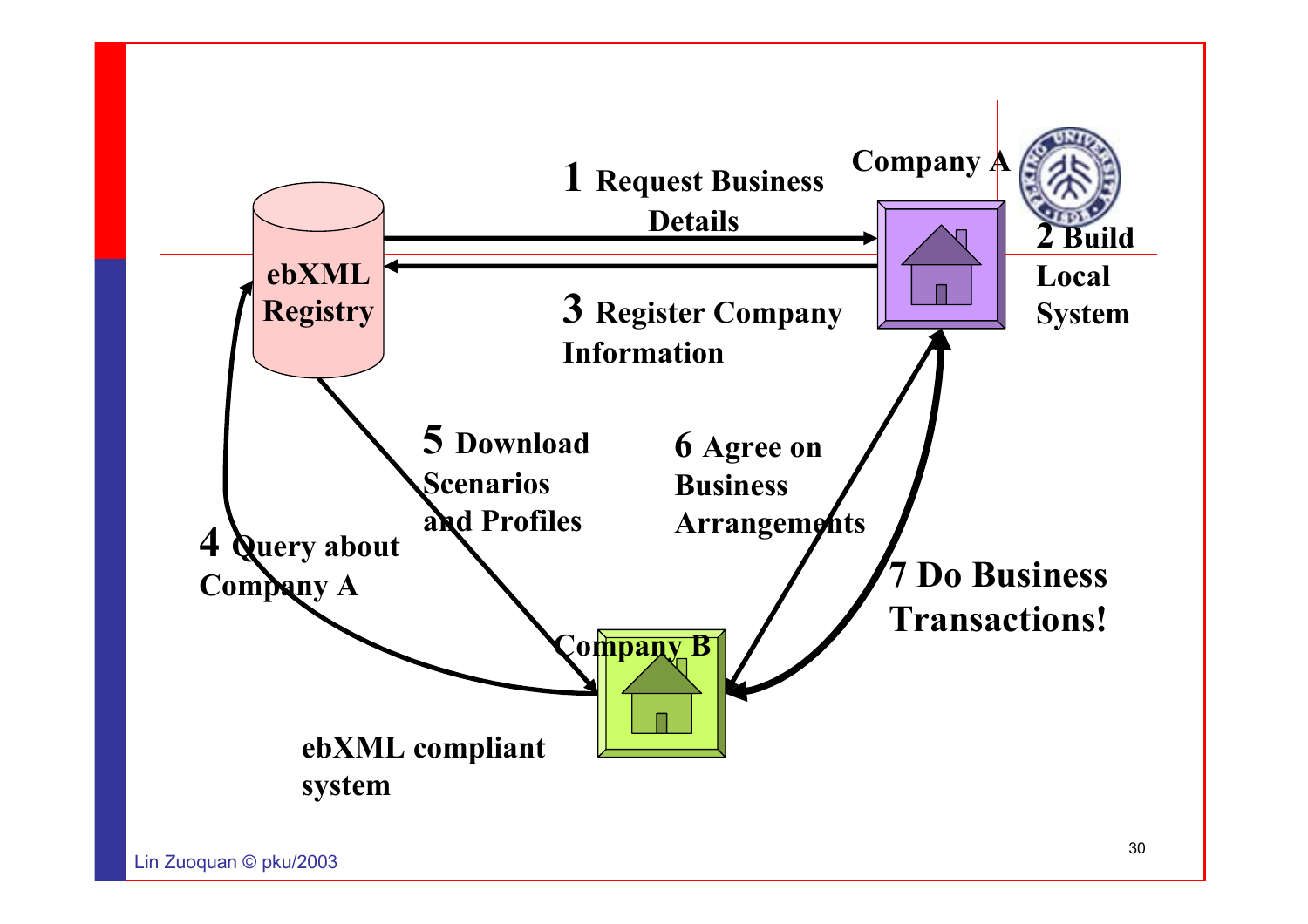![](_page_30_Figure_0.jpeg)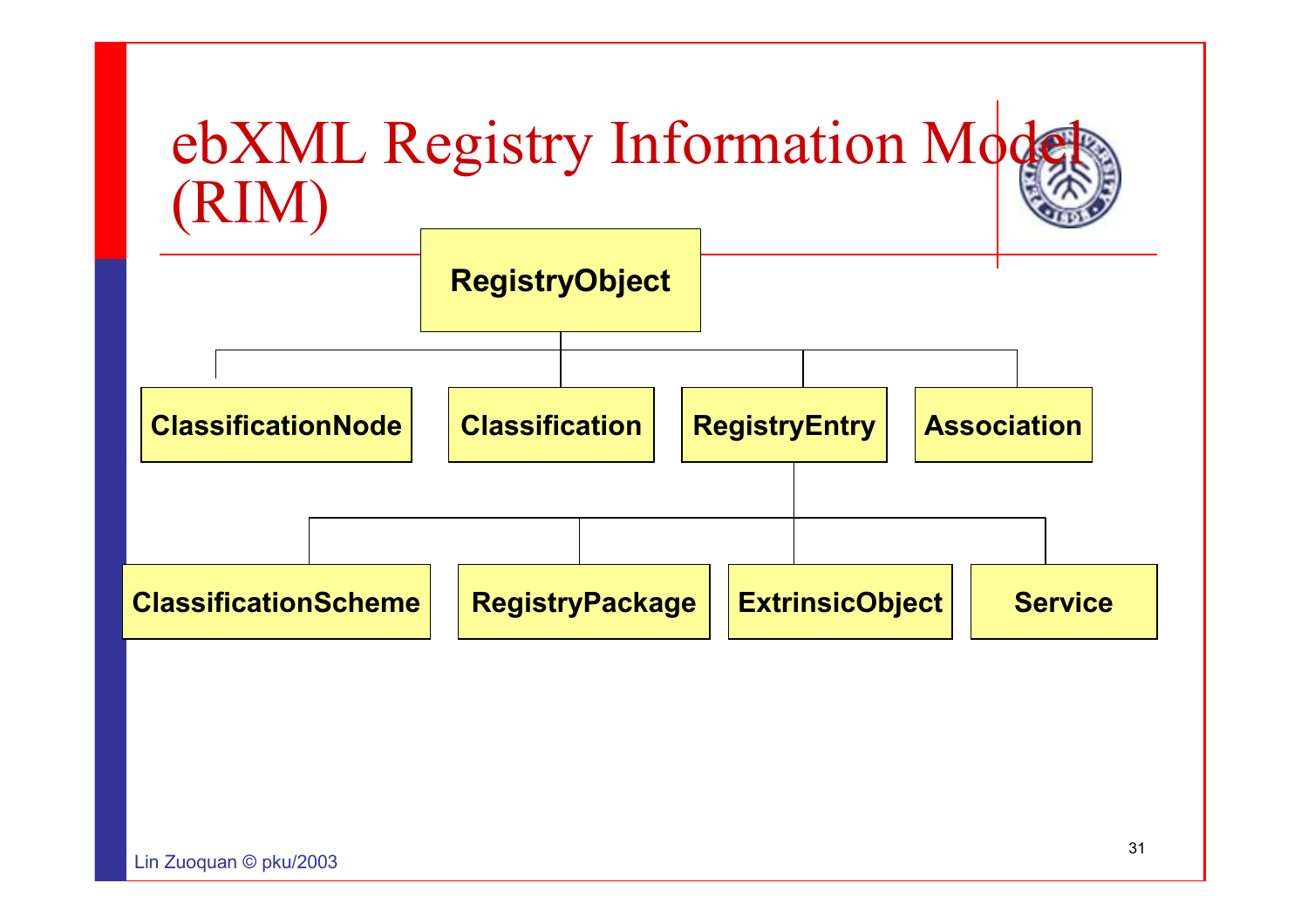# XLANG in brief

![](_page_31_Picture_1.jpeg)

- XLANG (www.gotdotnet.com/team/xml\_wsspecs/xlang-c/default.htm)
	- **Extension of WSDL for behavior definition**
	- Main constructs (block structured)
		- Activation operation, i.e WSDL operation that starts the behavior
		- Operation, delayFor, delayUntil, raise
		- Empty, Sequence, Switch, While, All, Pick
		- **Correlation**
		- **Context**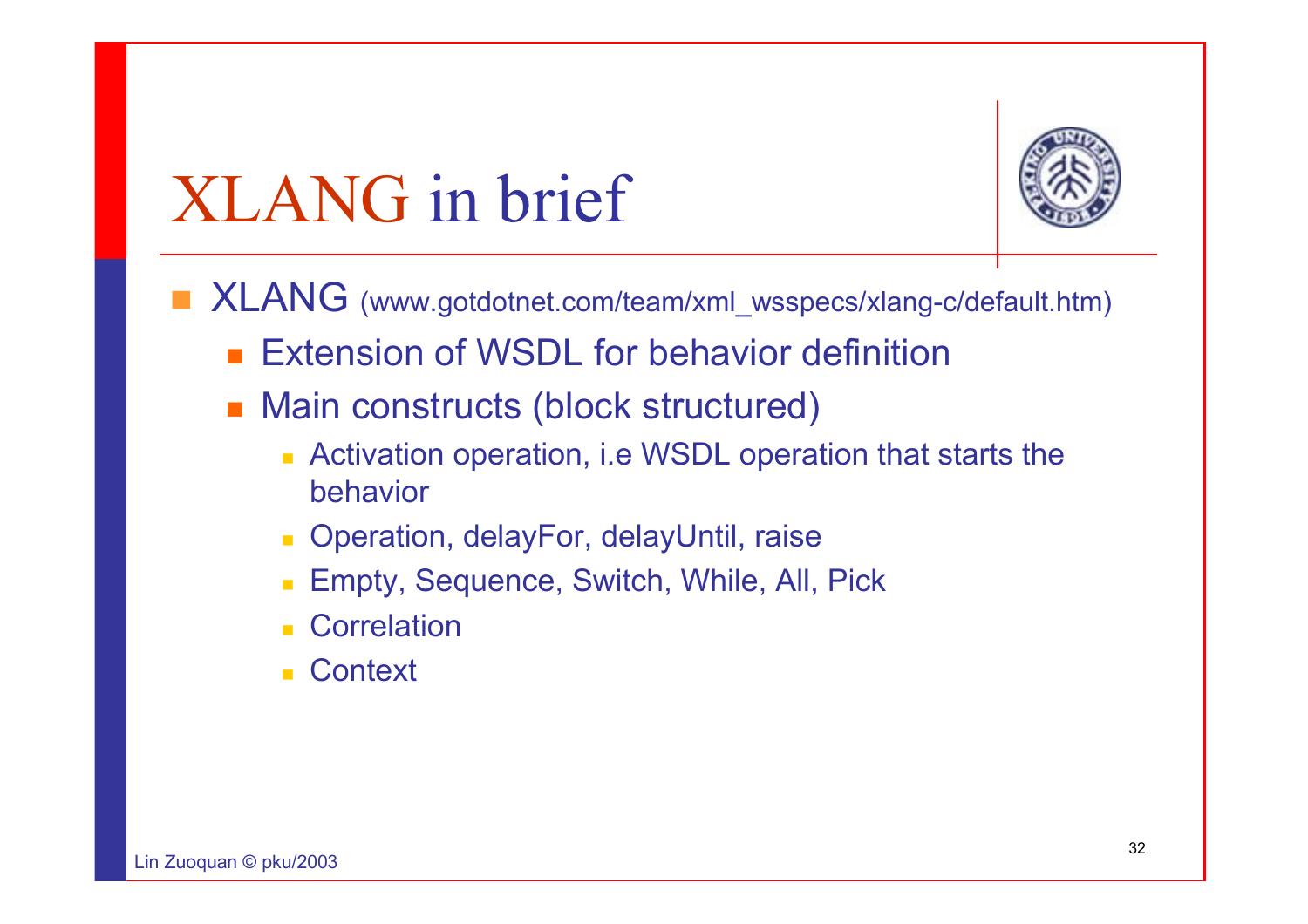![](_page_32_Picture_0.jpeg)

# Example

 $\langle$  2xml version = "1.0"?> <definitions name="StockQuoteProvider"..> <service><xlang:behaviour> <xlang:body> <Xlang:sequence> <xlang:action operation="AskLastTradePrice" port="pGetRequest" activation="true"/> <xlang:action operation="SendLastTradePrice" port="pSendRespnse"/> </Xlang:sequence> </xlang:body> </xlang:behaviour> </service></definitions>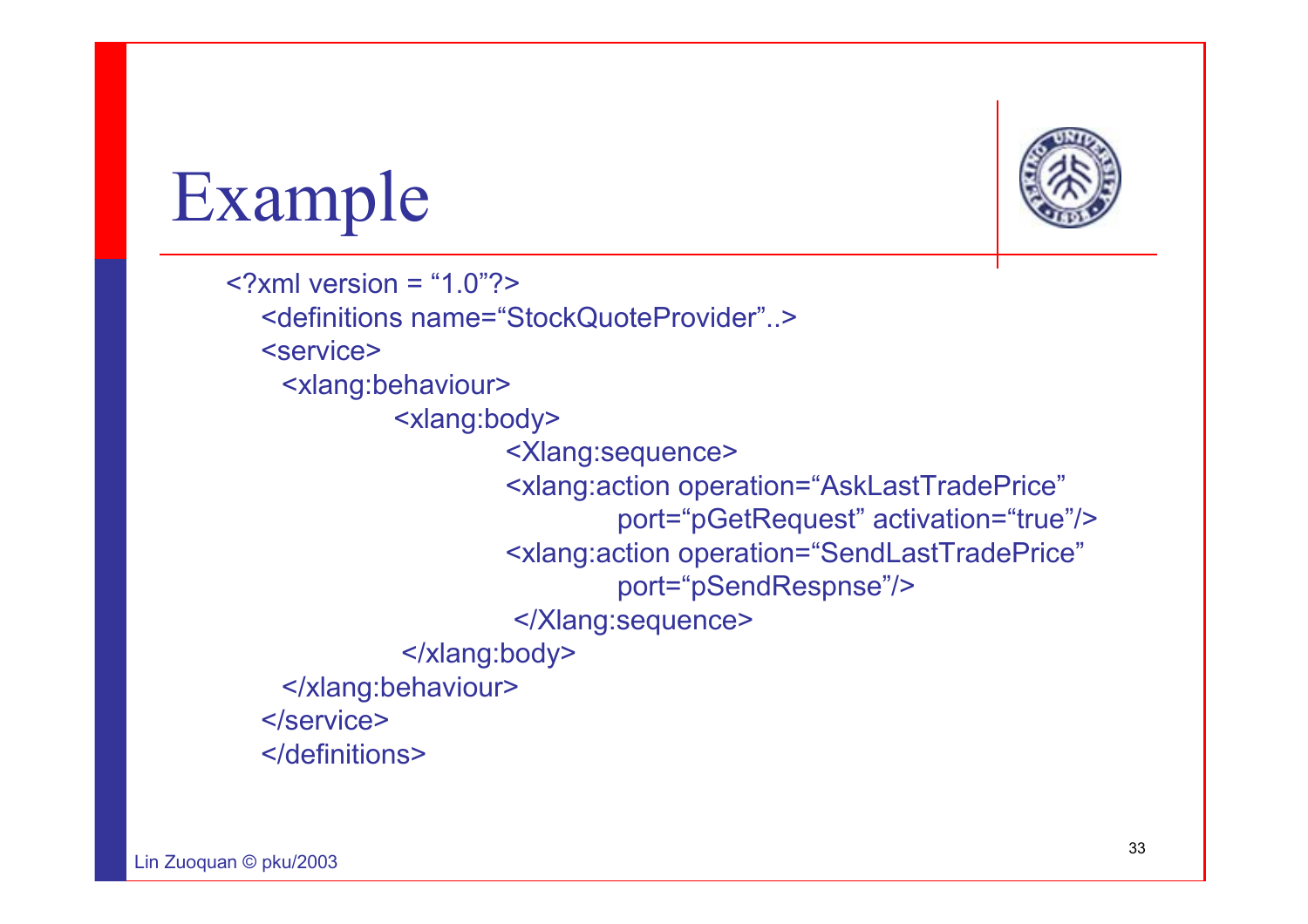## BPEL4WS

![](_page_33_Picture_1.jpeg)

#### T. BPEL4WS enables:

- u, Defining business processes as coordinated sets of Web service interactions.
- $\mathcal{L}_{\mathcal{A}}$  Define both abstract and executable processes.
	- Abstract processes are for e-commerce specifications.
	- Executable processes provide a model to integrating enterprise applications.
- BPEL enables the creation of compositions of Web services
	- Composition based on abstract descriptions
- F. Where it comes from:
	- П Strong roots in traditional flow models.
	- П Plus many concepts from structured programming languages.
	- П All laid on top of WSDL and core XML specifications.
	- П Merges WSFL and XLANG concepts.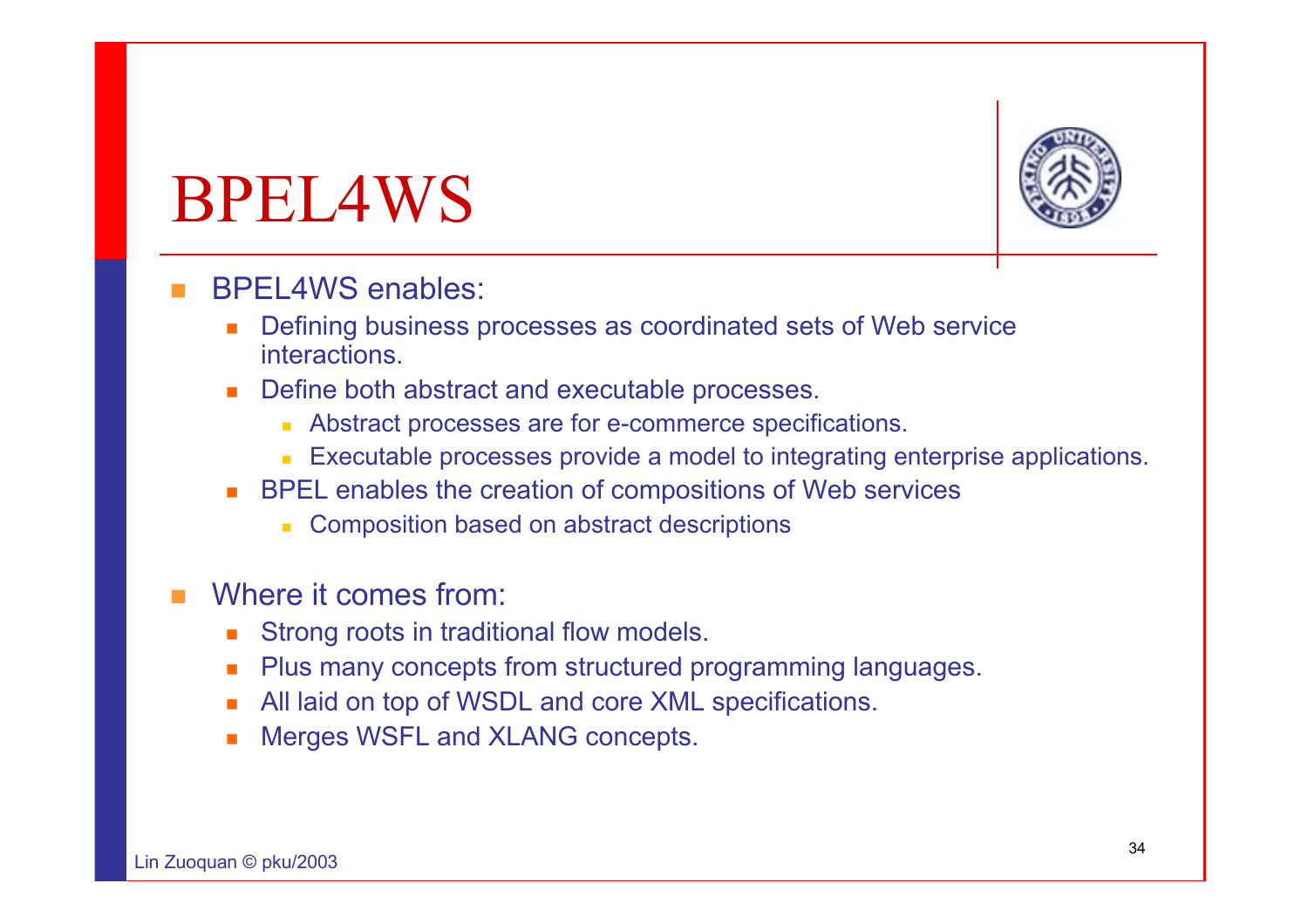#### **Structure** of a BPEL4WS Process

![](_page_34_Picture_1.jpeg)

<process ...>

<partners> ... </partners>

<!-- Web services the process interacts with --> <containers> ... </containers>

<!– Data used by the process -->

<correlationSets> ... </correlationSets>

<!– Used to support asynchronous interactions --> <faultHandlers> ... </faultHandlers>

<!–Alternate execution path to deal with faulty conditions --> <compensationHandlers> ... </compensationHandlers>

<!–Code to execute when "undoing" an action --> (activities)\*

<!– What the process actually does -->

![](_page_34_Picture_11.jpeg)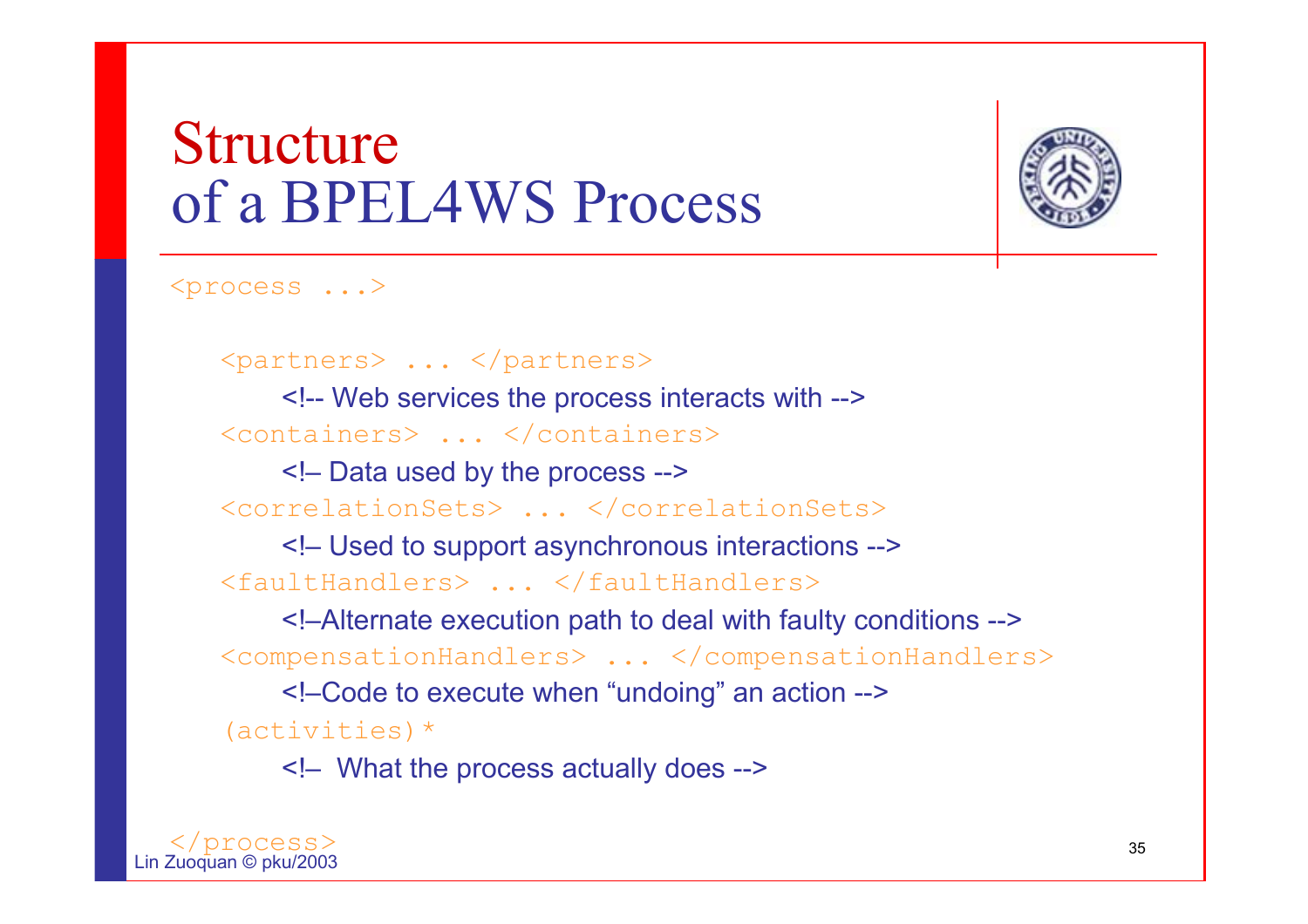![](_page_35_Picture_0.jpeg)

#### Traditional Flow Models

![](_page_35_Figure_2.jpeg)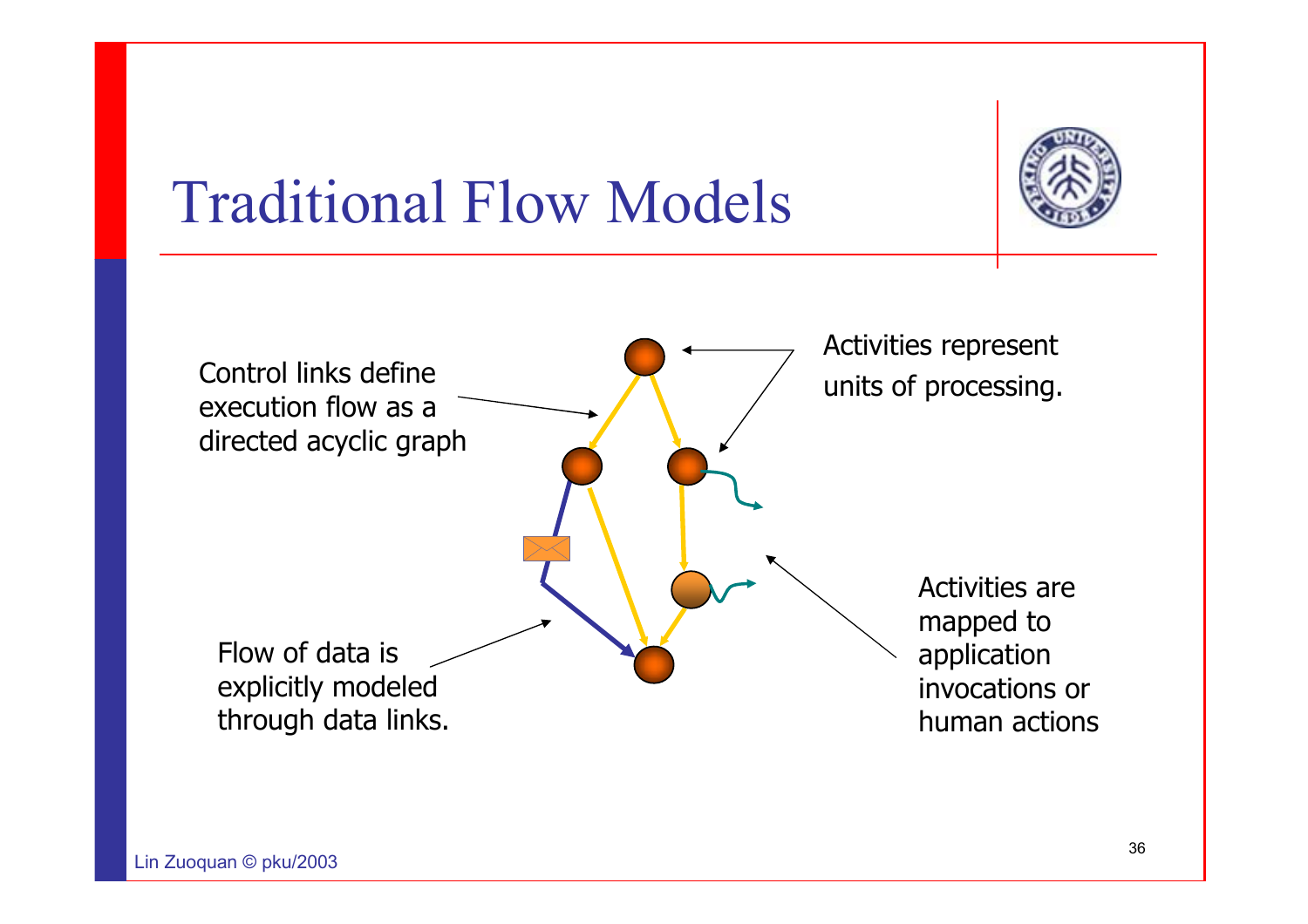![](_page_36_Picture_0.jpeg)

#### BPEL and WSDL - Partners

![](_page_36_Figure_2.jpeg)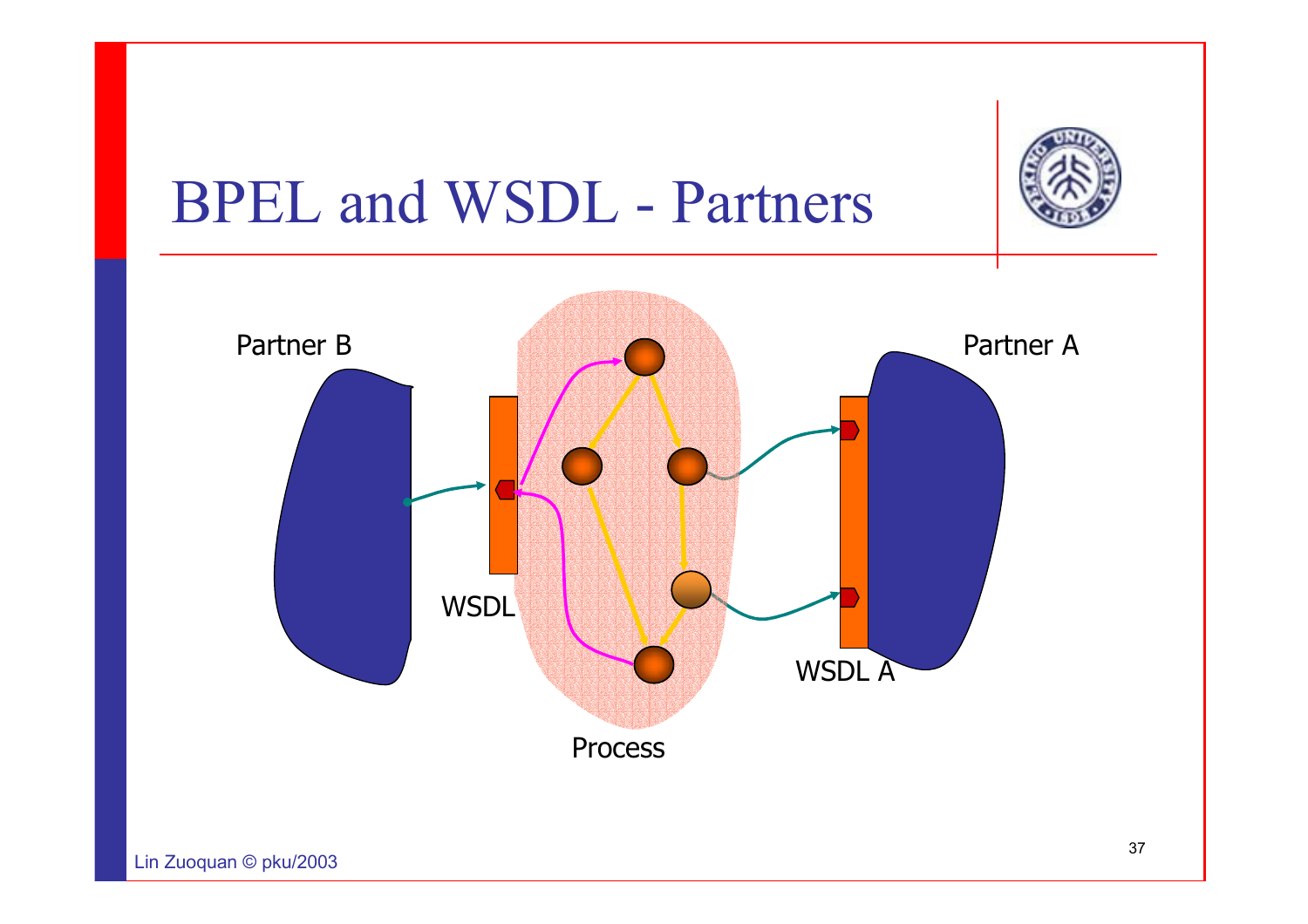![](_page_37_Picture_0.jpeg)

#### BPEL and WSDL - Partners

![](_page_37_Figure_2.jpeg)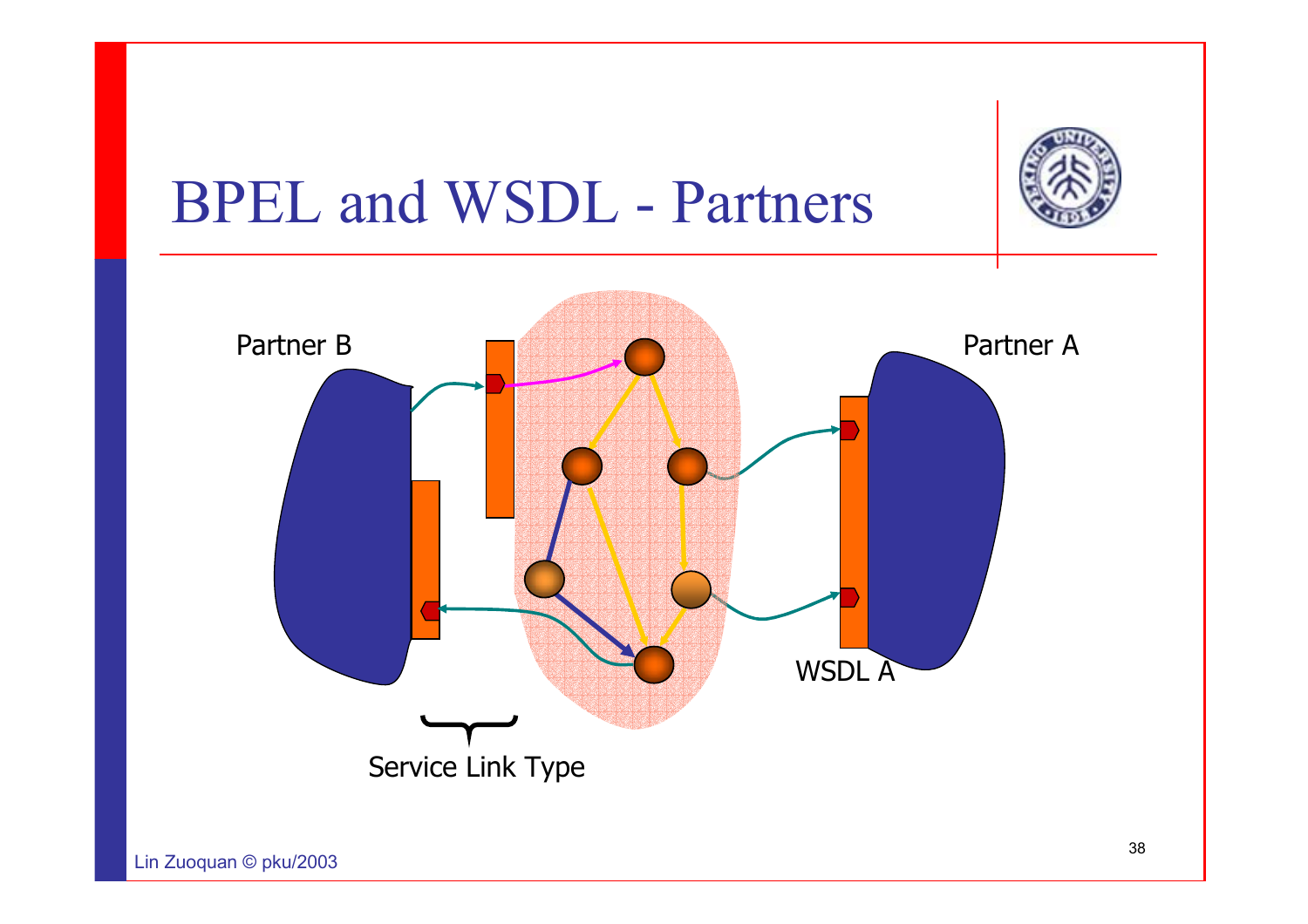![](_page_38_Picture_0.jpeg)

# Partner Definitions and Links

<partner name="..." serviceLinkType="..." partnerRole="..." myRole="..."/> <!– A partner is accessed over a WS "channel", defined by a service link type -->

```
<serviceLinkType name="...">
  \langlerole name="...">
     \langleportType name="..."/>*
  \langle role>
  \langlerole name="...">
     \langleportType name="..."/>*
  \langlerole\rangle</serviceLinkType>
```
<!– A SLT defines two roles and the portTypes that each role needs to support -->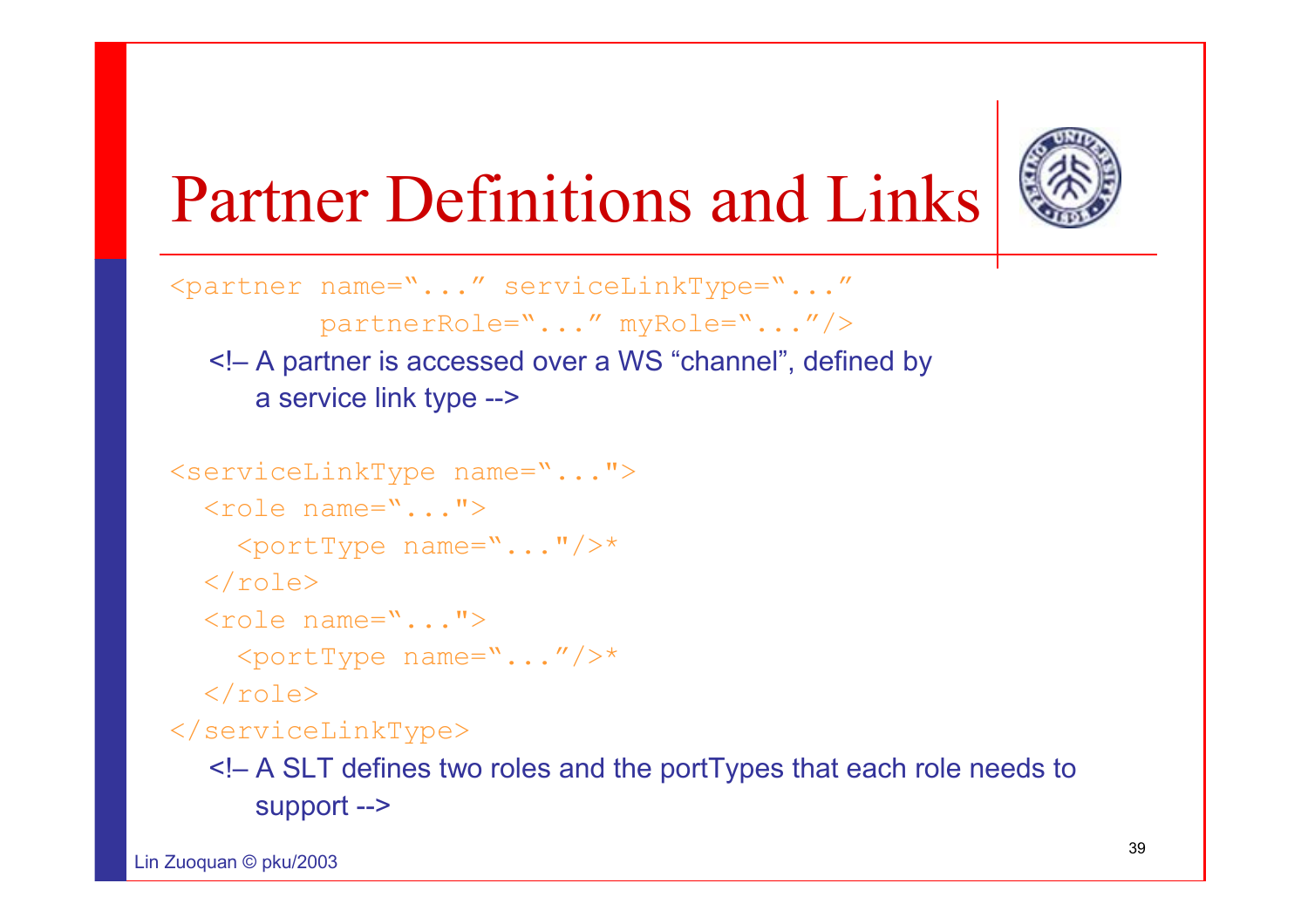![](_page_39_Picture_0.jpeg)

#### BPEL Data Model

![](_page_39_Figure_2.jpeg)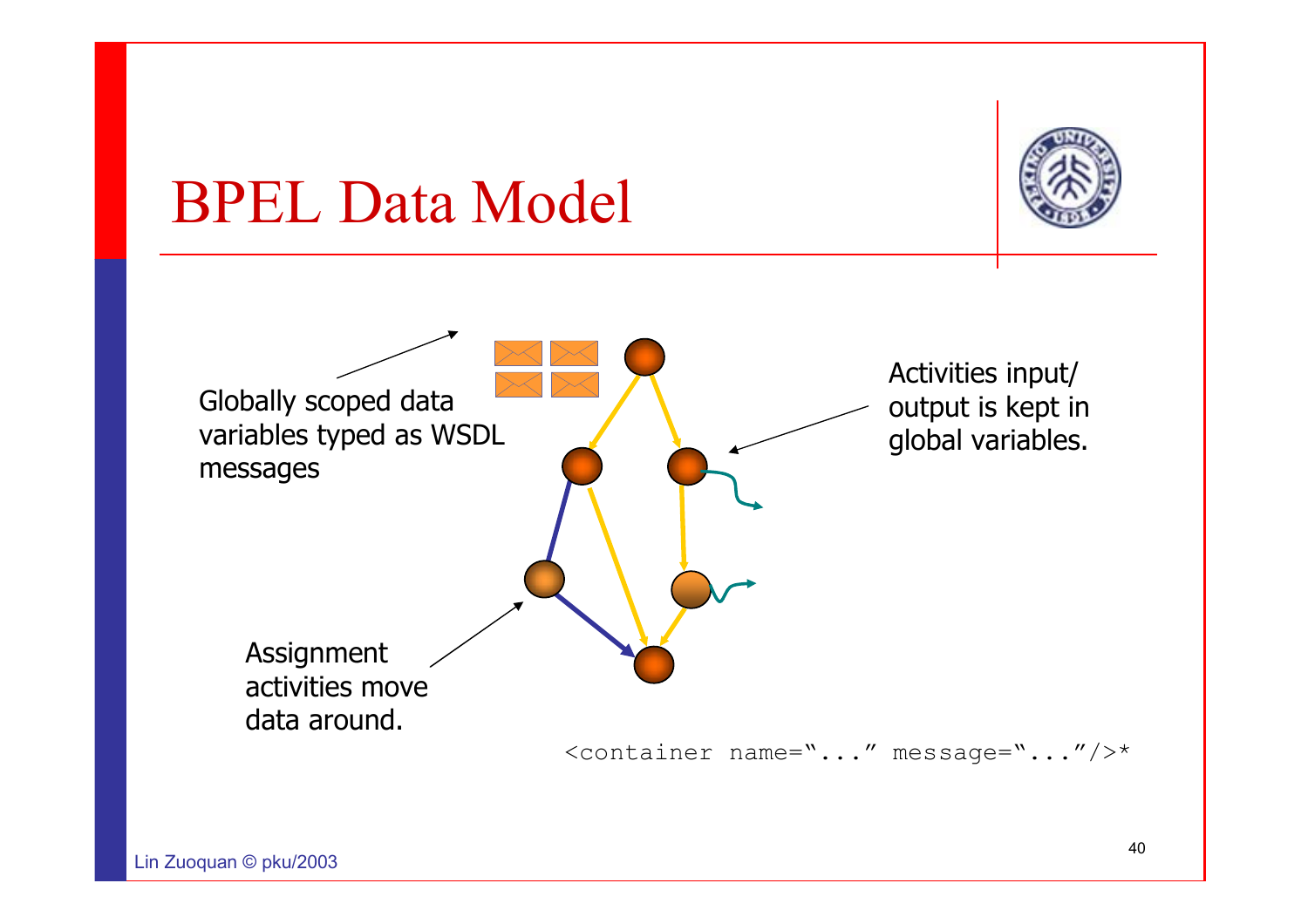![](_page_40_Picture_0.jpeg)

# BPEL Basic Activities

<invoke partner="..." portType="..." operation="..." inputContainer="..." outputContainer="..."/> <!-- process invokes an operation on a partner: -->

<receive partner="..." portType="..." operation="..." container="..." [createInstance="..."]/> <!-- process receives invocation from a partner: --> <reply partner="..." portType="..." operation="..." container="..."/>

<!-- process send reply message in partner invocation: -->  $<sub>assign</sub>$ </sub>

 $\langle$ copy $\rangle$ 

<from container="..."/> <to container="..."/>

 $\langle$  copy $>$ +

</assign>

 $L: \mathbb{Z} \longrightarrow \mathbb{Z}$  and  $R$ <! – Data assignment between containers: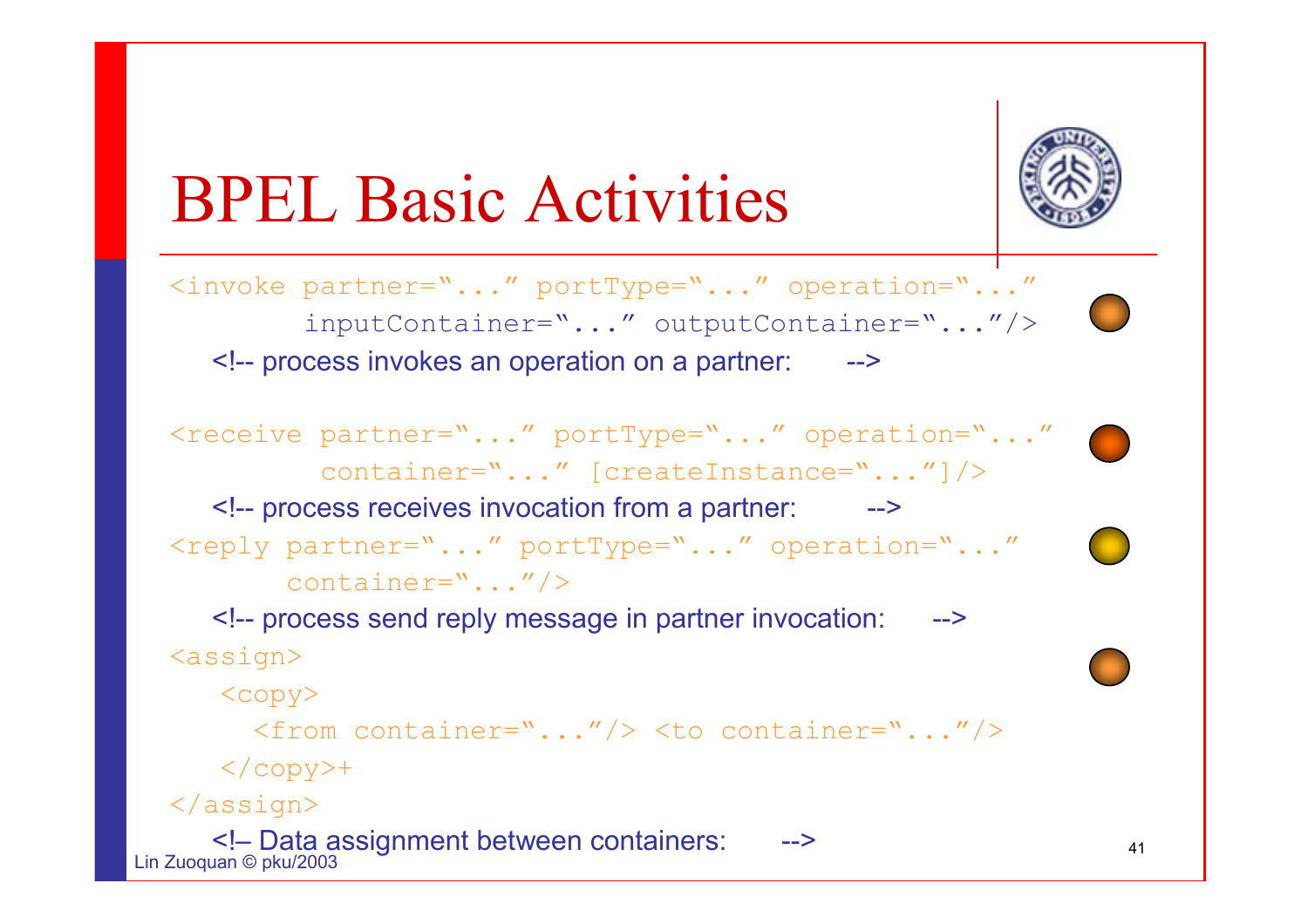![](_page_41_Picture_0.jpeg)

#### BPEL Composition of Web Servic

![](_page_41_Figure_2.jpeg)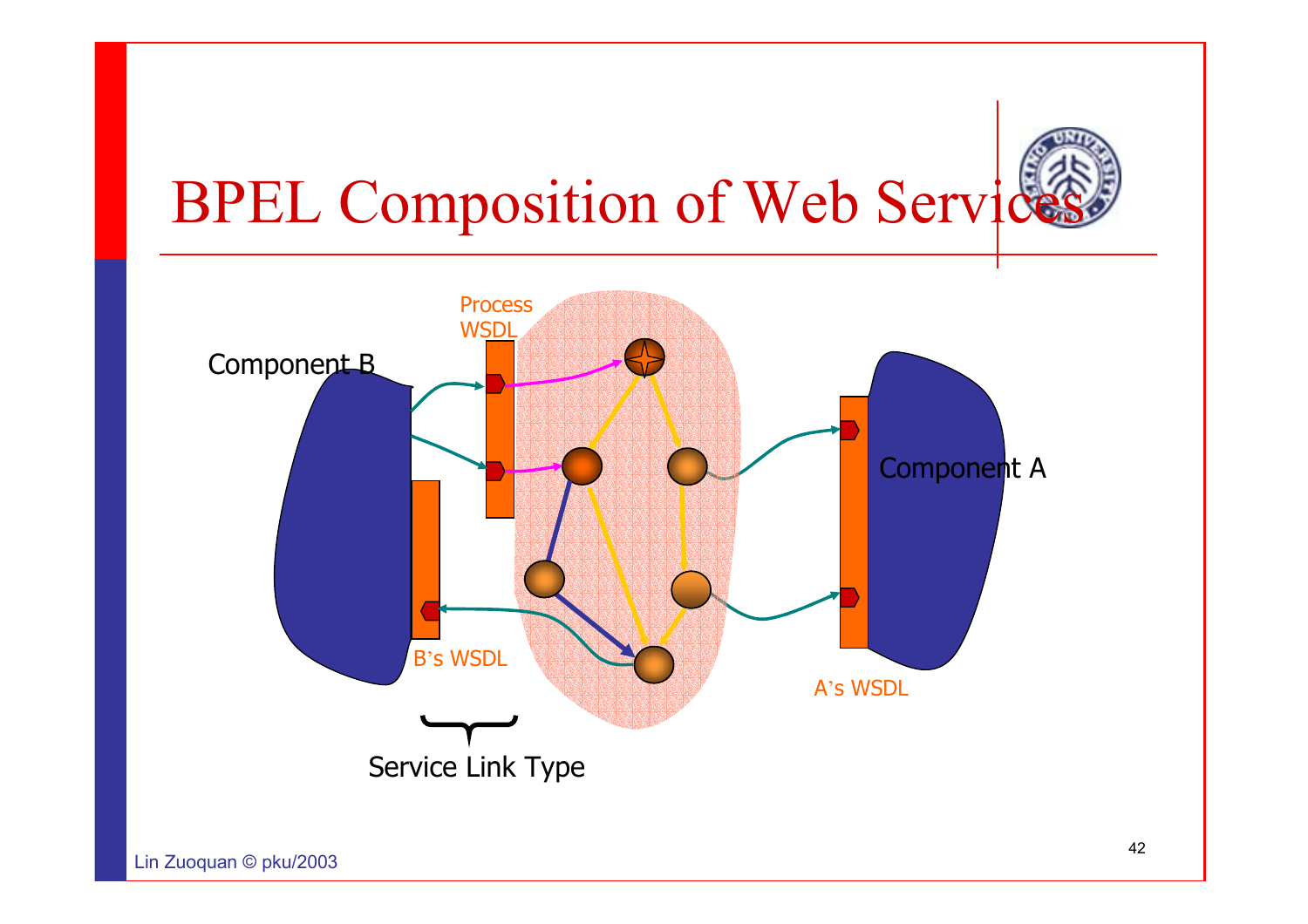![](_page_42_Picture_0.jpeg)

# More Basic Activities

<throw faultName="..." faultContainer="..."/>

<!-- process detects processing error and switches into fault processing mode -->

 $\langle\texttt{terminate}\rangle$ 

<!– pull the plug -->

 $\langle \text{wait for}^{-1}. \ldots "? \text{until}^{-1}. \ldots "? \rangle$ 

<!-- process execution stops for a specified amount of time-->

<empty>

<!– Do nothing; a convenience element -->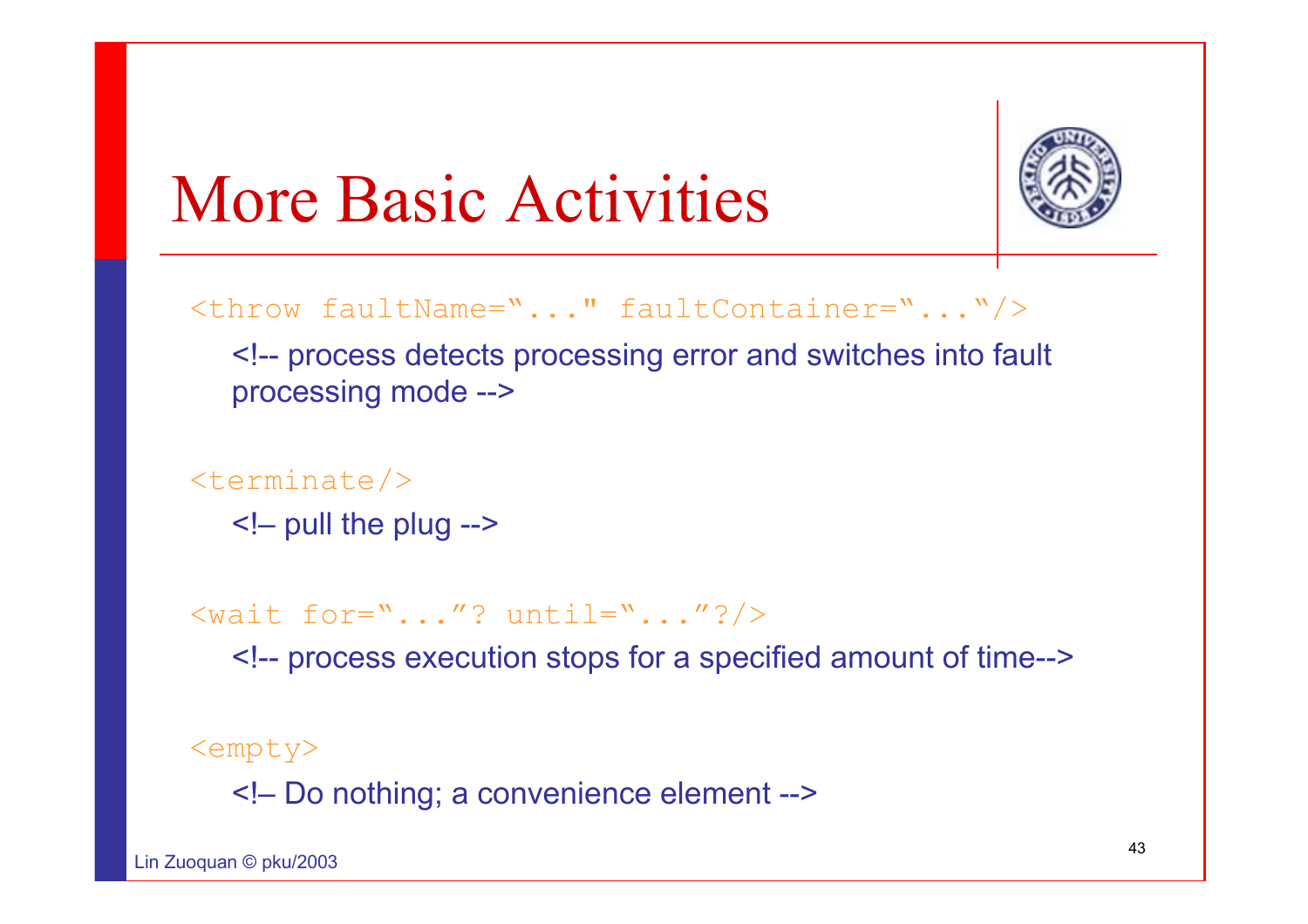![](_page_43_Picture_0.jpeg)

# BPEL Structured Activities

<sequence>

<!– execute activities sequentially-->

 $<$ flow>

<!– execute activities in parallel-->

 $<$ while>

<!– iterate execution of activities until condition is violated-->

 $<$ pick $>$ 

<!– several event activities (receive message, timer event) scheduled for execution in parallel; first one is selected and corresponding code executed. -->

<link ...>

<!– defines a control dependency between a source activity and a target -->

![](_page_43_Picture_13.jpeg)

![](_page_43_Figure_14.jpeg)

![](_page_43_Picture_15.jpeg)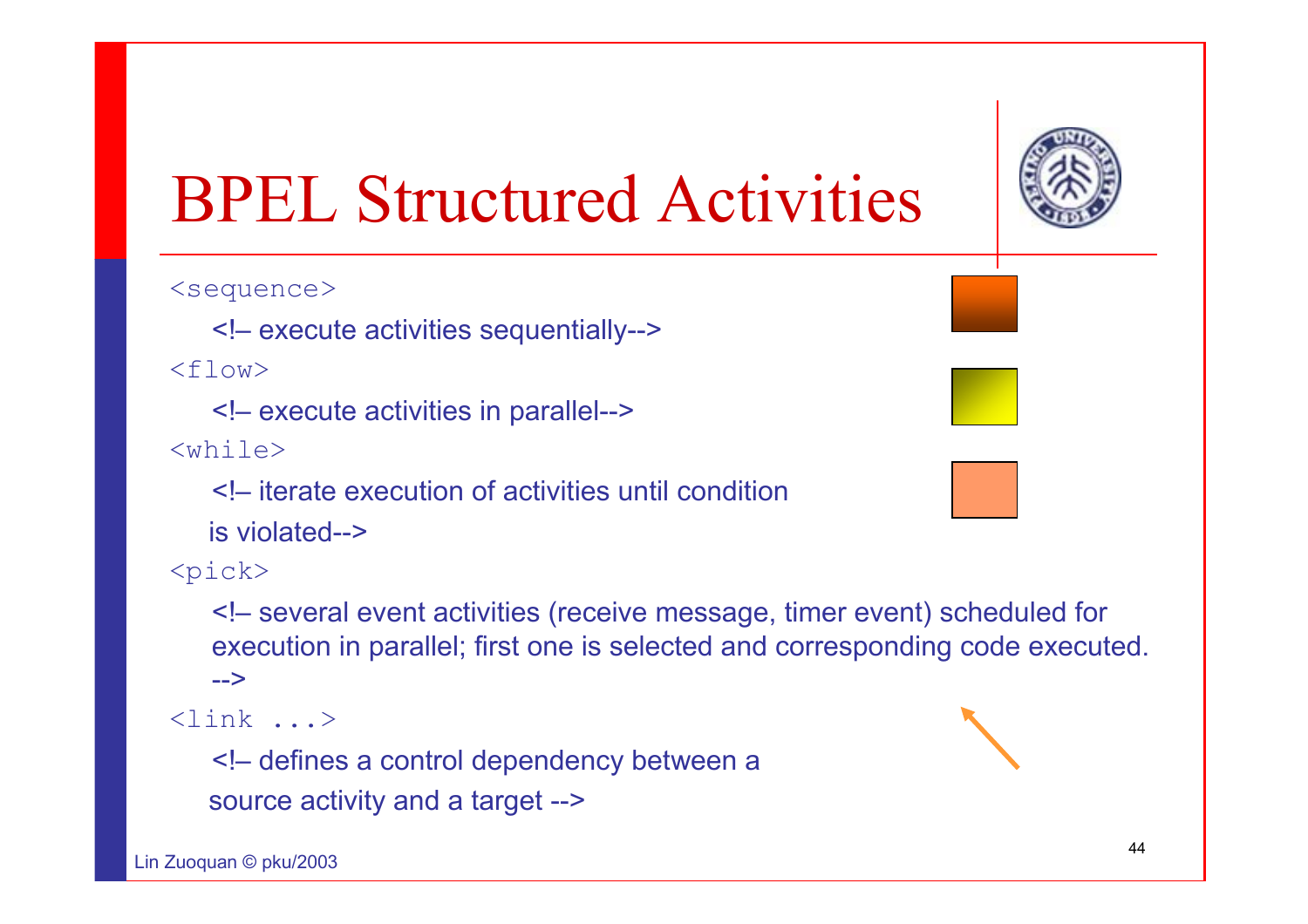#### Nesting Structured Activities. Example

![](_page_44_Picture_1.jpeg)

<sequence>  $\langle$ receive .../>  $<$ flow> <sequence> <invoke .../> <while ... ><assign> ... </assign>  $\langle$ /while> </sequence> <sequence> <receive .../> <invoke ... ></sequence>  $\langle$ /flow> <reply> </sequence>

![](_page_44_Picture_3.jpeg)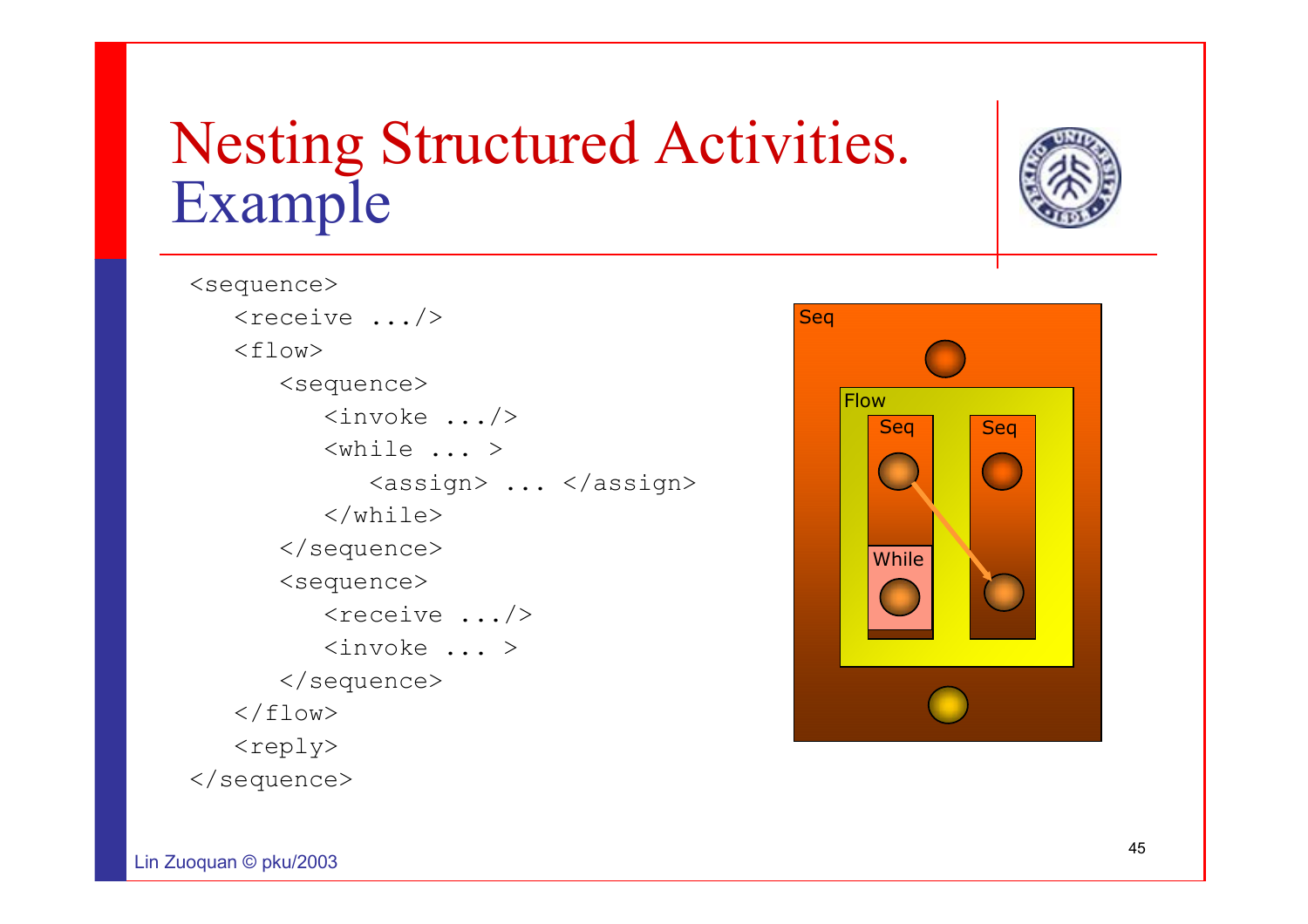![](_page_45_Picture_0.jpeg)

# "Flow Oriented" Authoring Style

![](_page_45_Figure_2.jpeg)

Customer asks for a loan, giving name and amount info. Two services are involved:

-A risk assessor which can approve the loan if the risk is low

-A loan approver which checks the name and decides whether to approve the loan.

The reply goes back to the customer.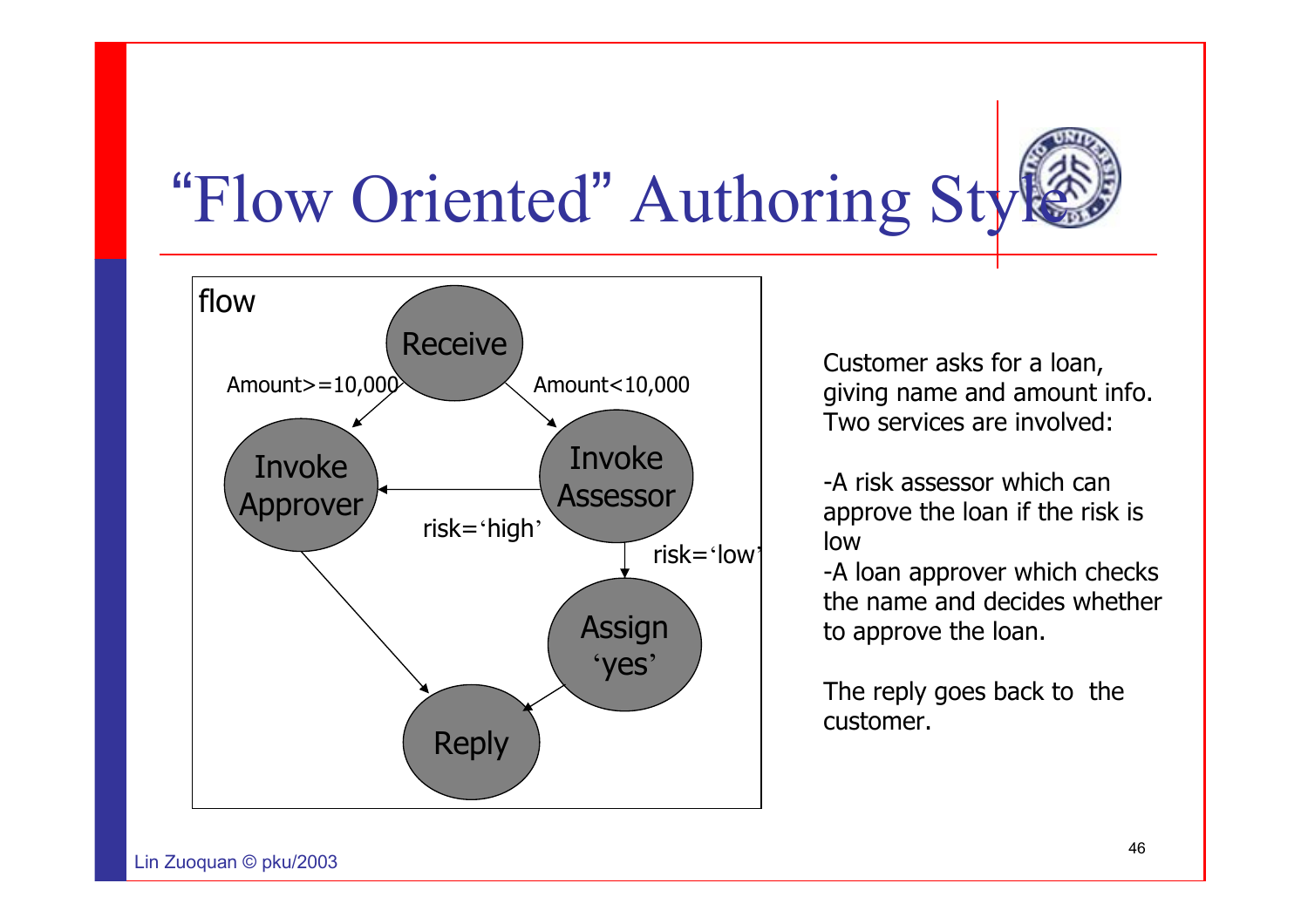![](_page_46_Picture_0.jpeg)

# "Structured" Authoring Style

![](_page_46_Figure_2.jpeg)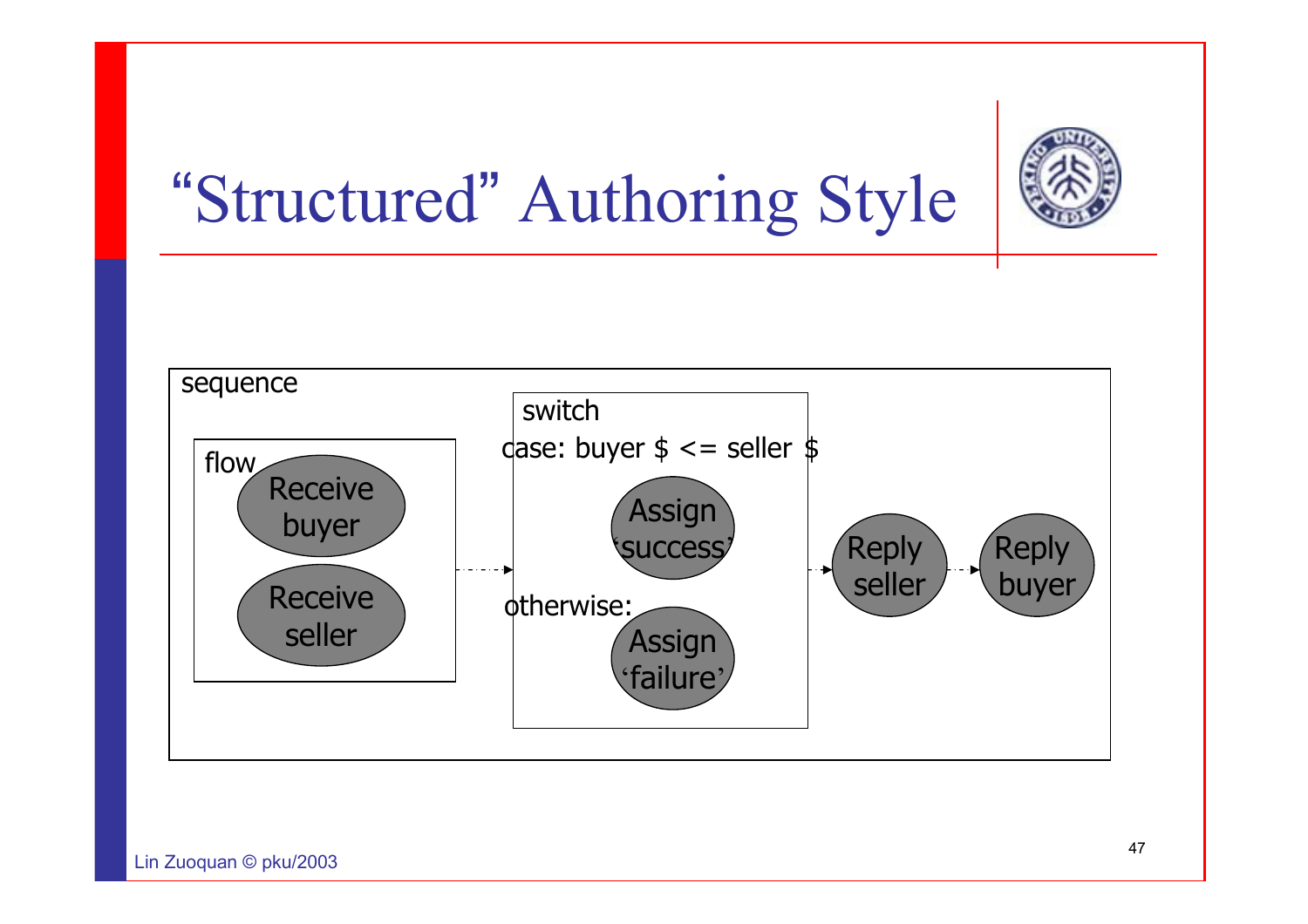![](_page_47_Picture_0.jpeg)

# BPEL Handlers and Scopes

- A **scope** is a set of (basic or structured) activities.
- Each scope can have two types of **handlers** associated:
- • **Fault handlers.** Many can be attached, for different fault types.
- • **Compensation handlers.** A single compensation handler per scope.

![](_page_47_Figure_6.jpeg)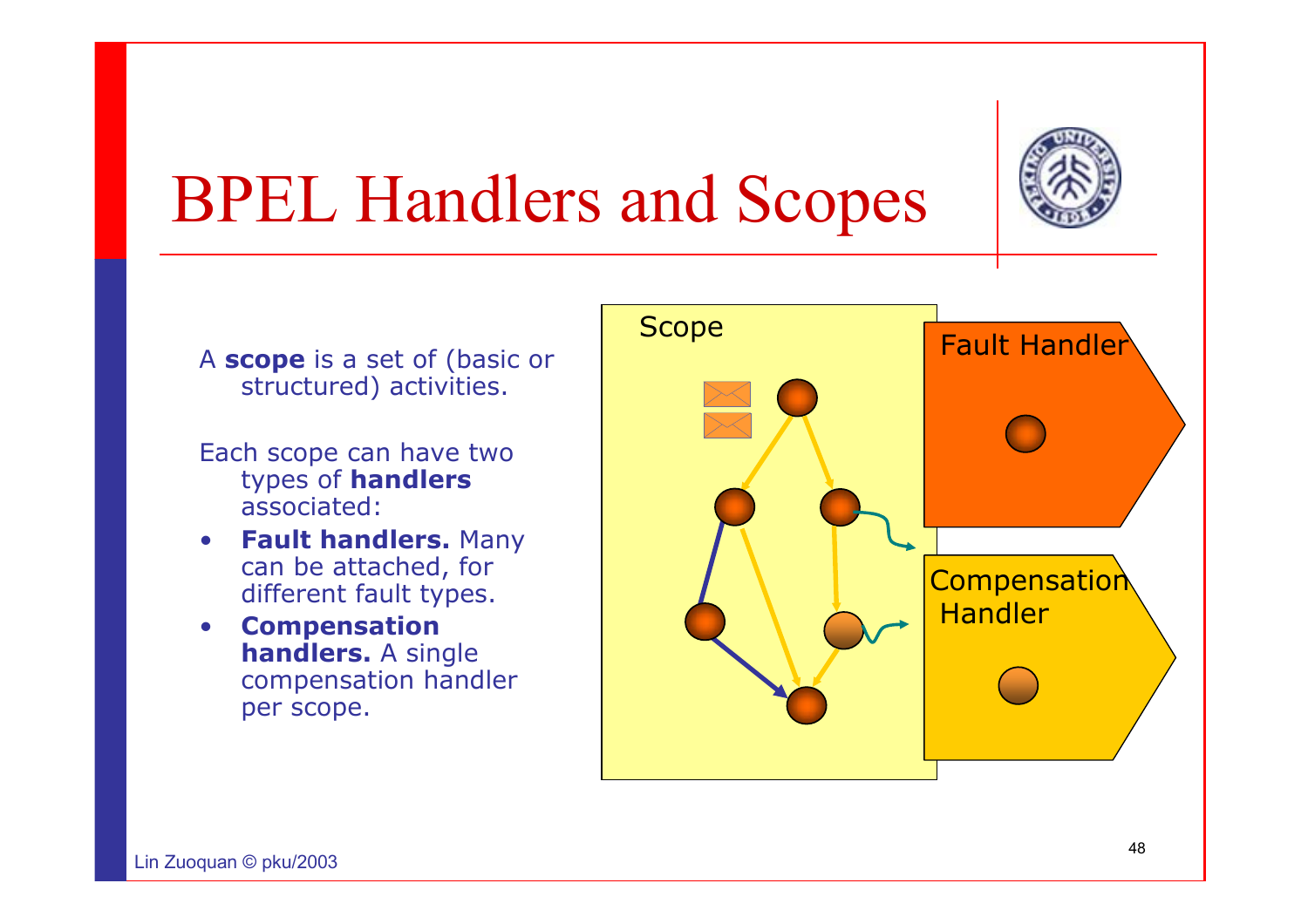![](_page_48_Picture_0.jpeg)

## How Handlers Work

- T. A compensation handler is used to reverse the work performed by an already completed scope
	- П A compensation handler can only be invoked by the fault handler or compensation handler of its immediate enclosing scope
- A fault handler defines alternate execution paths when a fault occurs within the scope.

#### T. Typical scenario:

- 1.Fault is thrown (retuned by invoke or explicitly by process)
- 2.Execution of scope is terminated
- 3.Appropriate fault handler located (with usual propagation semantics)
- 4. Main execution is compensated to "undo" business effects of unfinished work.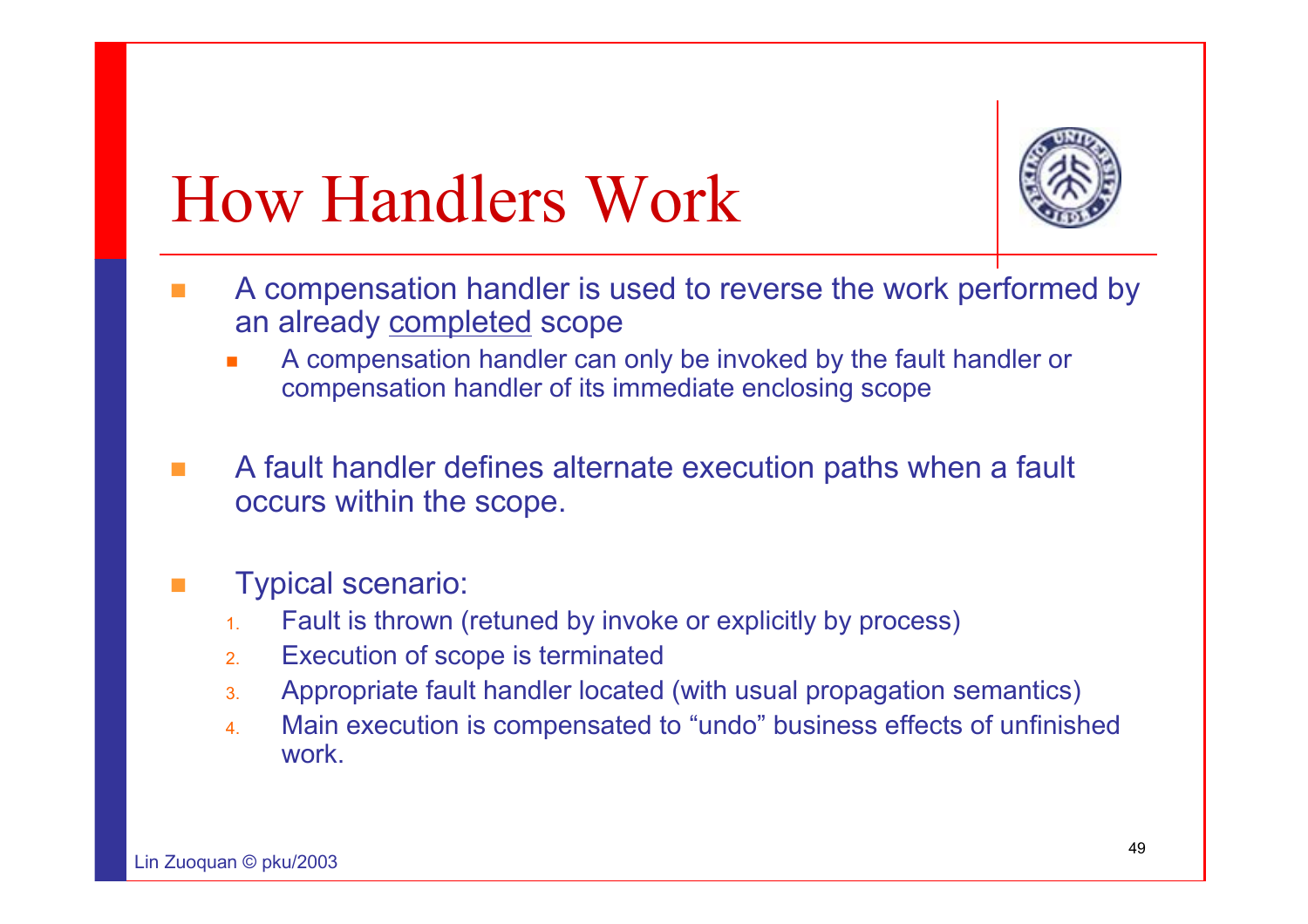![](_page_49_Picture_0.jpeg)

## Scope and Fault Example

![](_page_49_Figure_2.jpeg)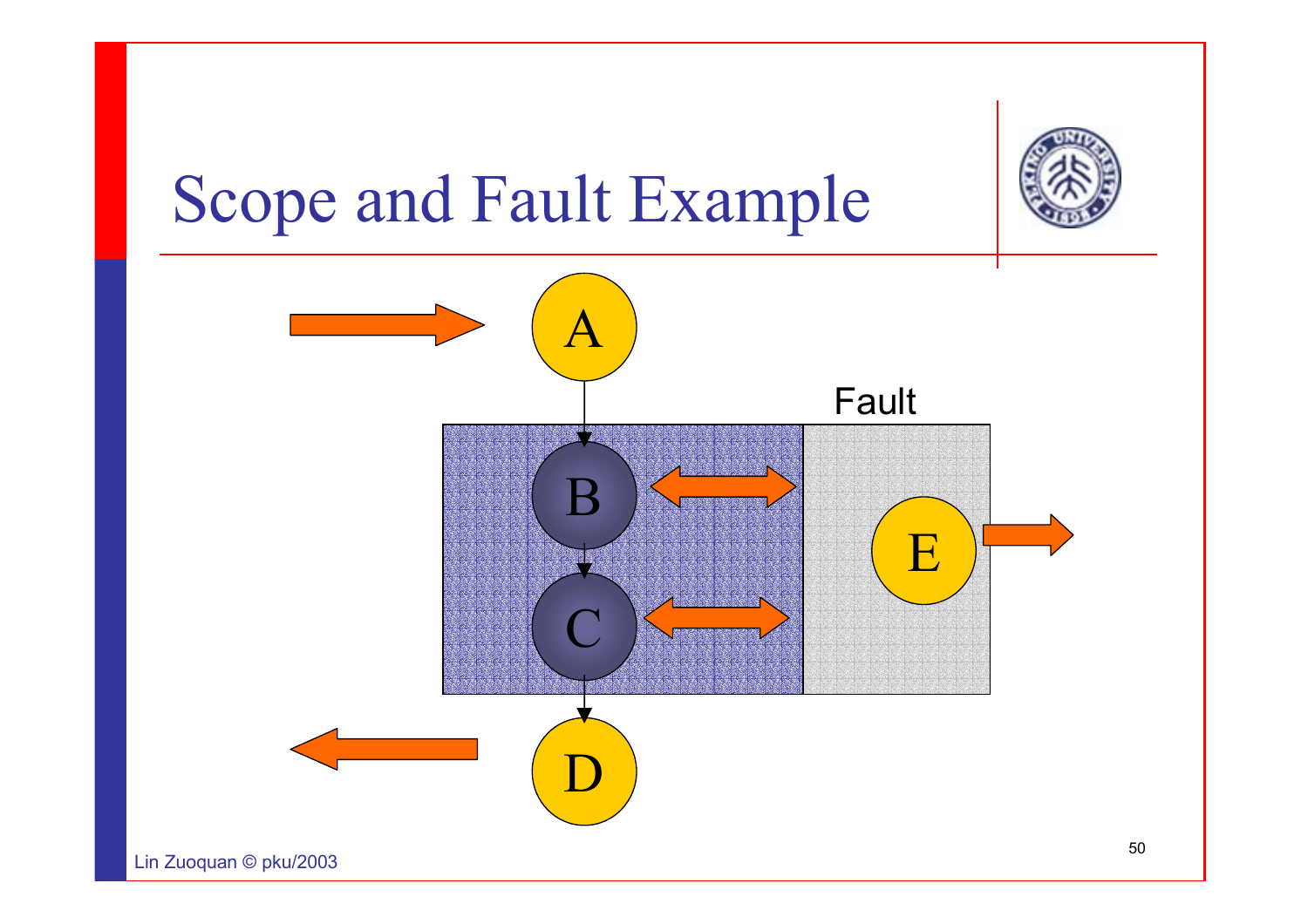![](_page_50_Picture_0.jpeg)

# What is Correlation?

- T. BPEL4WS can model many types of interactions:
	- П simple stateless interactions
	- П Stateful, long running, asynchronous interactions.
- F. Correlation sets (CSs) provide support for the latter:
	- u, CSs represent the data that is used to maintain the state of the interaction (a "conversation").
	- ▉ At the process end of the interaction, CSs allow incoming messages to reach the right process instance.
- $\mathcal{L}_{\mathcal{A}}$ What is a correlation set?
	- П A set of business data fields that capture the state of the interaction ("correlating business data"). For example: a "purchase order number", a "customer id", etc.
	- Each set is initialized once
	- П Its values do not change in the course of the interaction.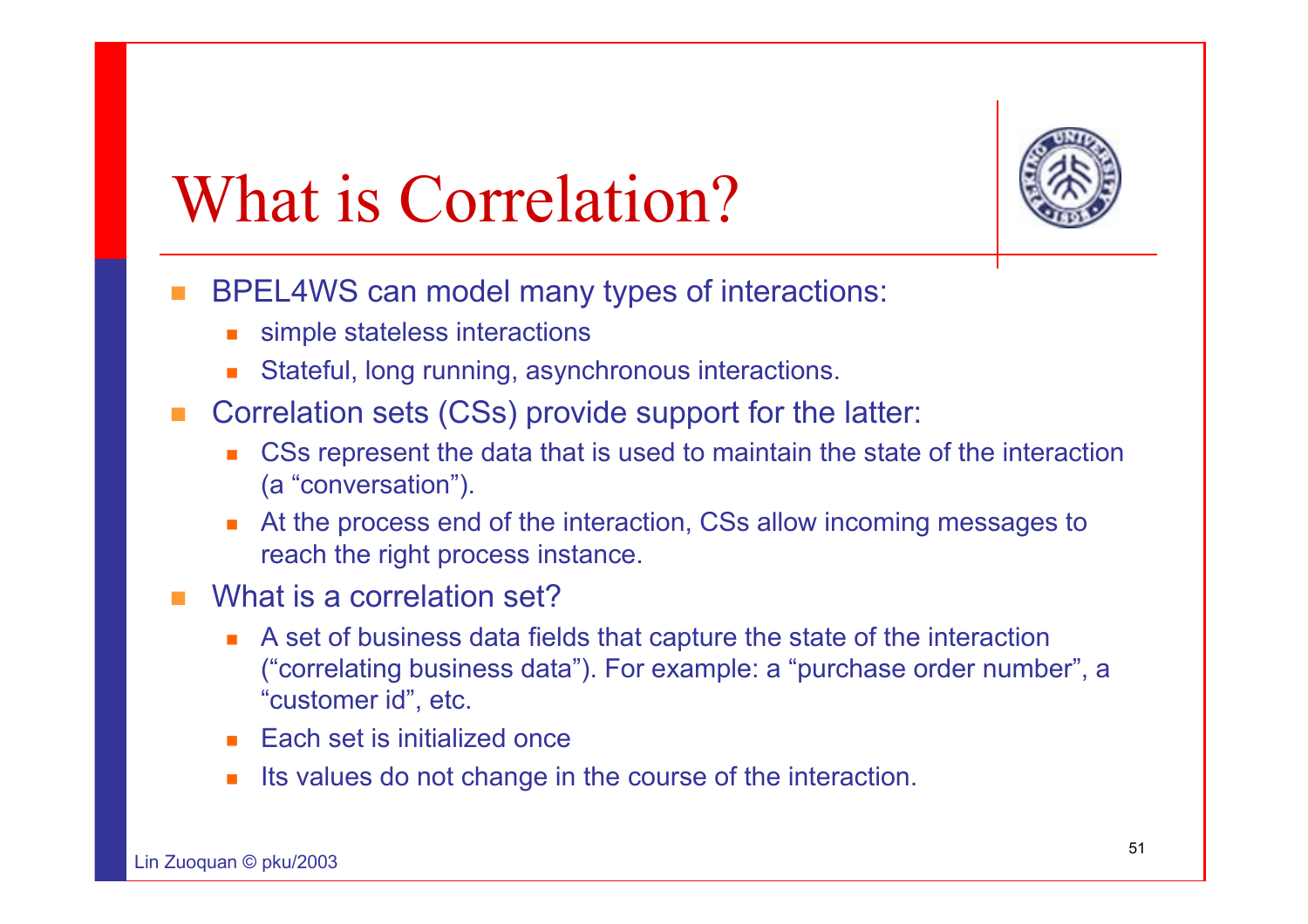![](_page_51_Picture_0.jpeg)

#### Defining Correlation Sets

<correlationSet name="..." properties="..."/>

<!– A CS is a named set of properties. Properties are defined as WSDL extensibility elements: -->

 $\langle$ bpws:property name="..." type="..."/>

<!– A property has a simple XSD type and a global name (Qname) -->

```
<bpws:propertyAlias propertyName="..."
                        messageType="..." part="..."
                        query=\cdot \cdot \cdot...\cdot \cdot \cdot
```
<!– A property is "mapped" to a field in a WSDL message type. The property can thus be found in the messages actually exchanged. Typically a property will be mapped to several different message types and carried on many interactions, across operations and portTypes -->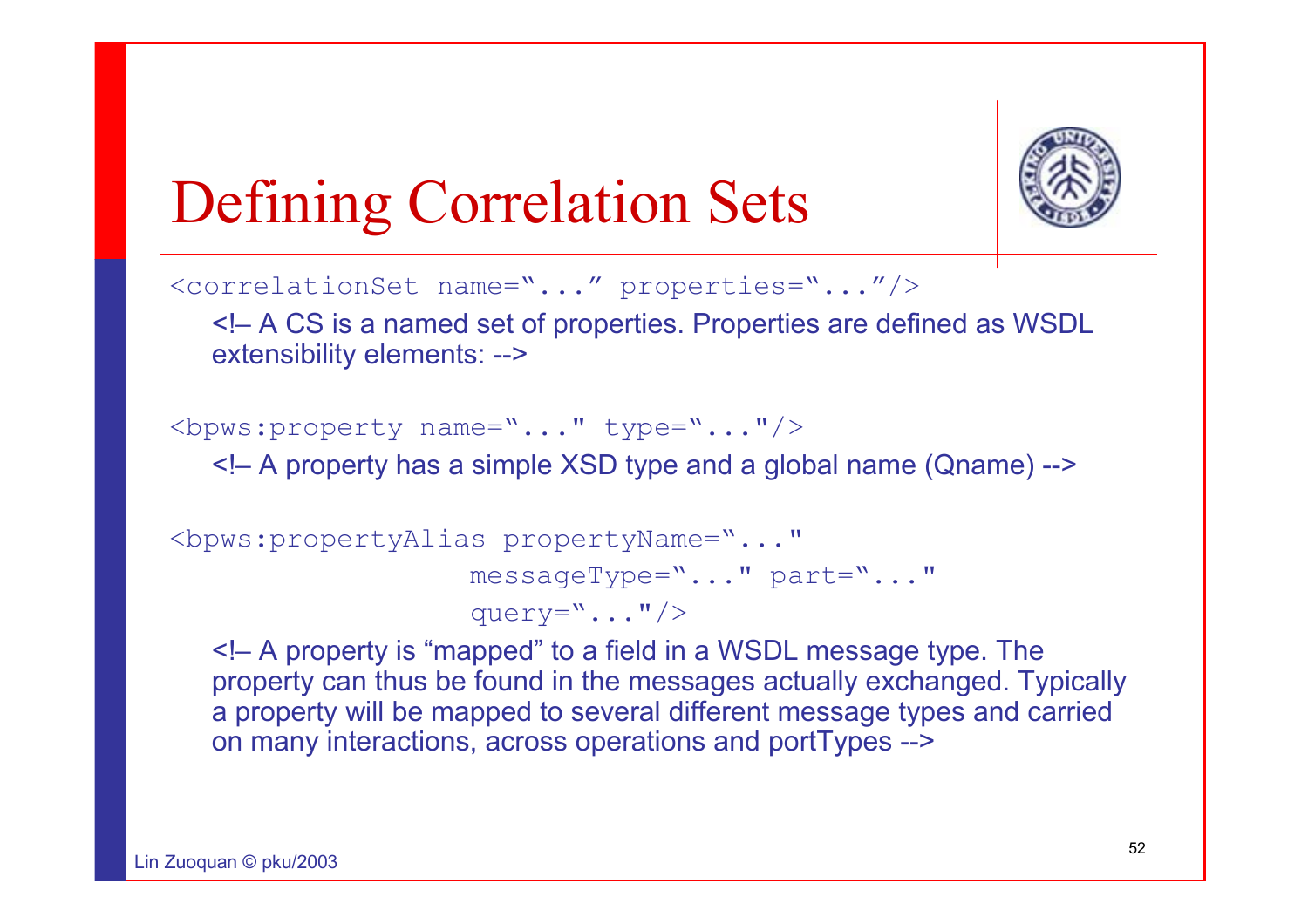![](_page_52_Picture_0.jpeg)

# Using Correlation

```
<receive partner="..." operation="..." portType="..."
         container="..."><correlations><correlation set="PurchaseOrder" initiation="yes"/>
     </correlations>
```
 $\langle$ /receive $\rangle$ 

<!– An input or output operation identifies which correlation sets apply to the messages received or sent. That CS will be used to assure that the message is related to the appropriate stateful interaction.

<!– A CS is initialized once, in an interaction where the set appears with the "initiation" attribute set to "yes". Its value may never be changed afterward - ->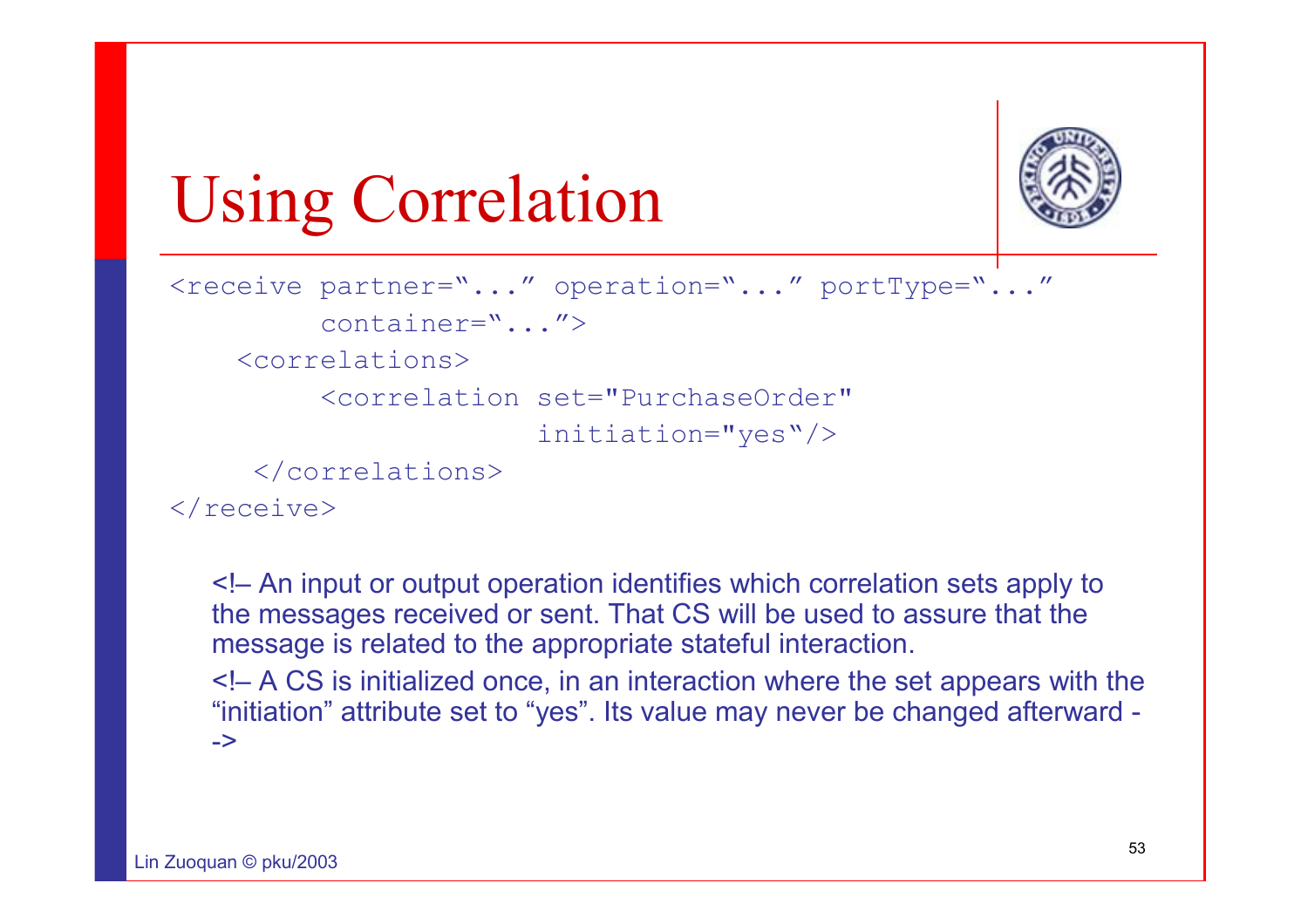![](_page_53_Figure_0.jpeg)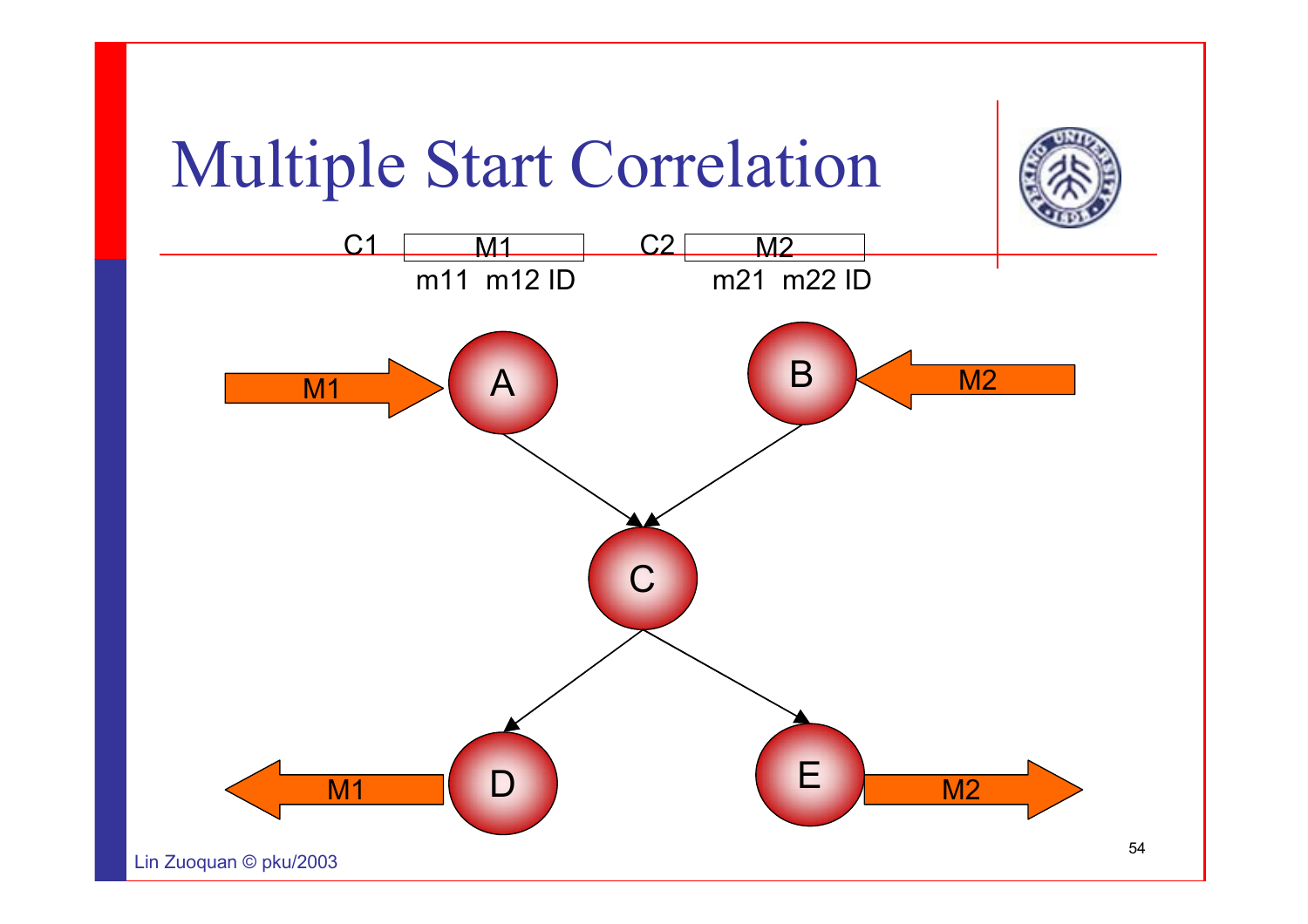### BPEL4WS Status

![](_page_54_Picture_1.jpeg)

- Published August 10, 2002 by BEA, IBM, and Microsoft.
- To be submitted to a standards body.
- Several Java implementations available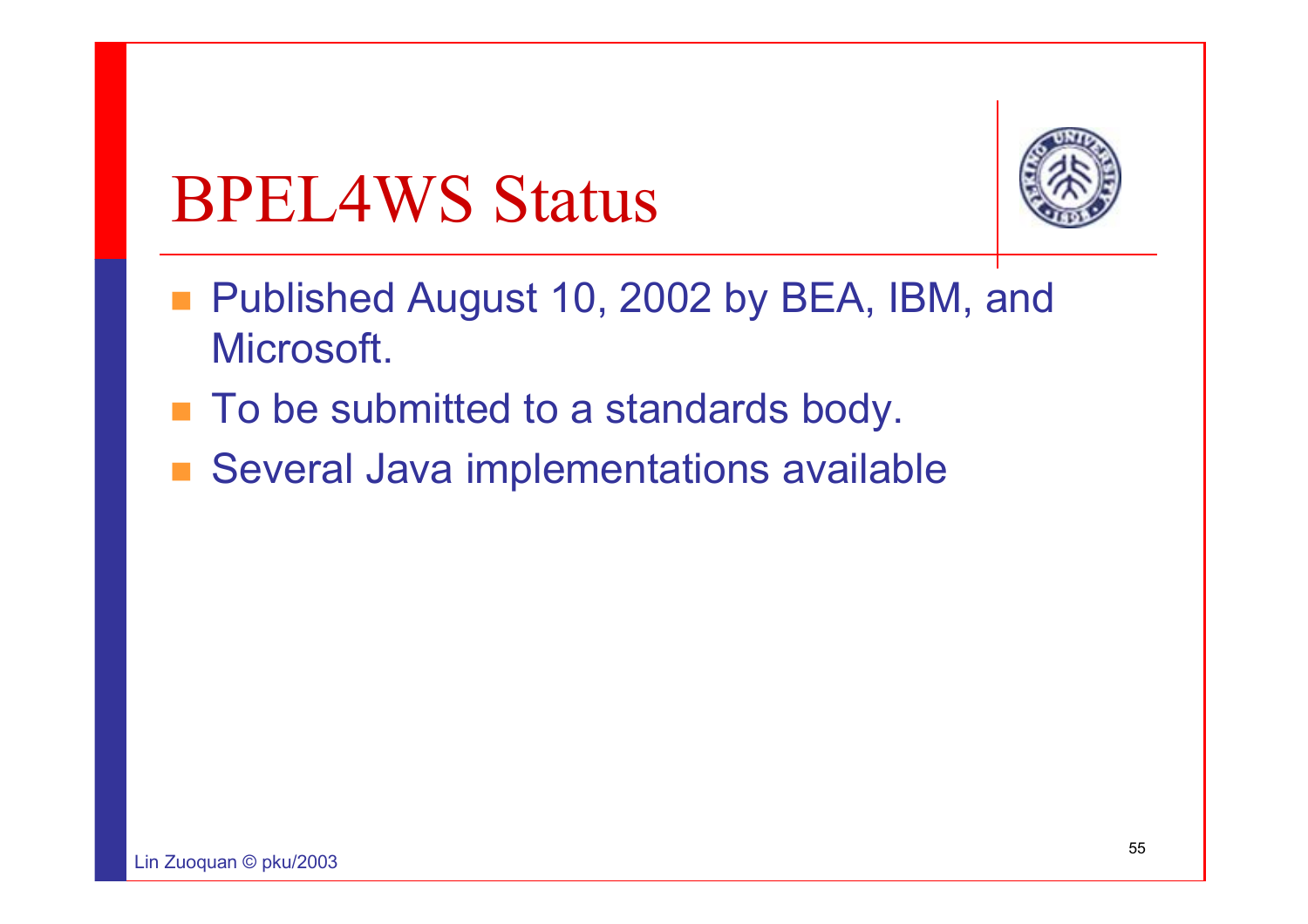# Tools Requirements

![](_page_55_Picture_1.jpeg)

**dows** 2000

#### **BPEL4J Engine and Editor Platforms**:

- $\blacksquare$ Linux
- Windows 2000

#### **Java Tools:**

- JDK1.2 or above
- **Other Tools:** one of the following
	- n Websphere Application Server4.0
	- $\blacksquare$ Apache Tomcat 4.0.1

#### **Browsers:**

 $L: \mathbb{Z} \longrightarrow \mathbb{Z}$  and  $R$ 

- $\blacksquare$ Netscape
- п IE

![](_page_55_Picture_13.jpeg)

![](_page_55_Picture_14.jpeg)

redhat

![](_page_55_Picture_15.jpeg)

![](_page_55_Picture_16.jpeg)